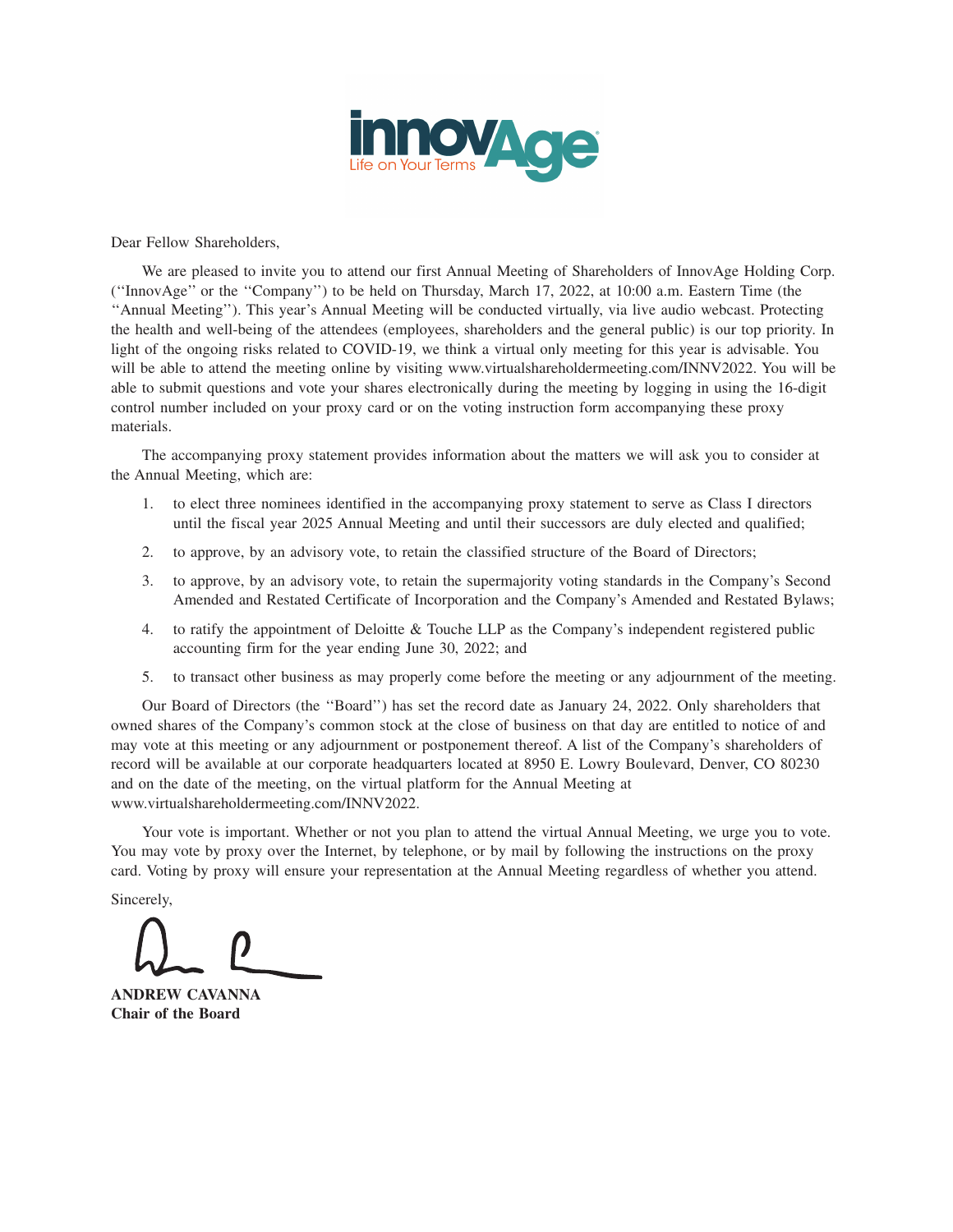

## **NOTICE OF FISCAL YEAR 2022 ANNUAL MEETING OF SHAREHOLDERS**

The fiscal year 2022 annual meeting of shareholders of InnovAge Holding Corp. will be held via the internet at www.virtualshareholdermeeting.com/INNV2022 on Thursday, March 17, 2022, at 10:00 a.m. Eastern Time for the following purposes:

- 1. to elect three nominees identified in the accompanying proxy statement to serve as Class I directors until the fiscal year 2025 Annual Meeting and until their successors are duly elected and qualified;
- 2. to approve, by an advisory vote, to retain the classified structure of the Board;
- 3. to approve, by an advisory vote, to retain the supermajority voting standards in the Company's Second Amended and Restated Certificate of Incorporation and the Company's Amended and Restated Bylaws;
- 4 to ratify the appointment of Deloitte & Touche LLP as the Company's independent registered public accounting firm for the year ending June 30, 2022; and
- 5. to transact other business as may properly come before the meeting or any adjournment of the meeting.

Shareholders of record as of the close of business on January 24, 2022 are entitled to vote. A list of shareholders entitled to vote at the meeting will be available for examination by any shareholder for any purpose relevant to the meeting during ordinary business hours for at least ten days prior to March 17, 2022, at 8950 E. Lowry Boulevard, Denver, Colorado 80230 and on the date of the meeting, on the virtual platform for the Annual Meeting at www.virtualshareholdermeeting.com/INNV2022.

The proxy statement is first being delivered to the Company's shareholders of record on or about February 17, 2022.

By Order of the Board of Directors,

note )) Cinat

**NICOLE D'AMATO Chief Legal Officer & Corporate Secretary**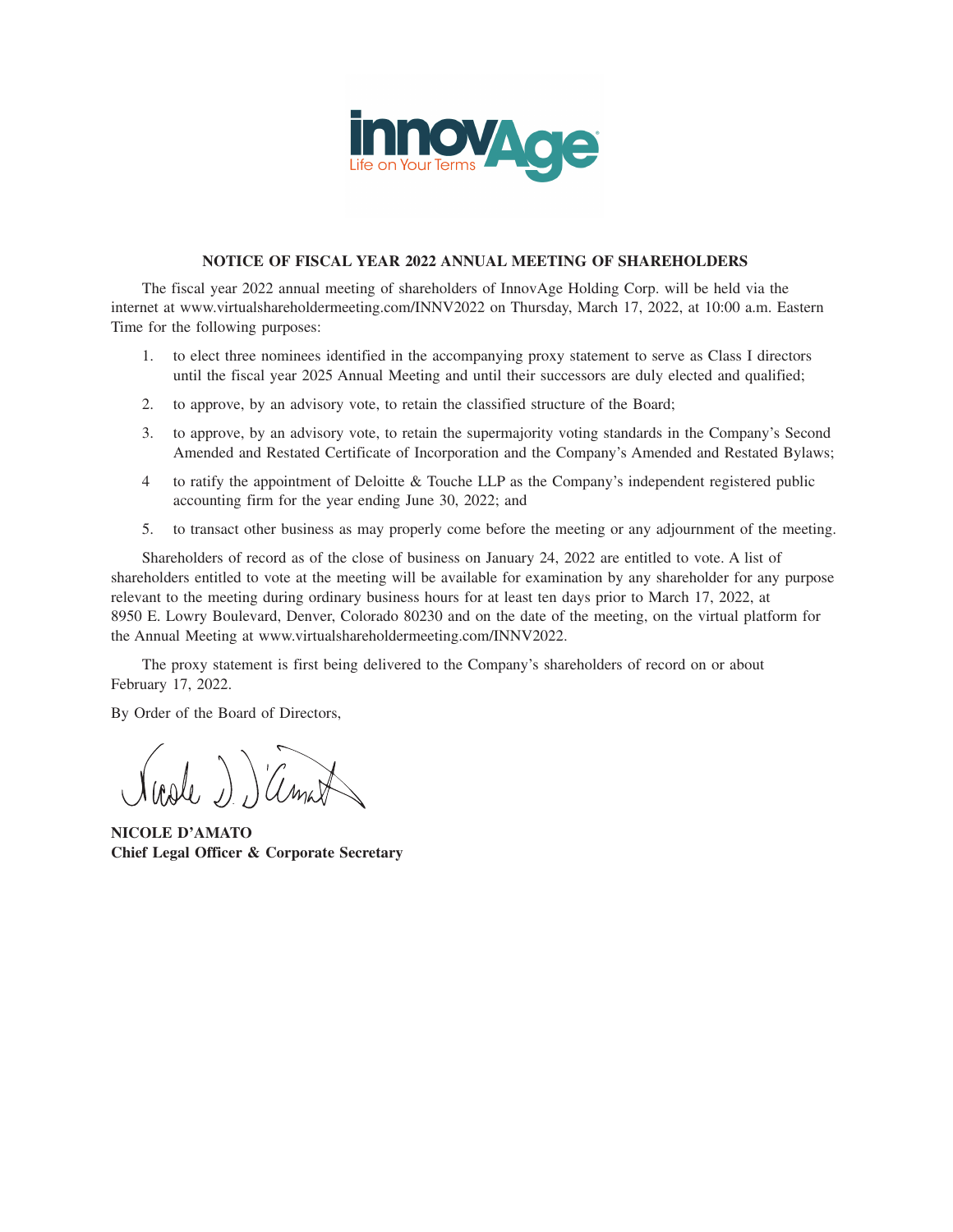# **TABLE OF CONTENTS**

|                                                                           | Page           |
|---------------------------------------------------------------------------|----------------|
| COMMONLY ASKED QUESTIONS AND ANSWERS ABOUT THE ANNUAL MEETING             |                |
|                                                                           | $\overline{4}$ |
|                                                                           | 7              |
|                                                                           | 15             |
|                                                                           | 16             |
|                                                                           | 22             |
| SECURITY OWNERSHIP OF CERTAIN BENEFICIAL OWNERS AND MANAGEMENT            | 24             |
| PROPOSAL 2 – ADVISORY VOTE REGARDING RETENTION OF THE CLASSIFIED          |                |
|                                                                           | 26             |
| PROPOSAL 3 - ADVISORY VOTE REGARDING RETENTION OF THE SUPERMAJORITY       |                |
|                                                                           | 28             |
| PROPOSAL 4 – RATIFICATION OF APPOINTMENT OF INDEPENDENT REGISTERED PUBLIC |                |
|                                                                           | 30             |
|                                                                           | 31             |
|                                                                           | 32             |
|                                                                           | 33             |
|                                                                           | 34             |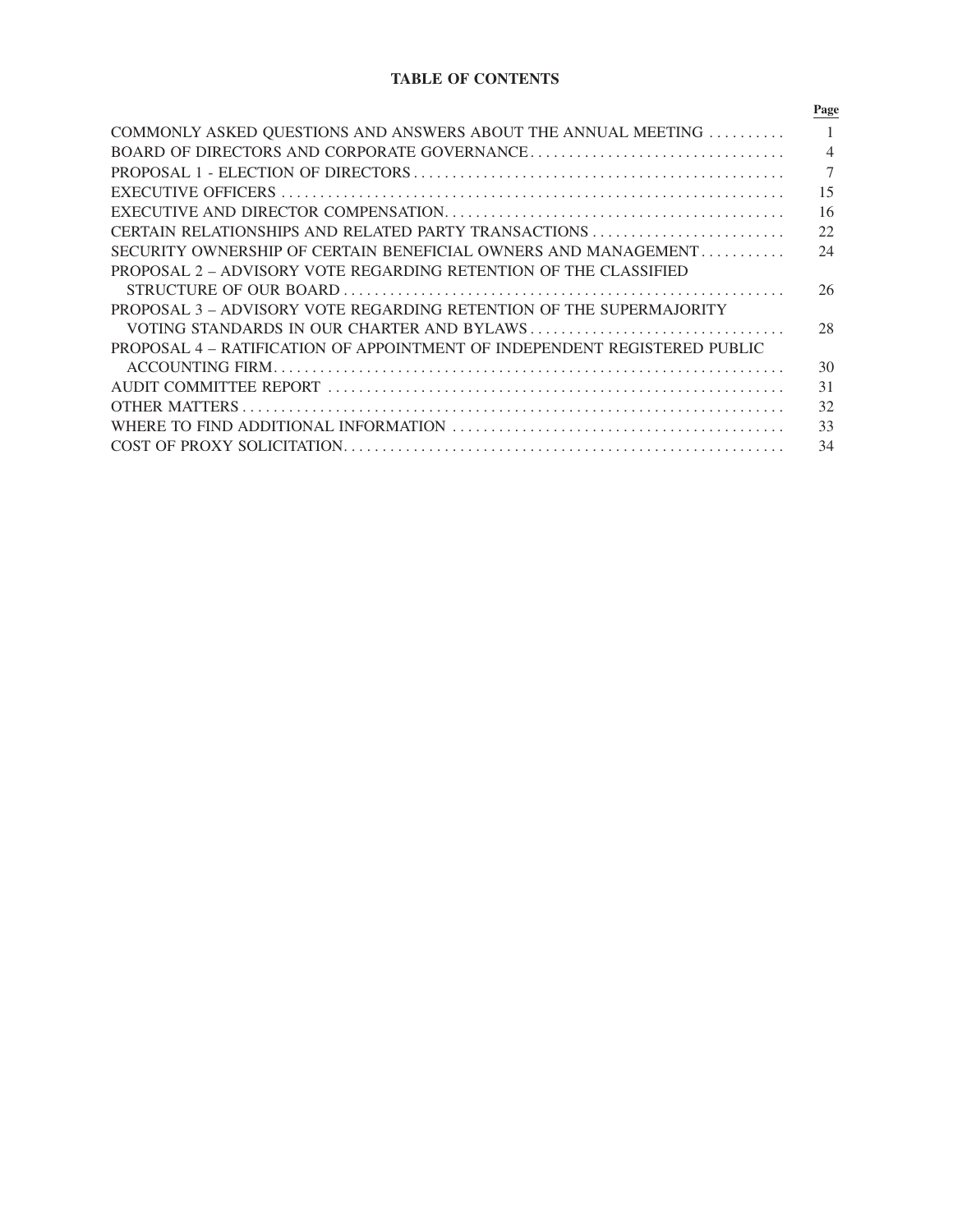#### **COMMONLY ASKED QUESTIONS AND ANSWERS ABOUT THE ANNUAL MEETING**

#### **Q: Why did I receive these materials?**

The Board of the Company is soliciting your proxy to vote at our fiscal year 2022 Annual Meeting of Shareholders (or at any postponement or adjournment of the meeting). Shareholders who own shares of our common stock as of the record date, January 24, 2022 (the ''Record Date''), are entitled to vote at the Annual Meeting. You should review these proxy materials carefully as they give important information about the proposals that will be voted on at the Annual Meeting, as well as other important information about the Company.

*Householding*. The Securities and Exchange Commission (''SEC'') rules permit us to print an individual's multiple accounts on a single set of annual meeting materials. To take advantage of this opportunity, we have summarized on one set of annual meeting materials all of the accounts registered with the same tax identification number or duplicate name and address, unless we received contrary instructions from the impacted shareholder prior to the mailing date. We agree to deliver promptly, upon written or oral request, a separate copy of the annual meeting materials, as requested, to any shareholder to which a single copy of those documents was delivered. If you prefer to receive separate copies of the annual meeting materials, contact Broadridge Financial Solutions, Inc. at 1-866-540-7095 or in writing at Broadridge, Householding Department, 51 Mercedes Way, Edgewood, New York 11717. A number of brokerage firms have instituted householding. They will have their own procedures for shareholders who wish to receive individual copies of the proxy materials.

## **Q: Who will be entitled to vote?**

Shareholders who own shares of our common stock as of the Record Date, are entitled to vote at the Annual Meeting. As of the Record Date, the Company had 135,516,513 shares of common stock outstanding. Holders of shares of common stock are entitled to one vote per share. Cumulative voting is not permitted with respect to the election of directors or any other matter to be considered at the Annual Meeting.

#### **Q: What will I be voting on?**

You will be voting on:

- 1. the election of three Class I directors to serve on the Board until the fiscal year 2025 Annual Meeting and until their successors are duly elected and qualified;
- 2. the approval, by an advisory vote, of the retention of the classified structure of the Board;
- 3. the approval, by an advisory vote of the retention of the supermajority voting standards in the Company's Second Amended and Restated Certificate of Incorporation (our ''Charter'') and the Company's Amended and Restated Bylaws (our ''Bylaws'');
- 4. the ratification of the appointment of Deloitte & Touche LLP as the Company's independent registered public accounting firm for the year ending June 30, 2022; and
- 5. any other business as may properly come before the meeting or any adjournment of the meeting.

#### **Q: How does the Board recommend I vote on these matters?**

The Board recommends you vote:

- 1. FOR the election of Thomas Scully, Andrew Cavanna, and Marilyn Tavenner as Class I directors;
- 2. FOR the approval, by an advisory vote, of the retention of our classified Board structure;
- 3. FOR the approval, by an advisory vote, of the retention of the supermajority voting standards in our Charter and Bylaws; and
- 4. FOR the ratification of the appointment of Deloitte & Touche LLP as our independent registered public accounting firm for the year ending June 30, 2022.

#### **Q: How do I cast my vote?**

*Beneficial Shareholders*. If you hold your shares through a broker, trustee or other nominee, you are a beneficial shareholder. In order to vote your shares, please refer to the materials forwarded to you by your broker, bank or other nominee for instructions on how to vote the shares you hold as a beneficial shareholder.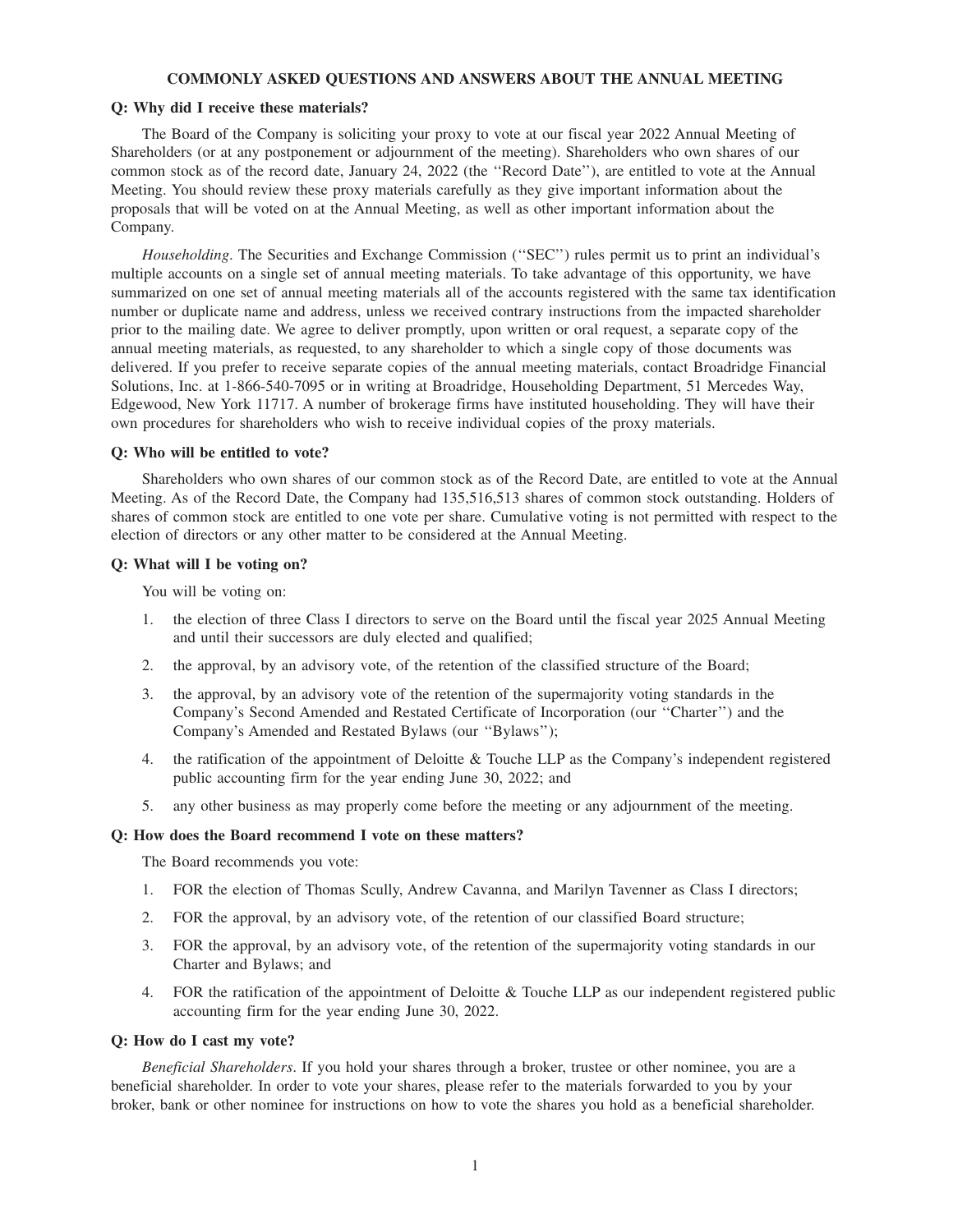*Registered Shareholders*. If you hold shares in your own name, you are a registered shareholder and may vote during the virtual Annual Meeting at www.virtualshareholdermeeting.com/INNV2022. You will need log in by entering your unique 16-digit control number included on your proxy card or on the voting instruction form accompanying these proxy materials. Only one person will be able to log in with that unique control number at any time. You can also vote by proxy before the Annual Meeting in the following ways:

- 1. via the Internet at www.proxyvote.com;
- 2. by phone by calling 1-800-690-6903; or
- 3. by signing and returning a proxy card.

Proxies submitted via the Internet or by telephone must be received by 11:59 p.m., Eastern Time, on March 16, 2022.

#### **Q: Can I access the proxy materials electronically?**

Yes. Our proxy materials are available at www.proxyvote.com. In addition, instead of receiving future copies of our proxy statement and annual report by mail, shareholders of record and most beneficial owners can elect to receive an email that will provide an electronic link to these documents. If you would like to instruct us to send electronic copies of our proxy materials, you should follow the instructions available at www.proxyvote.com. Your election to receive future proxy materials by email will remain in effect until you revoke it.

#### **Q: How may I change or revoke my proxy?**

*Beneficial Shareholders*. Beneficial shareholders should contact their broker, trustee or nominee for instructions on how to change their proxy vote.

*Registered Shareholders.* Registered shareholders may change a properly executed proxy at any time before its exercise:

- 1. via the Internet at www.proxyvote.com;
- 2. by phone by calling 1-800-690-6903;
- 3. by signing and returning a new proxy card; or
- 4. by voting at the virtual Annual Meeting.

## **Q: How can I attend and participate in the virtual Annual Meeting?**

The Annual Meeting is being held as a virtual only meeting this year.

If you are a shareholder of record as of the Record Date, you may attend, vote and ask questions virtually at the meeting by logging in at www.virtualshareholdermeeting.com/INNV2022 and entering your 16-digit control number. This number is included in your proxy card.

If you are a shareholder as of the Record Date and have logged in using your 16-digit control number, you may submit a question at any point during the meeting (until the floor is closed to questions) by typing your question into the ''Ask a Question'' field, and clicking ''Submit.'' Shareholder questions or comments are welcome, but we will only answer questions pertinent to Annual Meeting matters, subject to time constraints. Questions regarding personal matters and statements of advocacy are not pertinent to Annual Meeting matters and therefore will not be addressed. Questions or comments that are substantially similar may be grouped and answered together to avoid repetition. The audio broadcast of the Annual Meeting will be archived at www.virtualshareholdermeeting.com/INNV2022 for at least one year.

If you are not a shareholder as of the Record Date or do not log in using your 16-digit control number, you may still log in as a guest and listen to the Annual Meeting, but you will not be able to ask questions or vote at the meeting.

#### **Q: What if I run into technical issues while trying to access the Annual Meeting?**

The virtual meeting platform is supported across browsers and devices running the most updated version of applicable software and plug-ins. Participants should give themselves plenty of time to log in and ensure they have a strong internet connection and they can hear streaming audio prior to the start of the meeting.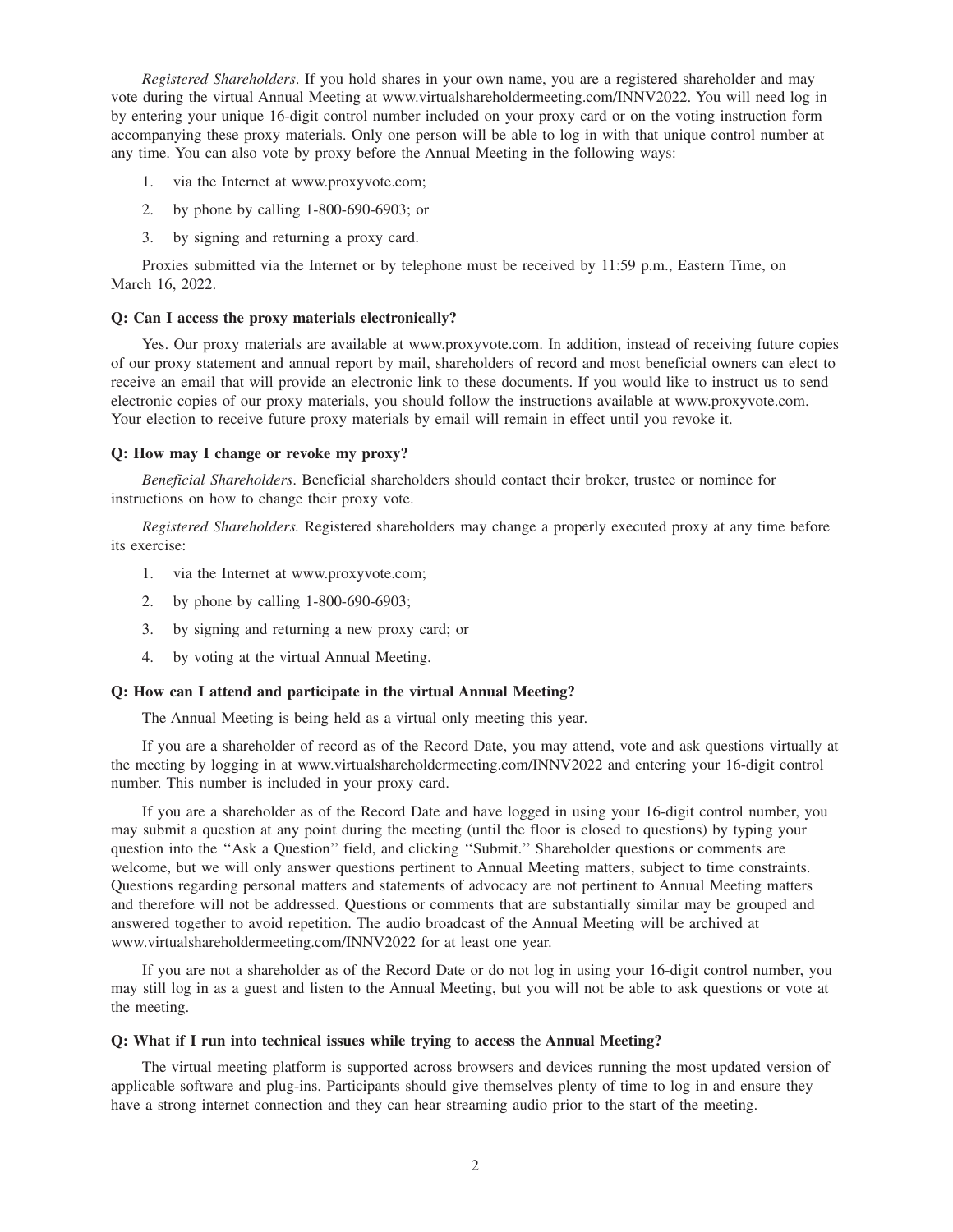If you encounter technical difficulties with the virtual meeting platform on the meeting day, please call the technical support number that will be posted on the meeting website. Technical support will be available starting at 9:45 a.m. Eastern Time and until the end of the meeting.

#### **Q: Why is the Annual Meeting virtual only?**

In light of the ongoing risks related to COVID-19, we think a virtual only meeting for this year is advisable to protect the health and well-being of the attendees (employees, directors, shareholders and the general public). We are excited to embrace the latest technology to provide ease of access, real-time communication, and cost savings for our shareholders and the Company. Hosting a virtual meeting makes it easy for our shareholders to participate from any location around the world.

#### **Q: What is the voting requirement to approve each of the proposals, and how are the votes counted?**

#### *PROPOSAL 1 - ELECTION OF DIRECTORS*

A plurality of the votes cast by the shares of common stock present in person or represented by proxy at the meeting and entitled to vote thereon is required to elect each nominee named herein. This means that the three nominees receiving the highest number of votes at the Annual Meeting will be elected, even if those votes do not constitute a majority of the votes cast. Abstentions and broker non-votes will not impact the election of the nominees.

## *ALL OTHER PROPOSALS*

The affirmative vote of a majority of the shares of common stock present in person or represented by proxy at the meeting and entitled to vote thereon is required to approve all other items. Abstentions will be counted as present and entitled to vote on the proposals and will therefore have the effect of a negative vote. Broker non-votes will not be counted as present and entitled to vote for Proposal 2 and Proposal 3, and therefore will have no effect on those proposals. There will not be broker non-votes with respect to the ratification of the appointment of Deloitte & Touche LLP as our independent registered public accounting firm for fiscal year 2022.

#### **Q: When will the results of the vote be announced?**

The preliminary voting results will be announced at the virtual Annual Meeting. The final voting results will be published in a Current Report on Form 8-K filed with the SEC within four business days of the Annual Meeting.

## **Q: What is the deadline for submitting a shareholder proposal or director nomination for the fiscal year 2023 Annual Meeting?**

Shareholder proposals pursuant to SEC Rule 14a-8 for inclusion in the Company's proxy statement and form of proxy for the Company's annual meeting of shareholders to be held in fiscal year 2023, must be received by the Company at our principal executive offices at 8950 E. Lowry Boulevard, Denver, Colorado 80230 no later than the close of business on October 20, 2022. Shareholders wishing to make a director nomination or bring a proposal before the fiscal year 2023 annual meeting (but not include it in the Company's proxy materials) must provide written notice of such proposal to the Secretary at the Company's principal executive offices no later than the close of business on December 17, 2022 and not earlier than the close of business on November 17, 2022, assuming the Company does not change the date of the fiscal year 2023 annual meeting of shareholders by more than 30 days before or after the anniversary of the fiscal year 2022 Annual Meeting. If so, the Company will release an updated time frame for shareholder proposals. Any shareholder proposal or director nomination must comply with the other provisions of the Company's Bylaws and be submitted in writing to the Secretary at the Company's principal executive offices.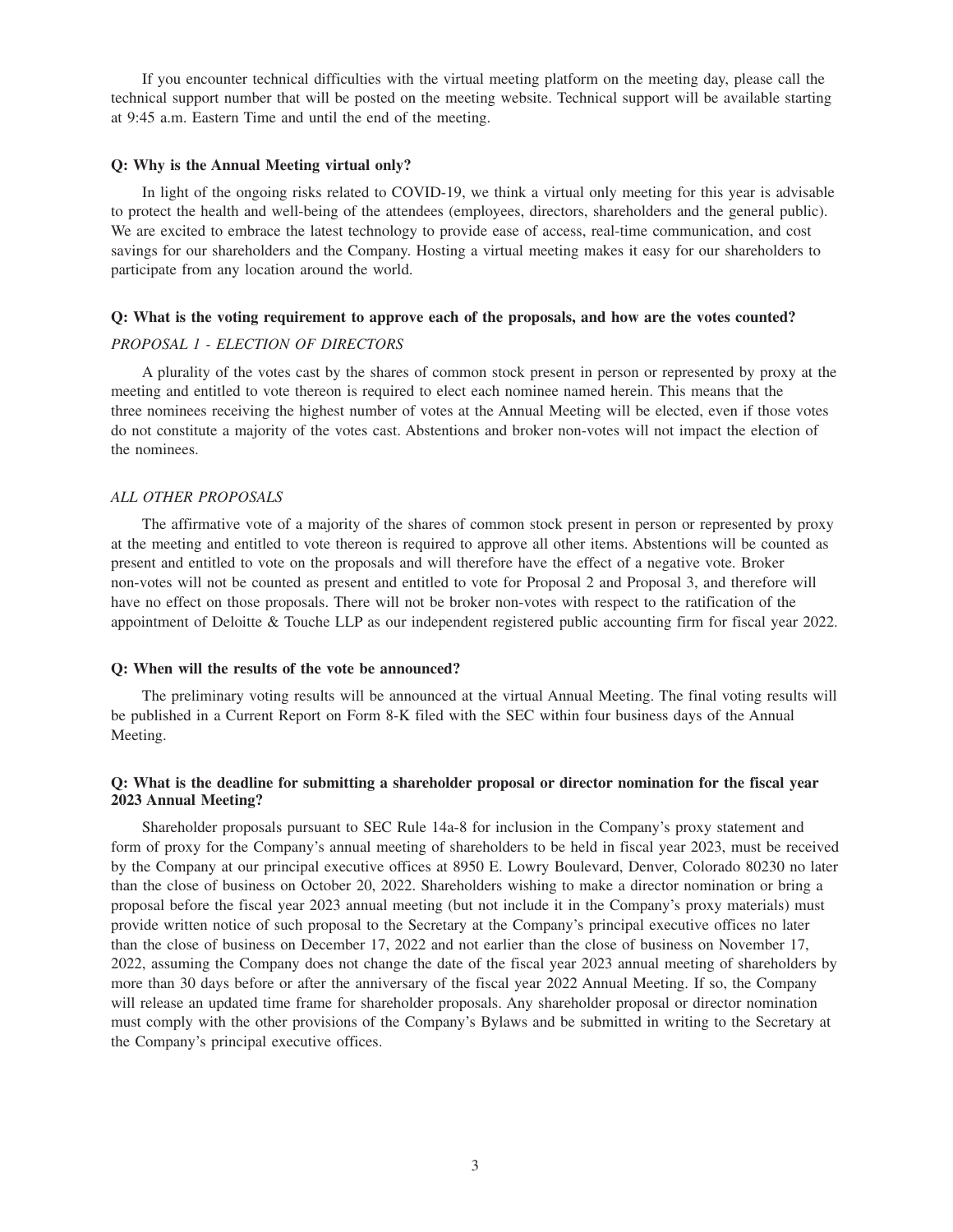## **BOARD OF DIRECTORS AND CORPORATE GOVERNANCE**

Our business and affairs are managed under the direction of our Board, which is composed of ten directors. Our Charter provides that the authorized number of directors may be changed only by resolution of our Board. Our Charter also provides that our Board will be divided into three classes of directors, with the classes as nearly equal in number as possible. At each annual meeting of shareholders, a class of directors will be elected for a three-year term to succeed the class whose term is then expiring.

The following table sets forth the director class, name, age as of January 24, 2022, and other information for each member of our Board:

| <b>Class</b> | Age | <b>Position</b>    | <b>Director</b><br><b>Since</b><br><b>Fiscal</b><br>Year | <b>Current</b><br>Term<br><b>Expires</b><br>Fiscal<br>Year | <b>Expiration</b> of<br>Term For<br>Which<br><b>Nominated</b><br><b>Fiscal Year</b> |
|--------------|-----|--------------------|----------------------------------------------------------|------------------------------------------------------------|-------------------------------------------------------------------------------------|
|              | 47  | Chair of the Board | 2021                                                     | 2022                                                       | 2025                                                                                |
| $\mathbf{I}$ | 64  | Director           | 2021                                                     | 2022                                                       | 2025                                                                                |
| $\perp$      | 70  | Director           | 2021                                                     | 2022                                                       | 2025                                                                                |
| П            | 33  | Director           | 2021                                                     | 2023                                                       |                                                                                     |
| П            | 32  | Director           | 2021                                                     | 2023                                                       |                                                                                     |
| П            | 63  | Director           | 2021                                                     | 2023                                                       |                                                                                     |
| Ш            | 68  | Director           | 2021                                                     | 2024                                                       |                                                                                     |
| Ш            | 60  | Director           | 2021                                                     | 2024                                                       |                                                                                     |
| Ш            | 52  | Director           | 2021                                                     | 2024                                                       |                                                                                     |
|              |     |                    |                                                          |                                                            |                                                                                     |

The Board believes that in order for our Board to effectively guide us to long-term sustainable, dependable performance, it should be composed of individuals with sophistication and experience in the many disciplines that impact our business. In order to best serve our shareholders, our Board seeks to, as a whole, be competent in key corporate disciplines, including risk management, crisis management, leadership, regulatory issues, reputational issues, accounting and financial acumen, business judgment, governance, social responsibility, strategy and strategic planning. Additionally, we desire that the Board have specific knowledge related to our industry, such as expertise in healthcare and matters relating to Medicare and Medicaid. The Compensation, Nominating and Governance Committee (the ''Compensation and Nominating Committee'') believes that all directors must, at a minimum, meet the criteria set forth in the Company's Code of Ethics and the Corporate Governance Guidelines, which specify, among other things, that the Compensation and Nominating Committee will consider criteria such as independence, diversity, age, skills, and experience in the context of the needs of the Board. In addressing issues of diversity in particular, the Compensation and Nominating Committee considers a nominee's differences in gender, ethnicity and tenure. The Compensation and Nominating Committee believes that diversity of backgrounds and viewpoints is a key attribute for a director nominee. While we do not have a formal policy on diversity, when considering the selection of director nominees, the Compensation and Nominating Committee considers individuals with diverse viewpoints, accomplishments, cultural background, professional expertise, and diversity in gender, ethnicity, race, skills and geographic representation, that, when considered as a group, provide a sufficient mix of perspectives to allow the Board to best fulfill its responsibilities to the long-term interests of our shareholders. Further, our Board is committed to seeking qualified women and individuals from underrepresented minority groups to include in the pool from which new candidates are selected. Currently, of the nine directors on our Board, three are women, one of which is racially/ethnically diverse. The Compensation and Nominating Committee also will consider a combination of factors for each director, including (a) the nominee's ability to represent all shareholders without a conflict of interest, (b) the nominee's ability to work in and promote a productive environment, (c) whether the nominee has sufficient time and willingness to fulfill the substantial duties and responsibilities of a director, (d) whether the nominee has demonstrated the high level of character, ethics and integrity expected by the Company, (e) whether the nominee possesses the broad professional and leadership experience and skills necessary to effectively respond to the complex issues encountered by a publicly-traded company, (f) the nominee's ability to apply sound and independent business judgment and (g) the diverse attributes of the nominee, such as differences in background, qualifications and personal characteristics.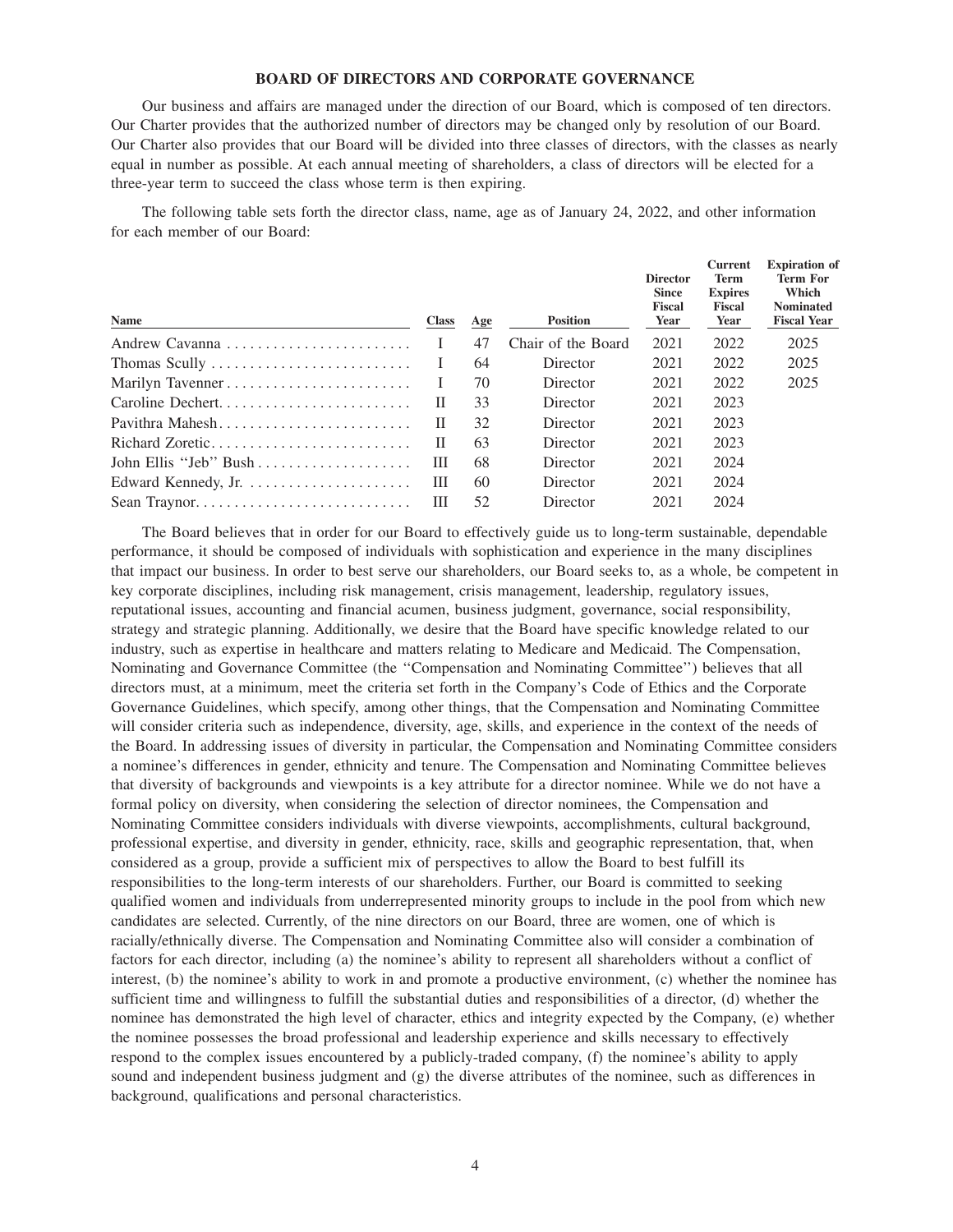The Compensation and Nominating Committee has determined that all of our directors meet the criteria and qualifications set forth in the Company's Code of Ethics, the Corporate Governance Guidelines and the criteria set forth above for director nominees. Moreover, each director possesses the following critical personal qualities and attributes that we believe are essential for the proper functioning of the Board to allow it to fulfill its duties for our shareholders: accountability, ethical leadership, governance, integrity, risk management, and sound business judgment. In addition, our directors have the confidence to assess and challenge the way things are done and recommend alternative solutions, a keen awareness of our business and regulatory and social realities of the environment in which we operate, the independence and high performance standards necessary to fulfill the Board's oversight function, and the humility, professional maturity, and style to interface openly and constructively with other directors. Finally, the director biographies below include a non-exclusive list of other key experiences and qualifications that further qualify the individual to serve on the Board. These collective qualities, skills, experiences and attributes are essential to our Board's ability to exercise its oversight function for the Company and its shareholders, and guide the long-term sustainable, dependable performance of the Company.

Subject to any earlier resignation or removal in accordance with the terms of our Charter, our Bylaws and the Director Nomination Agreement (as defined and discussed below), our Class I directors will serve until this Annual Meeting, our Class II directors will serve until the annual meeting of shareholders to be held in fiscal year 2023, and our Class III directors will serve until the annual meeting of shareholders to be held in fiscal year 2024. In addition, our Charter provides that as long as the Principal Shareholders (as defined below) beneficially own (directly or indirectly) 40% or more of the voting power of the Company entitled to vote, directors may be removed with or without cause upon the affirmative vote of at least a majority of the voting power of our outstanding shares of stock entitled to vote thereon. However, once the Principal Shareholders cease to beneficially own in the aggregate (directly or indirectly) 40% or more of the voting power of the Company, our directors may be removed only for cause upon the affirmative vote of at least 66 <sup>2</sup> ⁄3% of the voting power of our outstanding shares of stock entitled to vote thereon.

#### *Director Nomination Agreement*

In connection with our initial public offering ("IPO") that took place in March 2021, we entered into a Director Nomination Agreement (the ''Director Nomination Agreement'') by and among the Company and Ignite Aggregator LP (together with its affiliated investment entities, ''Apax Partners''), Welsh, Carson, Anderson & Stowe XII, L.P., Welsh, Carson Anderson & Stowe XII Delaware, L.P., Welsh, Carson, Anderson & Stowe XII Delaware II, L.P., Welsh, Carson, Anderson & Stowe XII Cayman, L.P., WCAS XII Co-Investors LLC, WCAS Management Corporation and WCAS Co-Invest Holdco, L.P. (together, ''WCAS'' and, together with Apax Partners, the ''Principal Shareholders''). The Director Nomination Agreement provides the Principal Shareholders the right to designate (i) all of the nominees for election to the Company's Board for so long as the Principal Shareholders collectively beneficially own 40% or more of the total number of the Company's shares of common stock collectively beneficially owned by the Principal Shareholders upon completion of our IPO, as adjusted for any reorganization, recapitalization, stock dividend, stock split, reverse stock split or similar changes in our capitalization (the ''Original Amount''); (ii) 40% of the nominees for election to our Board for so long as the Principal Shareholders collectively beneficially own less than 40% but at least 30% of the Original Amount; (iii) 30% of the nominees for election to our Board for so long as the Principal Shareholders collectively beneficially own less than 30% but at least 20% of the Original Amount; (iv) 20% of the nominees for election to our Board for so long as the Principal Shareholders collectively beneficially own less than 20% but at least 10% of the Original Amount; and (v) one of the nominees for election to our Board for so long as the Principal Shareholders collectively beneficially own at least 5% of the Original Amount. In each case, the Principal Shareholders' nominees must comply with applicable law and stock exchange rules. If the investment vehicle through which the Principal Shareholders hold their investment is dissolved, then each of Apax and WCAS will be permitted to nominate (i) up to three directors so long as it owns at least 25% of the Original Amount, (ii) up to two directors so long as it owns at least 15% of the Original Amount and (iii) one director so long as it owns at least 5% of the Original Amount. The Principal Shareholders agree in the Director Nomination Agreement to vote any shares of our common stock and any other securities held by them in favor of the election to our Board of the directors so designated. At any time when the Principal Shareholders have the right to designate at least one nominee for election to our Board, the Principal Shareholders will also have the right to have one of their nominated directors hold one seat on each Board committee, subject to satisfying any applicable stock exchange rules or regulations regarding the independence of Board committee members. In addition, the Principal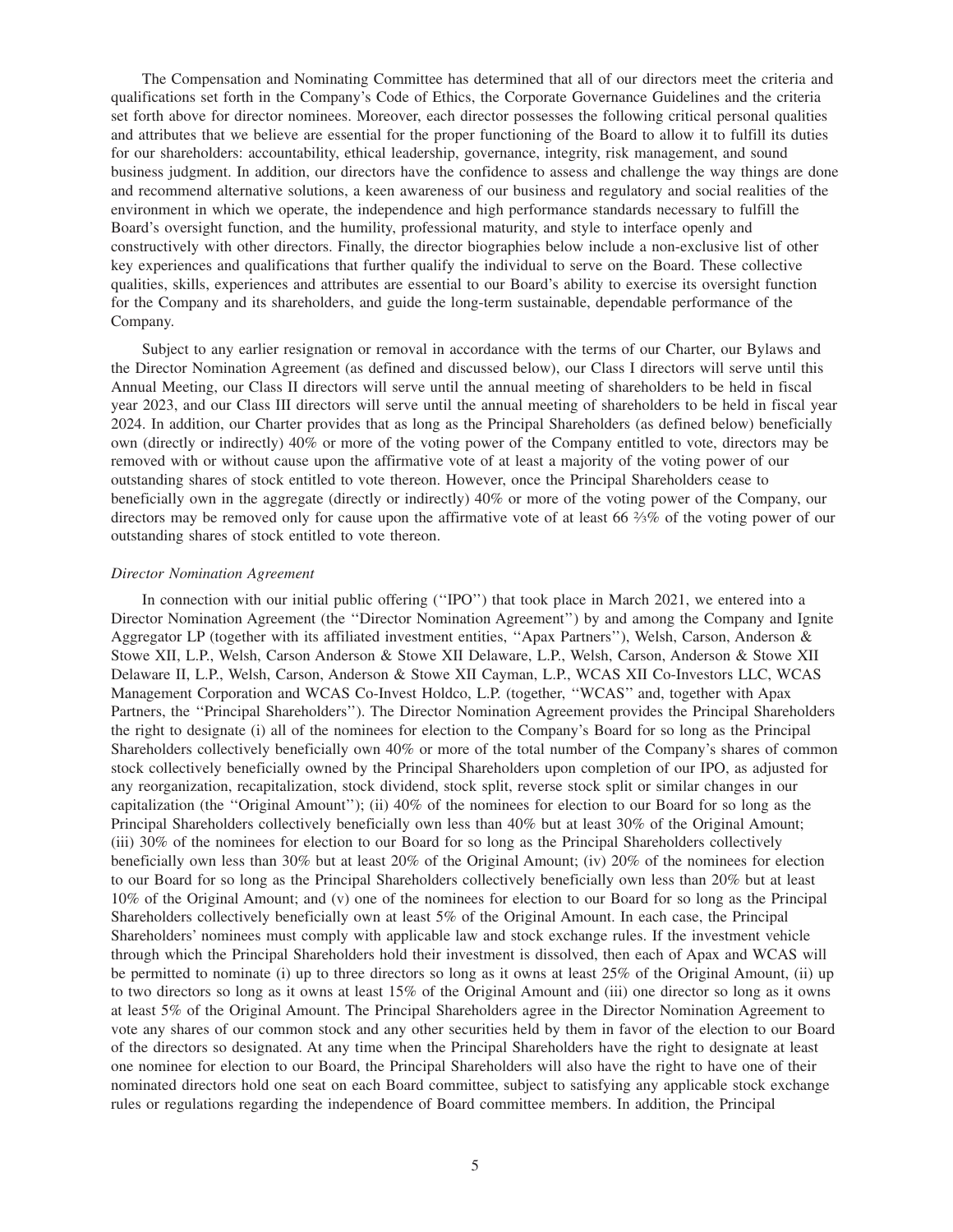Shareholders are entitled to designate the replacement for any of their Board designees whose Board service terminates prior to the end of the director's term regardless of the Principal Shareholders' beneficial ownership at such time. The Director Nomination Agreement also provides for certain consent rights for each of the Principal Shareholders so long as such shareholder owns at least 5% of the Original Amount, including for any increase to the size of our Board. Additionally, the Director Nomination Agreement prohibits us from increasing or decreasing the size of our Board without the prior written consent of the Principal Shareholders for so long as either of our Principal Shareholders hold at least 5% of the total outstanding voting power. The Director Nomination Agreement will terminate at such time as the Principal Shareholders own less than 5% of our outstanding common stock.

#### *Shareholder Recommendations for Director Nominees*

The Compensation and Nominating Committee will consider shareholder nominations for membership on the Board. For the fiscal year 2023 Annual Meeting, nominations may be submitted to 8950 E. Lowry Boulevard, Denver, Colorado, Attn: General Counsel and Secretary, and such nominations will then be forwarded to the Chair of the Compensation and Nominating Committee. Recommendations must be in writing and we must receive the recommendation no later than the close of business on December 17, 2022 and not earlier than the close of business on November 17, 2022. Recommendations must also include certain other procedural requirements as specified in our Bylaws.

When filling a vacancy on the Board, the Compensation and Nominating Committee will identify the desired skills and experience of a new director and will nominate individuals who it believes can strengthen the Board's capabilities and further diversify the collective experience represented by the then-current directors. The Compensation and Nominating Committee may engage third parties to assist in the search and provide recommendations. Also, directors are generally asked to recommend candidates for the position. The candidates will then be evaluated based on the process outlined in our Corporate Governance Guidelines and the Compensation and Nominating Committee charter, and the same process will be used for all candidates, including candidates recommended by shareholders.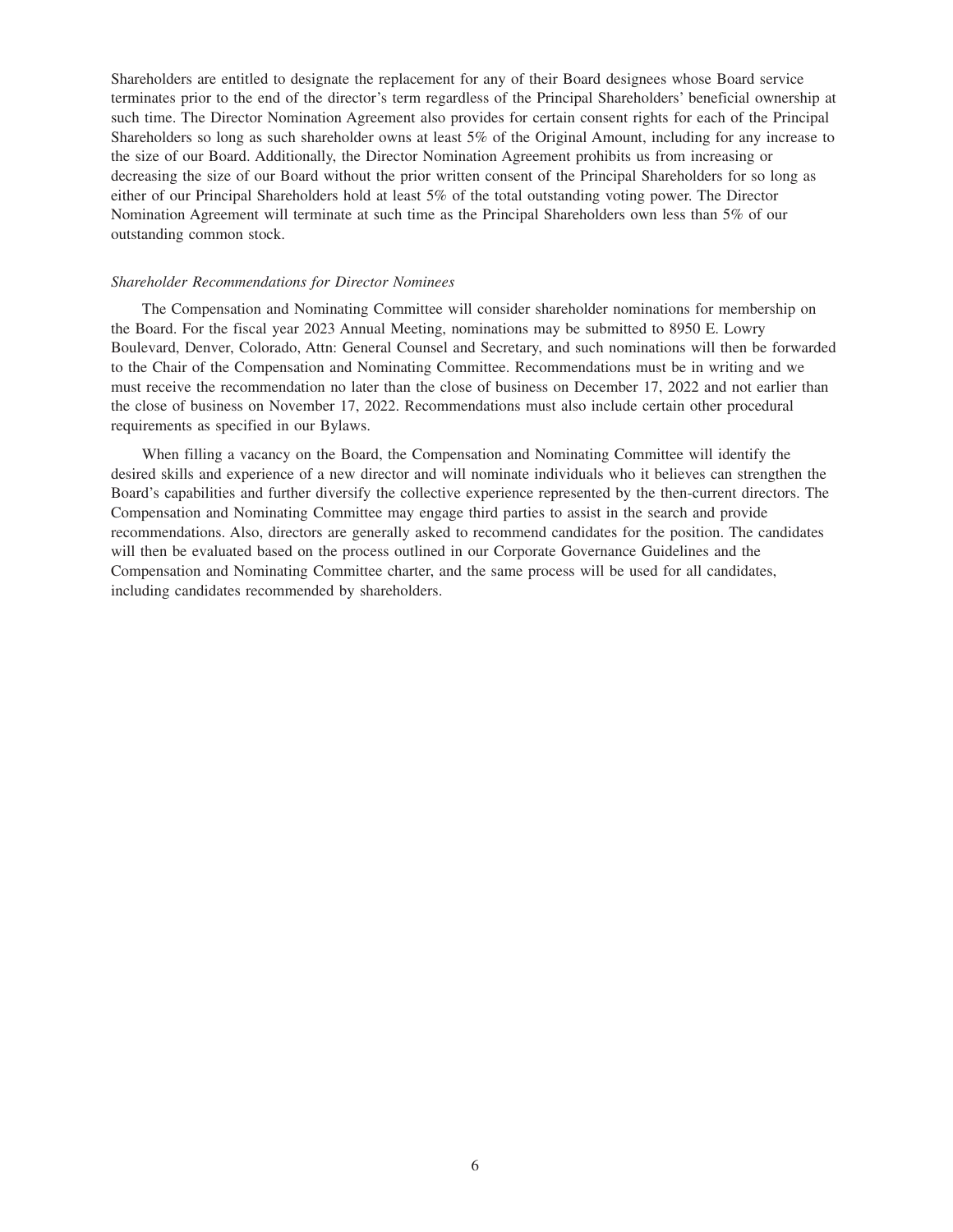## **PROPOSAL 1 - ELECTION OF DIRECTORS**

Our Board recommends that the nominees below be elected as members of the Board at the Annual Meeting.

|                                                                            |           |                 |                 | <b>Current</b>           |                                           |
|----------------------------------------------------------------------------|-----------|-----------------|-----------------|--------------------------|-------------------------------------------|
|                                                                            |           |                 |                 | Term                     | <b>Expiration of</b>                      |
|                                                                            |           |                 | <b>Director</b> | <b>Expires</b><br>Fiscal | <b>Term For Which</b><br><b>Nominated</b> |
| Name                                                                       | Class Age | <b>Position</b> | <b>Since</b>    | Year                     | <b>Fiscal Year</b>                        |
|                                                                            |           |                 |                 | 2022                     | 2025                                      |
| Thomas Scully $\dots \dots \dots \dots \dots \dots \dots \quad 1 \quad 64$ |           | Director        | March 2021      | 2022                     | 2025                                      |
|                                                                            |           | Director        | March 2021      | 2022                     | 2025                                      |

Each nominee was recommended for re-election by the Compensation and Nominating Committee for consideration by the Board and our shareholders. If, before the Annual Meeting, any nominee becomes unable to serve, or chooses not to serve, the Board may nominate a substitute. If that happens, the persons named as proxies on the proxy card will vote for the substitute. Alternatively, the Board may either let the vacancy stay unfilled until an appropriate candidate is identified or reduce the size of the Board to eliminate the unfilled seat.

## **THE BOARD RECOMMENDS THAT YOU VOTE ''FOR'' EACH OF THE DIRECTOR NOMINEES**.

## **Director Nominees to Serve for a Three-Year Term Expiring at the Fiscal Year 2025 Annual Meeting.**

**Andrew Cavanna,** *Chair.* Andrew Cavanna began serving on our Board in March 2021 and as chair of our Board in June 2021. Mr. Cavanna has served as a Partner at Apax on its healthcare team since 2017. Prior to joining Apax, Mr. Cavanna spent eleven years at Vestar Capital Partners where he was a Managing Director and Co-Head of the Healthcare Sector. Mr. Cavanna currently serves as chair of the board of directors of Eating Recovery Center, an eating disorder treatment center, and on the board of directors of Kepro, a provider of care coordination and quality assurance services in the United States. Previously, Mr. Cavanna served as a member of the board for Institutional Shareholder Services from May 2014 to July 2017, and for Press Ganey Associates from March 2008 to October 2016, when the company was taken private. Mr. Cavanna earned a Bachelor's Degree from Cornell University and a Master of Business Administration from Columbia Business School.

We believe Mr. Cavanna's experience in finance and the healthcare industry qualifies him to serve as a director of our Board.

**Thomas Scully**. Thomas Scully began serving on our Board in March 2021. Mr. Scully joined WCAS in 2004 and currently serves as a General Partner in the healthcare group. Mr. Scully earned a Bachelor of Arts from the University of Virginia and a Juris Doctor from The Catholic University of America. Mr. Scully currently serves on the board of directors and compensation committee of Select Medical Corp. (NYSE: SEM) and on the board of directors of CareSource Management Services Holding LLC, EMERUS Holdings and Shields Health Solutions. Among other posts, Mr. Scully served in the White House and Office of Management and Budget as Health Advisor to President George H.W. Bush from 1989 to 1993, and as the Administrator of CMS from 2001 to 2004 under President George W. Bush. Mr. Scully previously served as a member of the board for Universal America Corp. from 2008 until its sale in 2016 and DaVita (NYSE: DVA) from 1997 to 2001, among others.

We believe Mr. Scully's expertise in legal and regulatory matters and experience serving on healthcare company boards qualifies him to serve as a director of our Board.

**Marilyn Tavenner.** Marilyn Tavenner began serving on our Board in March 2021. Ms. Tavenner served as acting Administrator for the Centers for Medicare & Medicaid Services from 2011 to 2013, and she was Administrator from 2013 to 2015. From 2015 to 2018, Ms. Tavenner was President and Chief Executive Officer of America's Health Insurance Plans, a national association representing insurers. Ms. Tavenner currently serves on the board of directors and as a member and chair of the quality and safety committee and governance committee, respectively, of Select Medical Holding Corp. (NYSE: SEM), and on the board of directors of Jackson Acquisition Company (NYSE: RJAC), a special purpose acquisition company. Additionally, Ms. Tavenner serves on the board of directors and member of the finance and compensation committee of Blue Cross Blue Shield of Arizona. Ms. Tavenner earned a Bachelor of Science in nursing and a Master's Degree in Health Administration from Virginia Commonwealth University.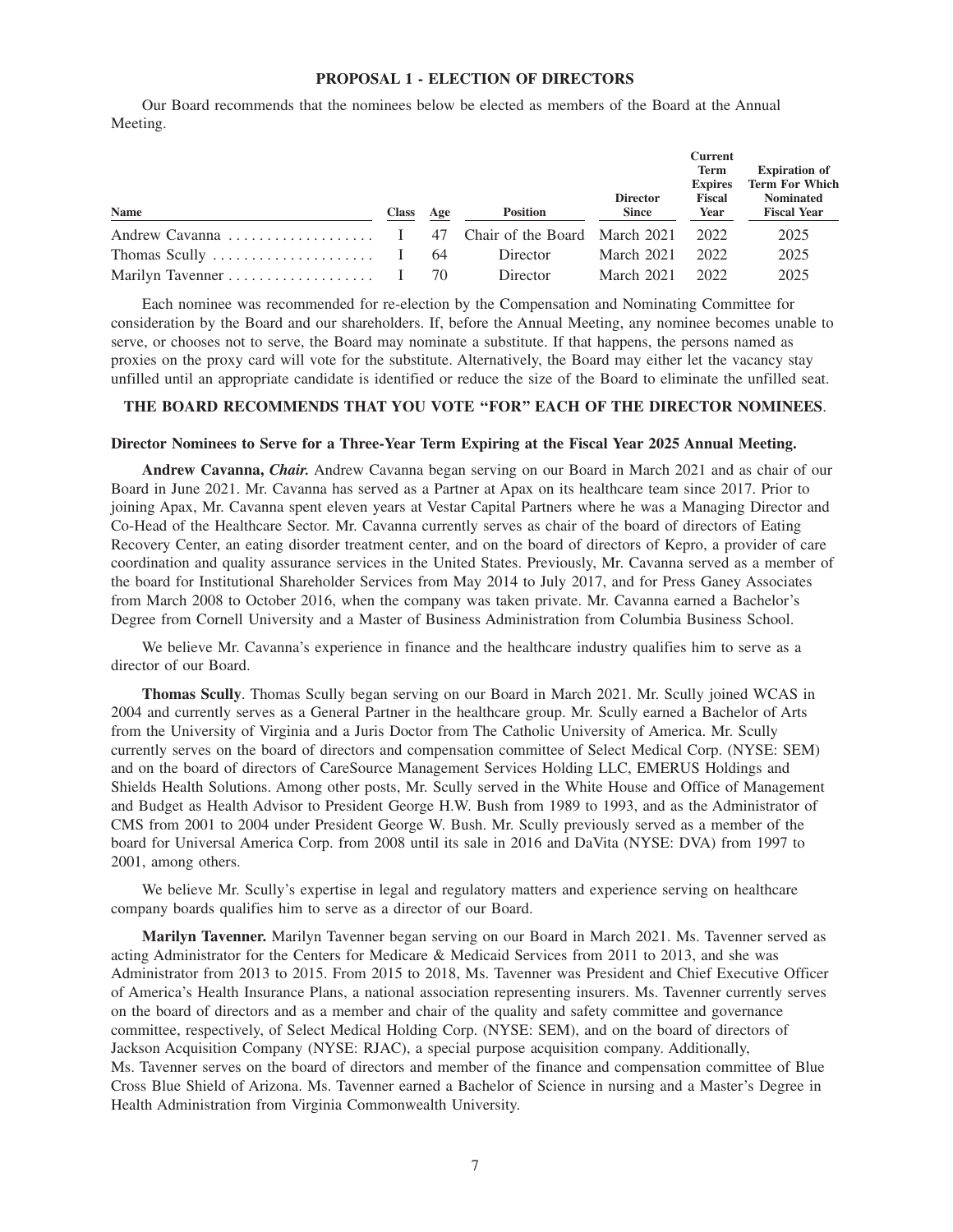We believe Ms. Tavenner's expertise in healthcare and experience working with the Centers for Medicare  $\&$ Medicaid Services qualifies her to serve as a director of our Board.

## **Continuing Directors**

#### *Class II Directors (terms expiring in fiscal year 2023)*

**Caroline Dechert.** Caroline Dechert began serving on our Board in March 2021. Ms. Dechert joined WCAS in 2012 and currently serves as a Principal in the healthcare group. Prior to joining WCAS, Ms. Dechert worked in the Healthcare Investment Banking group at Morgan Stanley. Ms. Dechert earned a Bachelor of Arts degree from The University of North Carolina at Chapel Hill and a Master of Business Administration from Harvard Business School.

We believe Ms. Dechert's experience in finance and the healthcare industry qualifies her to serve as a director of our Board.

**Pavithra Mahesh.** Pavithra Mahesh began serving on our Board in March 2021. Ms. Mahesh joined Apax in 2018 and is a Principal on its healthcare team. Prior to joining Apax, Ms. Mahesh was an investment professional at Goldman Sachs, where she focused on buyouts and growth equity investments in healthcare services and information technology. Ms. Mahesh earned a Bachelor's Degree from Duke University and a Master of Business Administration from Harvard Business School.

We believe Ms. Mahesh's experience in finance and the healthcare industry qualifies her to serve as a director of our Board.

**Richard Zoretic.** Richard Zoretic began serving on our Board in March 2021. Prior to his retirement in 2014, Mr. Zoretic served as Executive Vice President of WellPoint, Inc. and President of the company's Government Business Division, a business encompassing WellPoint, Inc.'s Medicaid, Medicare, CareMore and Federal Employee Program businesses. Prior to joining WellPoint, Inc. Mr. Zoretic served as Chief Operating Officer of Amerigroup Corporation from 2007 to 2012, where he had overall responsibility for company operations including local health plans, medical management programs, provider networks, health care analytics, information technology and customer service operations. Mr. Zoretic currently serves on the board of directors and the audit committee of Molina Healthcare (NYSE: MOH) and Aveanna Healthcare (Nasdaq: AVAH). Mr. Zoretic earned a Bachelor of Science in Finance from Pennsylvania State University.

We believe Mr. Zoretic's expertise in healthcare operations and finance and experience working with CMS qualifies him to serve as a director of our Board.

#### *Class III Directors (terms expiring in fiscal year 2024)*

**Jeb Bush.** Jeb Bush began serving on our Board in March 2021. Mr. Bush served as the governor of Florida from 1999 to 2007. Mr. Bush is on the board of directors of IHS Towers (NYSE: IHS), one of the largest independent owners, operators and developers of shared telecommunications infrastructure and Jackson Acquisition Company (NYSE: RJAC), a special purpose acquisition company. Additionally, Mr. Bush serves on the board of directors of Get Heal, Inc., a privately owned healthcare services company. Mr. Bush earned a Bachelor of Arts from the University of Texas at Austin.

We believe Mr. Bush's experience with healthcare regulation and reimbursement, as well as his experience in state government, qualifies him to serve as a director of our Board.

**Edward Kennedy, Jr.** Ted Kennedy, Jr. began serving on our Board in March 2021. Mr. Kennedy is a Partner at Epstein Becker Green in the healthcare and life science practice, where he has practiced since 2014. From 2015 to 2019, Mr. Kennedy served as a State Senator in the Connecticut General Assembly, and in 2017, he was elected Chair of the Board of the American Association of People with Disabilities. Mr. Kennedy currently serves on the board of directors of Arvinas, Inc. (Nasdaq: ARVN), a bio-pharmaceutical company. Mr. Kennedy earned a bachelor's degree from Wesleyan University, a Master's Degree in Environmental Studies from Yale University, and a Juris Doctor from the University of Connecticut.

We believe Mr. Kennedy's expertise in legal matters and experience in the healthcare industry qualifies him to serve as a director of our Board.

**Sean Traynor.** Sean Traynor began serving on our Board in March 2021. Mr. Traynor joined WCAS in 1999 and currently serves as a General Partner in the healthcare group. Currently, Mr. Traynor serves on the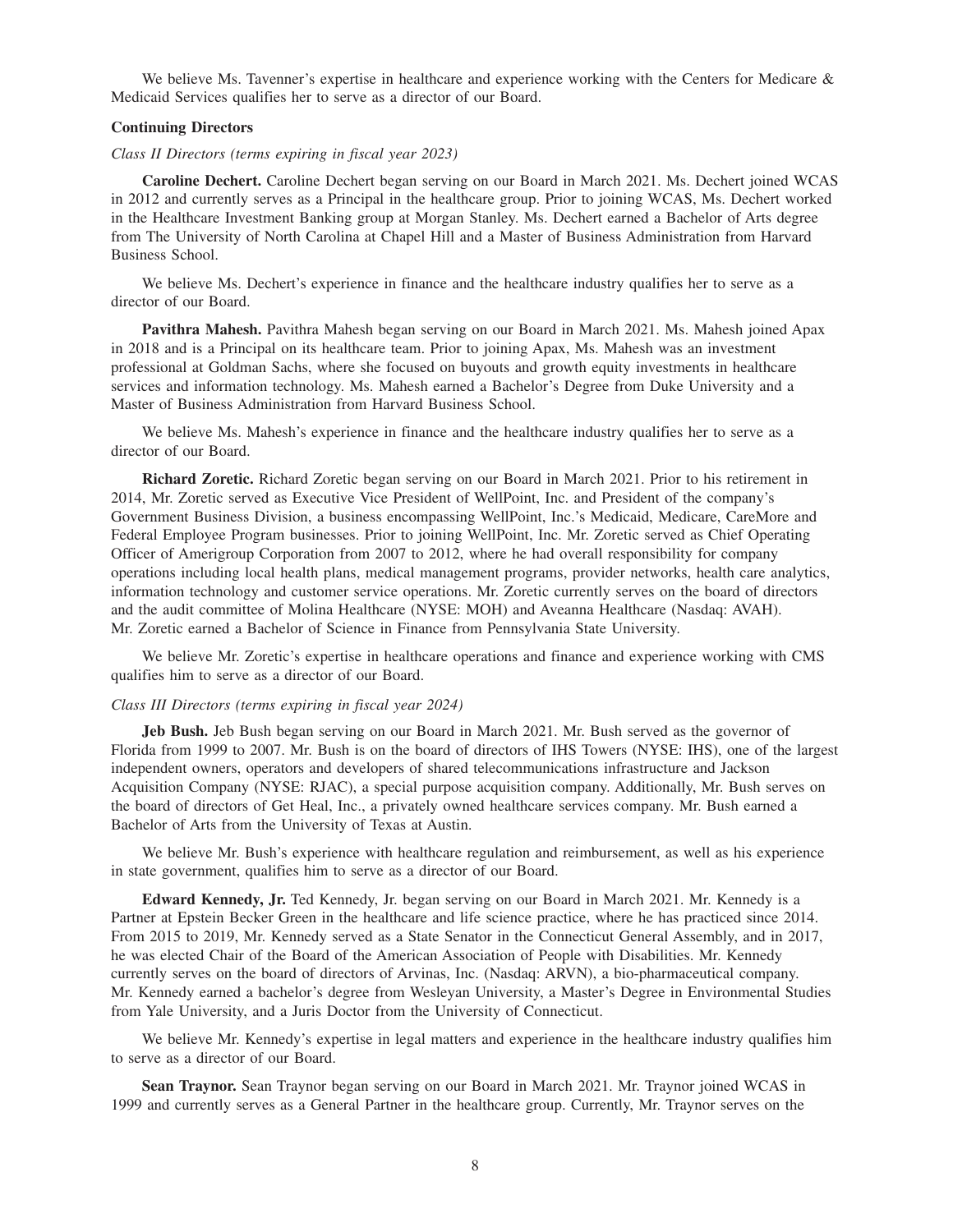board of directors of Amerisafe, Inc. (Nasdaq: AMSF), a holding company that markets and underwrites workers' compensation insurance through its insurance subsidiaries. Mr. Traynor earned a Bachelor of Science in Accounting at Villanova University and a Master of Business Administration from the Wharton School at University of Pennsylvania.

We believe Mr. Traynor's experience in finance and the healthcare industry qualifies him to serve as a director of our Board.

#### **Controlled Company; Independence Status**

After the completion of our IPO, our Principal Shareholders continue to control a majority of our outstanding common stock. As a result, we are a ''controlled company'' under the listing standards of Nasdaq. Under Nasdaq rules, a company of which more than 50% of the voting power for the election of directors is held by an individual, group or another company is a ''controlled company'' and may elect not to comply with certain corporate governance requirements, including the requirements that, within one year of the date of the listing of our common stock:

- we have a Board that is composed of a majority of "independent directors," as defined under the rules of Nasdaq;
- we have a compensation committee that is composed entirely of independent directors; and
- nominees to our Board are to be selected, or recommended for the Board's selection, either by: (a) independent directors constituting a majority of the Board's independent directors in a vote in which only independent directors participate; or (b) a nominations committee comprised solely of independent directors.

We currently rely on this exemption. As a result, we do not have a majority of independent directors on our Board. In addition, our Compensation and Nominating Committee does not consist entirely of independent directors. Accordingly, you may not have the same protections afforded to shareholders of companies that are subject to all of the Nasdaq corporate governance requirements.

## **Board Meetings and Committees**

Our Board has an Audit Committee, a Compensation and Nominating Committee, and a Quality and Compliance Committee. The composition, duties and responsibilities of these committees are as set forth below. In the future, our Board may establish other committees, as it deems appropriate, to assist it with its responsibilities.

We became a public company upon the completion of our IPO in March 2021. For the year ended June 30, 2021, our Board held 8 meetings. Our Audit Committee, our Compensation and Nominating Committee and Quality and Compliance Committee were each formed in connection with the closing of the IPO. During our fiscal year 2021, the Audit Committee held 7 meetings, the Compensation and Nominating Committee held 4 meetings and the Quality and Compliance Committee held 4 meetings. Directors are expected to attend the annual meeting of shareholders and all or substantially all of the Board meetings and meetings of committees on which they serve. In fiscal 2021, each director attended at least 75% of the meetings of the Board during such director's tenure and the total number of meetings held by any of the committees of the Board on which the director served.

Each of our standing committees has a written charter which is available on the Investor Relations page of our website at https://investor.innovage.com. Our website is not part of this notice and proxy statement.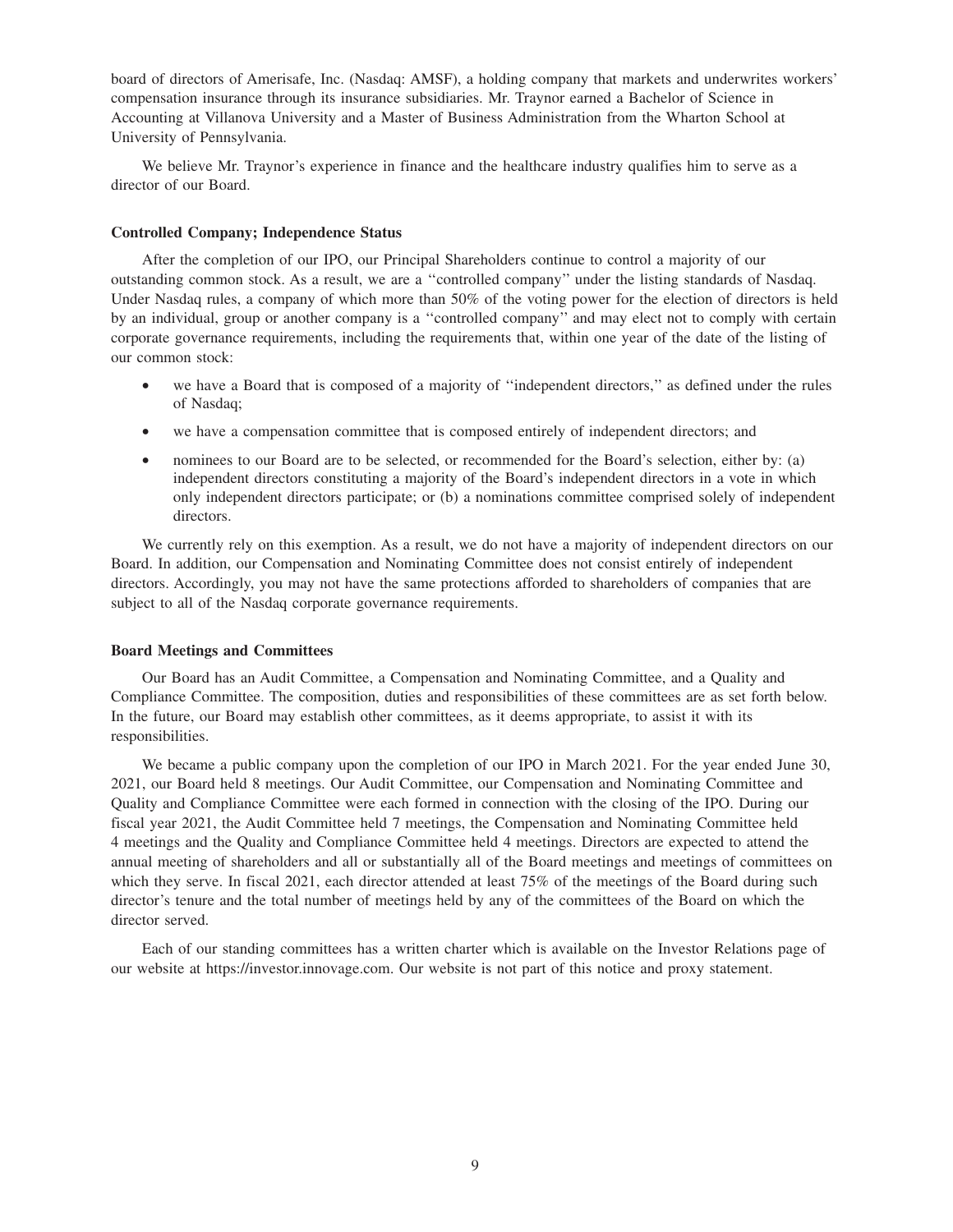The table below sets forth the composition of our Board committees as of February 17, 2022:

| <b>Board Member</b>    | Audit<br><b>Committee</b> | Compensation,<br>Nominating and<br>Governance<br><b>Committee</b> | <b>Quality and</b><br>Compliance<br>Committee |
|------------------------|---------------------------|-------------------------------------------------------------------|-----------------------------------------------|
| Andrew Cavanna, Chair  |                           | Χ                                                                 | X                                             |
| Jeb Bush               | X                         |                                                                   |                                               |
| Caroline Dechert       |                           |                                                                   |                                               |
| Ted Kennedy, Jr.       |                           | X                                                                 |                                               |
| Pavithra Mahesh        |                           |                                                                   |                                               |
| Thomas Scully          |                           | $X$ (Chair)                                                       | X                                             |
| Marilyn Tavenner       | X                         |                                                                   | X (Chair)                                     |
| Sean Traynor           |                           |                                                                   |                                               |
| <b>Richard Zoretic</b> | (Chair)                   |                                                                   |                                               |

## *Audit Committee*

Our Audit Committee is composed of Mr. Zoretic, Ms. Tavenner and Mr. Bush, with Mr. Zoretic serving as Chair of the committee. Our Board has determined that Mr. Zoretic and Ms. Tavenner meet the independence requirements of Rule 10A-3 under the Exchange Act and the applicable listing standards of Nasdaq. As a result, we comply with the audit committee requirements of Nasdaq, which require that within 90 days following our IPO, our Audit Committee be composed of a majority of independent directors, and we intend to comply with the requirement that within one year following our listing date, our Audit Committee be composed of all independent directors.

In addition, our Board has determined that Mr. Zoretic is an ''audit committee financial expert'' as defined in Item 407(d)(5)(ii) of Regulation S-K promulgated under the Securities Act of 1933, as amended (the ''Securities Act''). This designation does not impose on Mr. Zoretic any duties, obligations or liabilities that are greater than are generally imposed on members of our Audit Committee and our Board.

The Audit Committee is responsible for, among other matters:

- 1. appointing, approving the compensation of, and assessing the qualifications, performance and independence of our independent registered public accounting firm;
- 2. pre-approving audit and permissible non-audit services, and the terms of such services, to be provided by our independent registered public accounting firm;
- 3. discussing the scope and results of the audits with our independent registered public accounting firm and reviewing, with management and that accounting firm, our interim and year-end operating results;
- 4. reviewing our policies on risk assessment and risk management;
- 5. reviewing and discussing with management and the independent registered public accounting firm our annual and quarterly financial statements and related disclosures as well as critical accounting policies and practices used by us;
- 6. reviewing the adequacy of our internal control over financial reporting;
- 7. establishing policies and procedures for the receipt and retention of accounting-related complaints and concerns;
- 8. recommending, based upon the Audit Committee's review and discussions with management and the independent registered public accounting firm, whether our audited financial statements shall be included in our Annual Report on Form 10-K;
- 9. monitoring our compliance with legal and regulatory requirements as they relate to our financial statements and accounting matters;
- 10. preparing the Audit Committee report required by the rules of the SEC to be included in our annual proxy statement;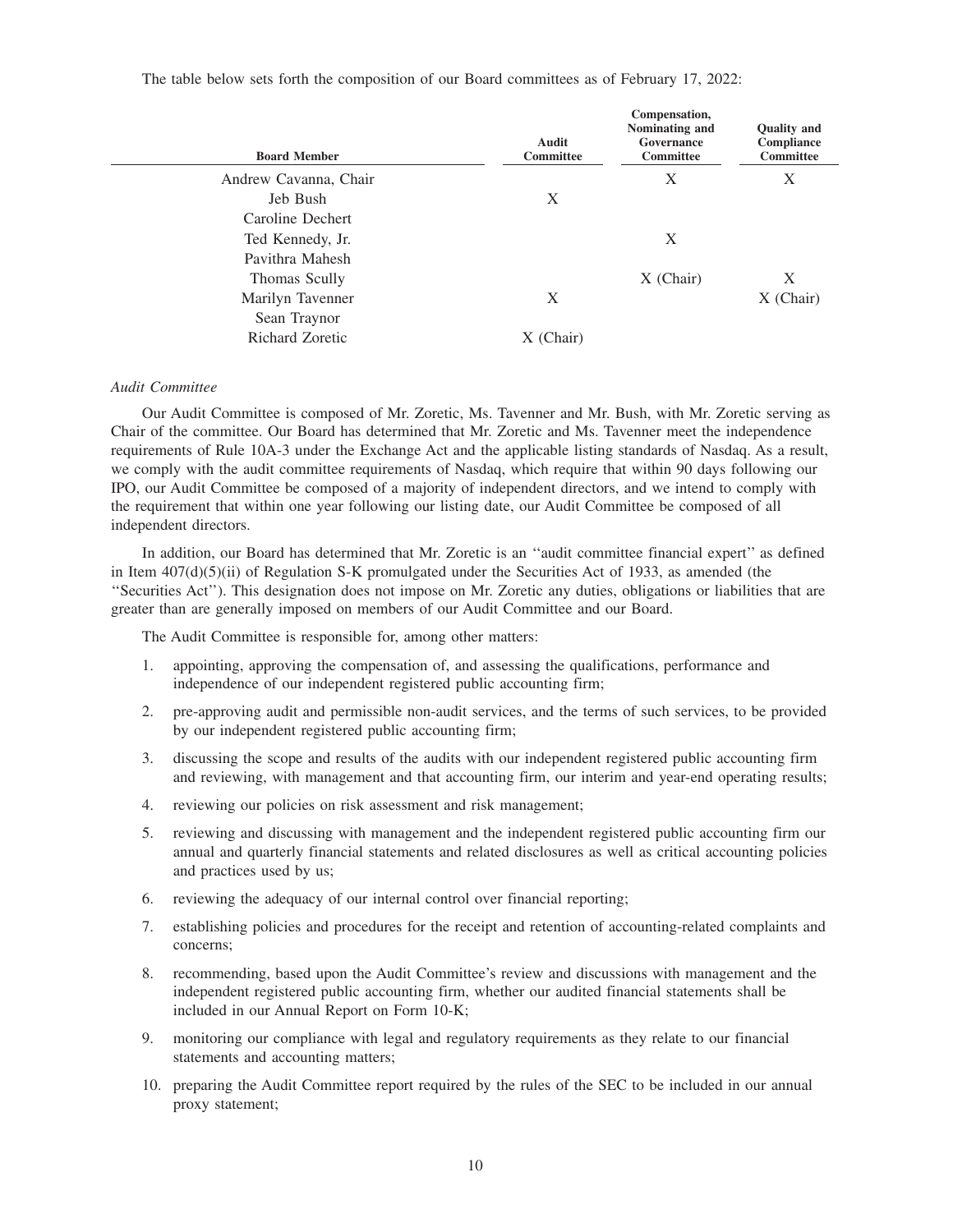- 11. reviewing all related party transactions for potential conflict of interest situations and approving all such transactions; and
- 12. reviewing and discussing with management and our independent registered public accounting firm our earnings releases and scripts.

#### *Compensation, Nominating and Governance Committee*

Our Compensation and Nominating Committee is composed of Mr. Cavanna, Mr. Kennedy, Jr. and Mr. Scully, with Mr. Scully serving as Chair of the committee.

The Compensation and Nominating Committee is responsible for, among other matters:

- 1. annually reviewing and approving corporate goals and objectives relevant to the compensation of our Chief Executive Officer;
- 2. evaluating the performance of our Chief Executive Officer in light of such corporate goals and objectives and determining and approving the compensation of our Chief Executive Officer;
- 3. reviewing and approving the compensation of our other executive officers;
- 4. appointing, compensating and overseeing the work of any compensation consultant, legal counsel or other advisor retained by the Compensation and Nominating committee;
- 5. conducting the independence assessment outlined in Nasdaq rules with respect to any compensation consultant, legal counsel or other advisor retained by the Compensation and Nominating committee;
- 6. annually reviewing and reassessing the adequacy of the committee charter in its compliance with the listing requirements of the Nasdaq;
- 7. reviewing and establishing our overall management compensation, philosophy and policy;
- 8. overseeing and administering our compensation and similar plans;
- 9. reviewing and making recommendations to our Board with respect to director compensation;
- 10. reviewing and discussing with management the compensation discussion and analysis to be included in our annual proxy statement or Annual Report on Form 10-K;
- 11. developing and recommending to our Board criteria for board and committee membership;
- 12. subject to the rights of the Principal Shareholders under the Director Nomination Agreement, identifying and recommending to our Board the persons to be nominated for election as directors and to each of our Board's committees;
- 13. developing and recommending to our Board best practices and corporate governance principles;
- 14. developing and recommending to our Board a set of corporate governance guidelines; and
- 15. reviewing and recommending to our Board the functions, duties and compositions of the committees of our Board.

#### *Quality and Compliance Committee*

Our Quality and Compliance Committee is composed of Ms. Tavenner, Mr. Cavanna and Mr. Scully, with Ms. Tavenner serving as Chair of the committee. The Quality and Compliance Committee is responsible for, among other matters:

- 1. identifying, reviewing and analyzing laws and regulations applicable to us;
- 2. recommending to the Board, and monitoring the implementation of, compliance programs, policies and procedures that comply with local, state and federal laws, regulations and guidelines;
- 3. reviewing significant compliance risk areas identified by management;
- 4. discussing periodically with management the adequacy and effectiveness of policies and procedures to assess, monitor, and manage non-financial compliance business risk and compliance programs;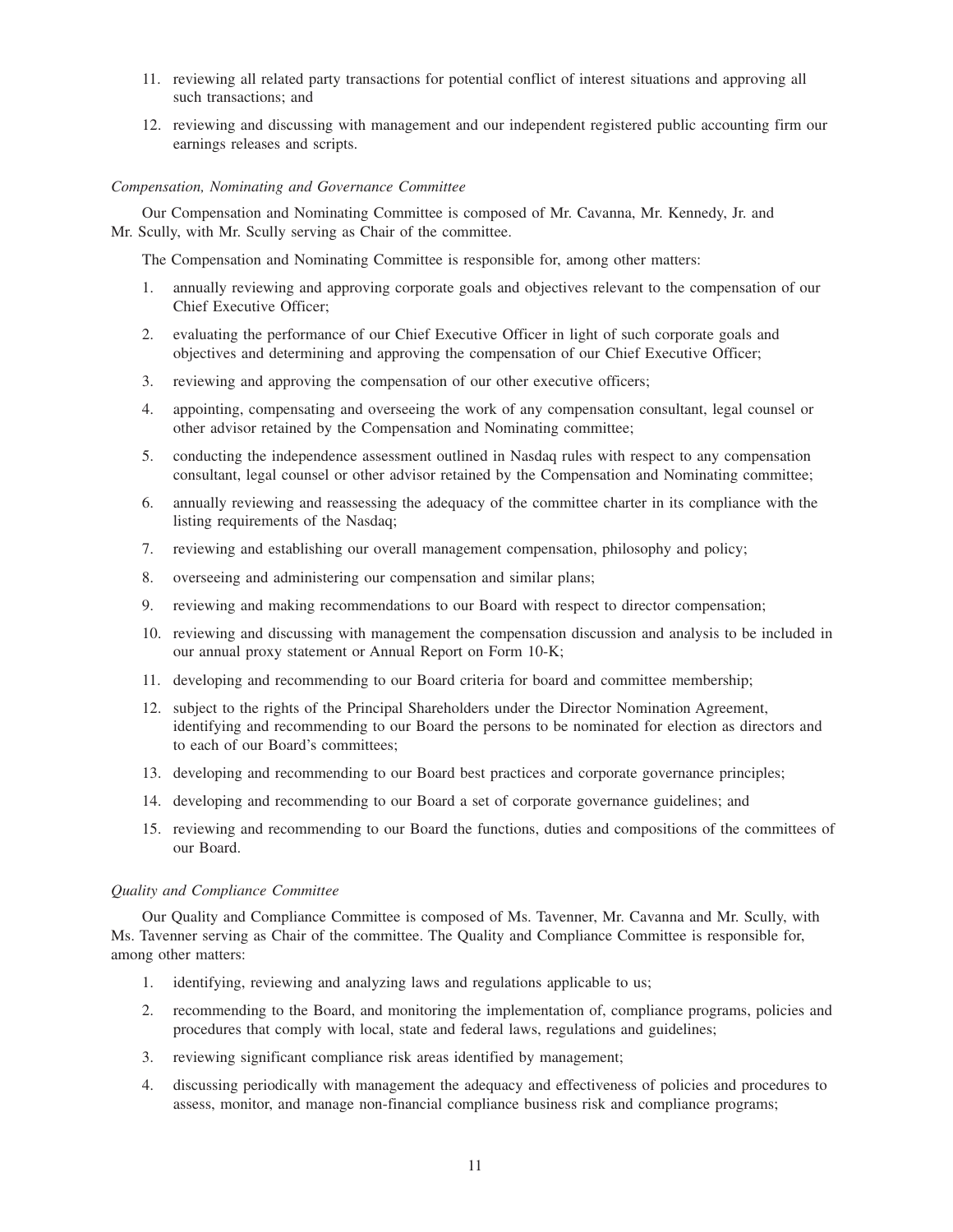- 5. monitoring compliance with, authorizing waivers of, investigating alleged breaches of and enforcing our non-financial compliance programs; and
- 6. reviewing our procedures for the receipt, retention and treatment of complaints received regarding non-financial compliance matters.

#### **Board Leadership Structure**

The following section describes our Board leadership structure, the reasons our Board considers that this structure is appropriate at this time, the roles of various positions, and related key governance practices. Our Board believes that the mix of experienced independent directors and directors affiliated with our Principal Shareholders that currently make up our Board, our Board committee composition and the separation of the roles of Chair and Chief Executive Officer benefit the Company and its shareholders.

### *Independence*

Our Board has an effective mix of independent directors and non-independent directors. Our Board includes five representatives from our Principal Shareholders, including our current Chair, Mr. Cavanna, and four independent directors.

#### *Chair and Chief Executive Officer*

With respect to the roles of Chair and Chief Executive Officer, the Corporate Governance Guidelines provide that the roles may be separated or combined, and the Board will exercise its discretion in combining or separating these positions as it deems appropriate in light of prevailing circumstances. Since the IPO, the roles of Chair and Chief Executive Officer have been separated. More recently, following the resignation of our former Chief Executive Officer and director, Maureen Hewitt, in January 2022, our current Chief Executive Officer, Mr. Patrick Blair, has not been appointed as a member of the Board. The Board believes that, at this time, not having the Chief Executive Officer be a member of the Board and separating the roles of Chair and Chief Executive Officer is the most effective leadership structure because it allows Mr. Blair to focus on the management of the Company and day-to-day operations, specifically addressing the issues that have arisen from the audits by the Centers for Medicare and Medicaid Services and other regulators in the States of California and Colorado, and allows Mr. Cavanna, our Chair, to leverage his strong background to provide strategic guidance and effective oversight of management.

## *Self-Evaluation*

Our Compensation and Nominating Committee was established upon the completion of our IPO in March 2021. Going forward, our Compensation and Nominating Committee will conduct an annual performance evaluation to determine whether the Board, its committees, and management are functioning effectively. We expect that this will include survey materials as well as individual conversations between each director and the Chair. The evaluation will focus on the Board's and the committees' contributions to the Company, with an enhanced focus on areas in which the Board or management believes that the Board could improve.

As part of the annual Board self-evaluation, the Board will evaluate whether the current leadership structure continues to be appropriate for the Company and its shareholders. Our Corporate Governance Guidelines provide the flexibility for our Board to modify our leadership structure in the future as appropriate.

#### **Management Succession**

The Compensation and Nominating Committee reviews and approves corporate goals and objectives relevant to Chief Executive Officer compensation and evaluates the Chief Executive Officer's performance in light of these goals and objectives. The Compensation and Nominating Committee recommends to the Board the Chief Executive Officer's compensation level or changes to such level based on the evaluation of the Chief Executive Officer's performance and any other factors the Compensation and Nominating Committee deems relevant.

The entire Board works with the Compensation and Nominating Committee to evaluate potential successors to the Chief Executive Officer and other officers. In 2021, the Compensation and Nominating Committee launched a search for potential successors to the Chief Executive Officer position and identified, assessed and recruited Mr. Blair, our current President and Chief Executive Officer, for the position of President and as a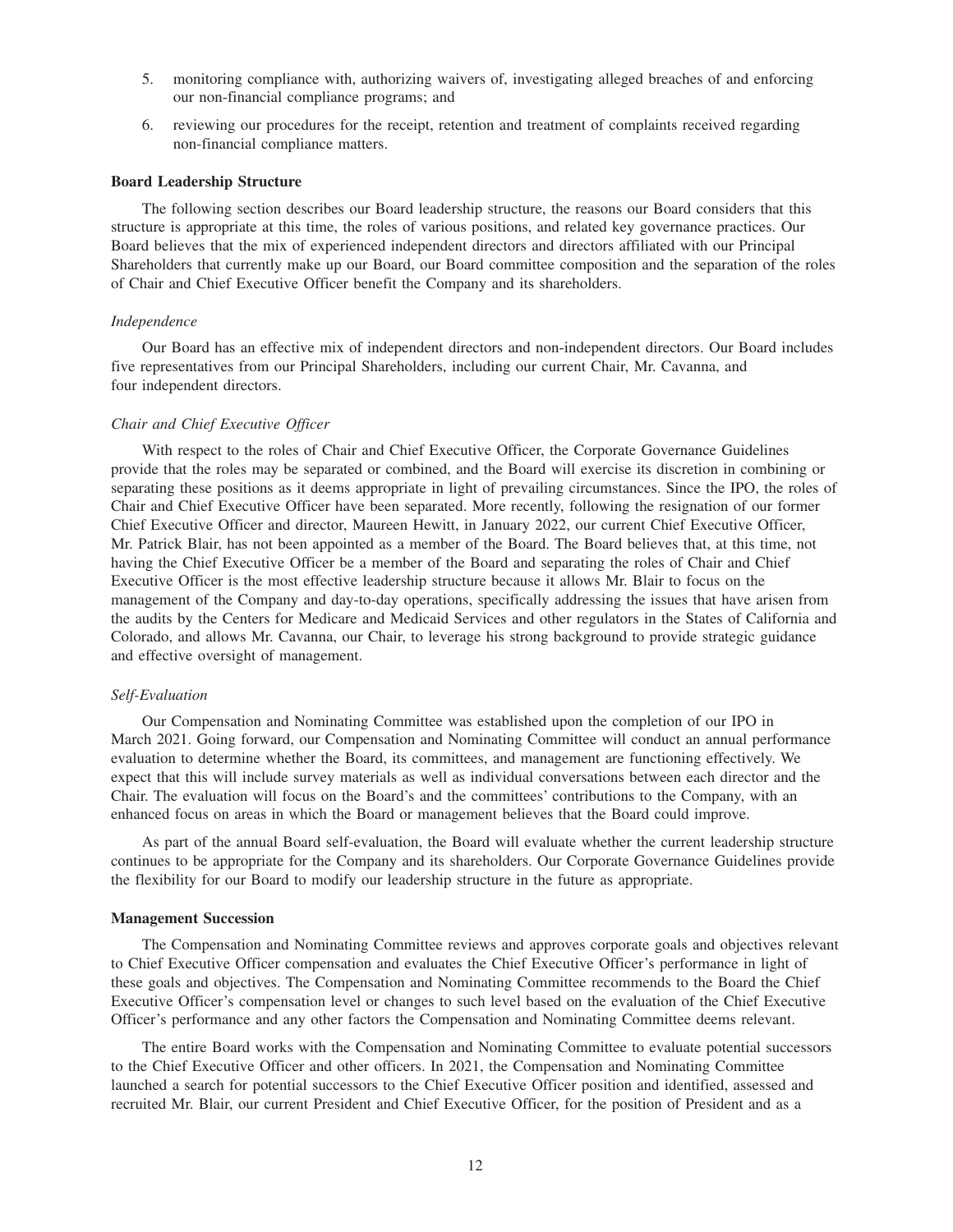potential successor to the Chief Executive Officer position. Following Ms. Hewitt's resignation in January 2022, Mr. Blair was elevated to the position of President and Chief Executive Officer. Mr. Blair is expected to make available his recommendations and evaluations of potential successors, along with a review of any development plans recommended for such individuals.

## **Hedging Transactions**

Pursuant to our Insider Trading Policy, we prohibit our employees, directors and officers from engaging in hedging transactions, including the use of financial instruments such as prepaid variable forwards, equity swaps, collars and exchange funds. Such hedging transactions may permit a director, officer or employee to continue to own Company securities obtained through employee benefit plans or otherwise, but without the full risks and rewards of ownership. When that occurs, the director, officer or employee may no longer have the same objectives as the Company's other shareholders. Additionally, directors, officers and other employees are prohibited from holding our securities in a margin account or otherwise pledging our securities as collateral for a loan.

#### **Risk Oversight**

Our Board oversees an enterprise-wide approach to risk management, designed to support the achievement of organizational objectives, to improve long-term organizational performance, and to enhance shareholder value. A fundamental part of risk management is not only understanding the most significant risks a company faces and what steps management is taking to manage those risks but also understanding what level of risk is appropriate for a given company. The involvement of our full Board in reviewing our business is an integral aspect of its assessment of the Company's risk profile and also its determination of what constitutes an appropriate level of risk.

While our full Board has overall responsibility for risk oversight, it has delegated primary oversight of certain risks to its committees. Our Audit Committee monitors our major financial risk exposures and cybersecurity risks, and the steps our management has taken to monitor and control these exposures, including guidelines and policies to govern the process by which risk assessment and management is undertaken. Our Audit Committee is committed to the prevention, timely detection, and mitigation of the effects of cybersecurity threats or incidents to the Company. Our Compensation and Nominating Committee oversees the design and implementation of our compensation and benefits programs and policies and monitors the incentives created by these programs and policies to determine whether they encourage excessive risk-taking. Our Compensation and Nominating Committee also assesses the relationship between risk management policies and practices and compensation, and evaluates compensation policies and practices that could mitigate any such risk. Our Compensation and Nominating Committee also oversees our major corporate governance risks. Our Quality and Compliance Committee monitors compliance with legal and regulatory requirements, strategies and progress of audits and remediation efforts, and management provides our Quality and Compliance and Audit Committees periodic reports on our compliance programs.

In connection with its reviews of the operations of our business, our full Board addresses the primary risks associated with our business, such as regulatory and legal risks and strategic planning. Our Board appreciates the evolving nature of our business and industry and is actively involved with monitoring new threats and risks as they emerge. Further, our Board has been closely monitoring the development, response, results and strategies relating to our current audits in the States of California and Colorado, and has worked closely with the Quality and Compliance Committee in overseeing and devising strategy with respect to management's remediation efforts to address the results of the audits in both States. Relatedly, our Board, together with our Quality and Compliance Committee, has been closely monitoring and overseeing management's plans with respect to the COVID-19 pandemic, its effects on our business, and risk mitigation strategies. In addition, our Board has been focused on the Company's response and legal strategy relating to the various legal actions and proceedings the Company currently faces.

We are committed to ensuring our Board and its committees are consistently updated on threats to our business and receive consistent updates on risk mitigation processes. At periodic meetings of our Board and its committees, management reports to and seeks guidance from our Board and its committees with respect to what we believe are the most significant risks that could affect our business, such as legal and regulatory risks, privacy risks, and financial, tax and audit related risks.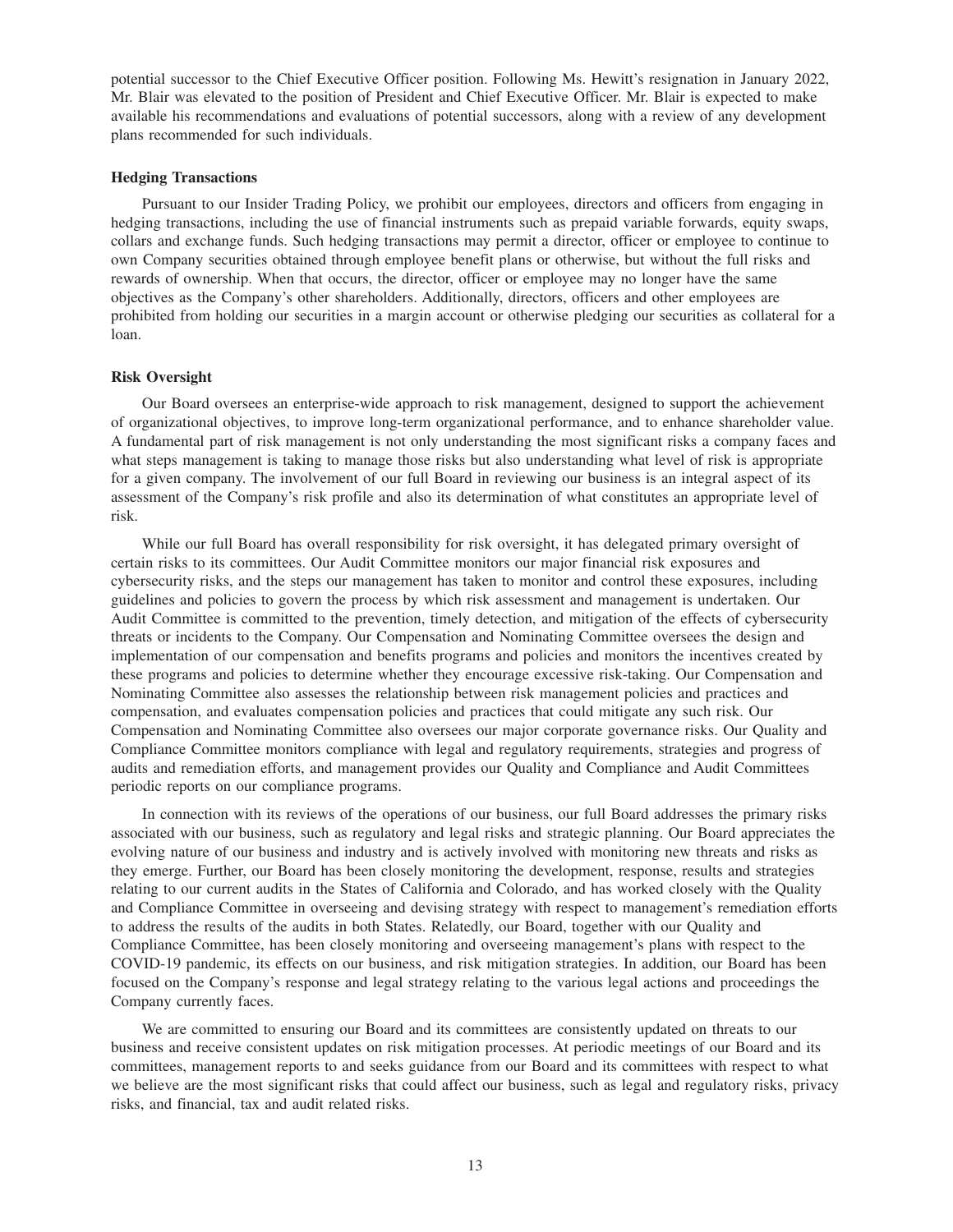## *Code of Ethics*

We have adopted a Code of Ethics that applies to all of our employees, officers and directors, including those officers responsible for financial reporting. Our Code of Ethics is available on the Investor Relations page of our website at https://investor.innovage.com. We intend to disclose any amendments to the Code of Ethics, or any waivers of its requirements, on our website or in public filings.

#### **Compensation Committee Interlocks and Insider Participation**

None of our executive officers currently serves, or in the past fiscal year has served, as a member of the Board or compensation committee of any entity that has one or more executive officers serving on our Board or Compensation and Nominating Committee.

## **Communications by Shareholders and Other Interested Parties with the Board**

Shareholders and other interested parties may contact an individual director, the Board as a group, or a specified Board committee or group, including the independent directors as a group, by sending regular mail to:

> InnovAge Holding Corp. 8950 E. Lowry Boulevard Denver, CO 80230 Telephone: (844) 803-8745 Attention: Board of Directors c/o General Counsel and Secretary

Each communication should specify which director or directors the communication is addressed to, as well as the general topic of the communication. The Company will receive the communications and process them before forwarding them to the addressee. The Company may also refer communications to other departments within the Company. The Company generally will not forward to the directors a communication that is primarily commercial in nature, relates to an improper or irrelevant topic, or requests general information regarding the Company.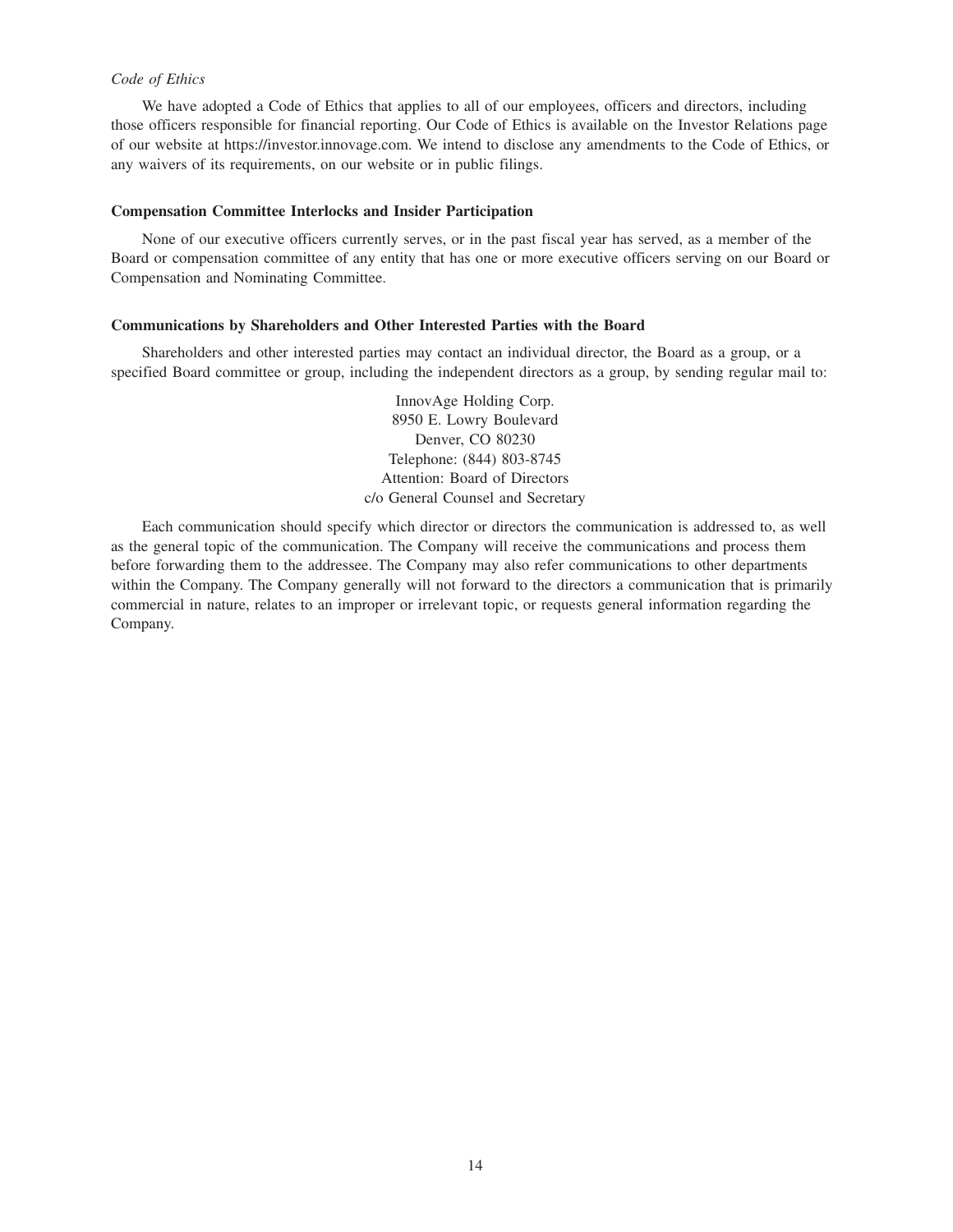## **EXECUTIVE OFFICERS**

Below is a list of the names, ages, positions, and a brief account of the business experience of the individuals who serve as executive officers of the Company as of January 24, 2022:

| Name | Age Position |
|------|--------------|
|      |              |
|      |              |
|      |              |
|      |              |
|      |              |

**Patrick Blair** has served as our President since December 1, 2021 and as our Chief Executive Officer since January 1, 2022. Prior to joining InnovAge, Mr. Blair worked at BAYADA Home Health Care Inc. as the Group President responsible for the overall quality and financial performance of the Home Health, Hospice and Personal Care businesses since August 2020. Prior to BAYADA Home Health Care Inc., Mr. Blair was the Senior Vice President for Commercial Business Segments at Anthem, Inc. (NYSE: ANTM), one of the nation's largest and most diversified health benefit providers. There, he led the Individual, Small Group and Large Group business segments where he was responsible for driving profitable growth. During his tenure at Anthem, Inc., he also served as Chief Marketing Officer. Mr. Blair was with Anthem, Inc. from December 2012 to July 2020. Prior to that, Mr. Blair was with Amerigroup Corporation from 2004 to December 2012 and served in a number of leadership roles, including Chief Marketing and Business Development Officer and Chief Executive Officer of Specialty Products. Mr. Blair began his career at Ernst & Young LLP and Deloitte Consulting, serving the nation's leading provider and payer healthcare organizations. Mr. Blair earned a Bachelor's degree in Economics from Indiana University Bloomington, a Master's of Health Care Administration and Management from Indiana University-Purdue University Indianapolis and a Master's of Business Administration from Henley Business School.

**Barbara Gutierrez** has served as our Chief Financial Officer since 2017. Prior to joining InnovAge, Ms. Gutierrez was the Chief Financial Officer and Chief People Services Officer for Hero DVO, LLC, a healthcare practice management company. Previously, she held leadership roles at Strad Energy Services Ltd., including Senior Vice President of Corporate Services and Senior Vice President of Finance and Administration. Ms. Gutierrez has prior experience as Chief Financial Officer for the Jones Knowledge Group and for PhyCor of Denver. Ms. Gutierrez earned a Bachelor of Science in Accounting from the University of Denver, and she is a Certified Public Accountant.

**Maria Lozzano** has served as our Corporate Chief Operating Officer since 2020, previously serving as the Chief Operating Officer of our Western Region since 2018. Prior to her position at InnovAge, Ms. Lozzano was the Chief Operating Officer at VNA California from 2016 to 2018, a home health, palliative and hospice healthcare provider. Ms. Lozzano was also the Chief Operating Officer of a private medical retreat center from 2011 to 2016. From 2007 to 2016, Ms. Lozzano served as Vice President of Operations at Premier Infusion Care, a home healthcare service provider. Ms. Lozzano earned a Bachelor of Science in Business Management from Western Governors University.

**Melissa Welch, M.D.** has served as our Chief Medical Officer since 2019. Previously, she served as the Chief Medical Officer for the Center for Elders' Independence from 2018 to 2019. Dr. Welch was also the Chief Operations Officer at the Institute on Aging from 2017 to 2018, and she was a Vice President at Blue Shield of California, a health plan provider, from 2013 to 2017. Dr. Welch earned a Bachelor of Science in Biological Science from University of California in Irvine, Masters of Public Health Epidemiology from University of California at Berkeley and a Doctor of Medicine from Harvard Medical School.

**Nicole D'Amato** has served as our Chief Legal Officer & Corporate Secretary since July 2021. Prior to joining InnovAge and since 2015, Ms. D'Amato was Senior Vice President at MacAndrews & Forbes, an operating company which owned the majority shares of Revlon Inc. (NYSE: REV), was the largest shareholder of Scientific Games (NASDAQ: SGMS), and owned other private companies such as Merisant Company. Prior to that, Ms. D'Amato worked as a Director & Senior Counsel at DIAGEO North America, Inc., the world's leading alcohol beverage business, from 2011 to 2015, and as Global Head of Intellectual Property & Assistant Corporate Secretary at Samsonite, LLC, from 2010 to 2011, where she participated in the company's initial public offering on the Hong Kong Stock Exchange. Ms. D'Amato started her legal career at Ropes & Gray LLP where she practiced as an intellectual property and corporate transactional attorney. Ms. D'Amato earned her Bachelor of Arts, *cum laude*, at Cornell University, in Ithaca, New York, and a Doctor of Jurisprudence from Vanderbilt University Law School in Nashville, Tennessee.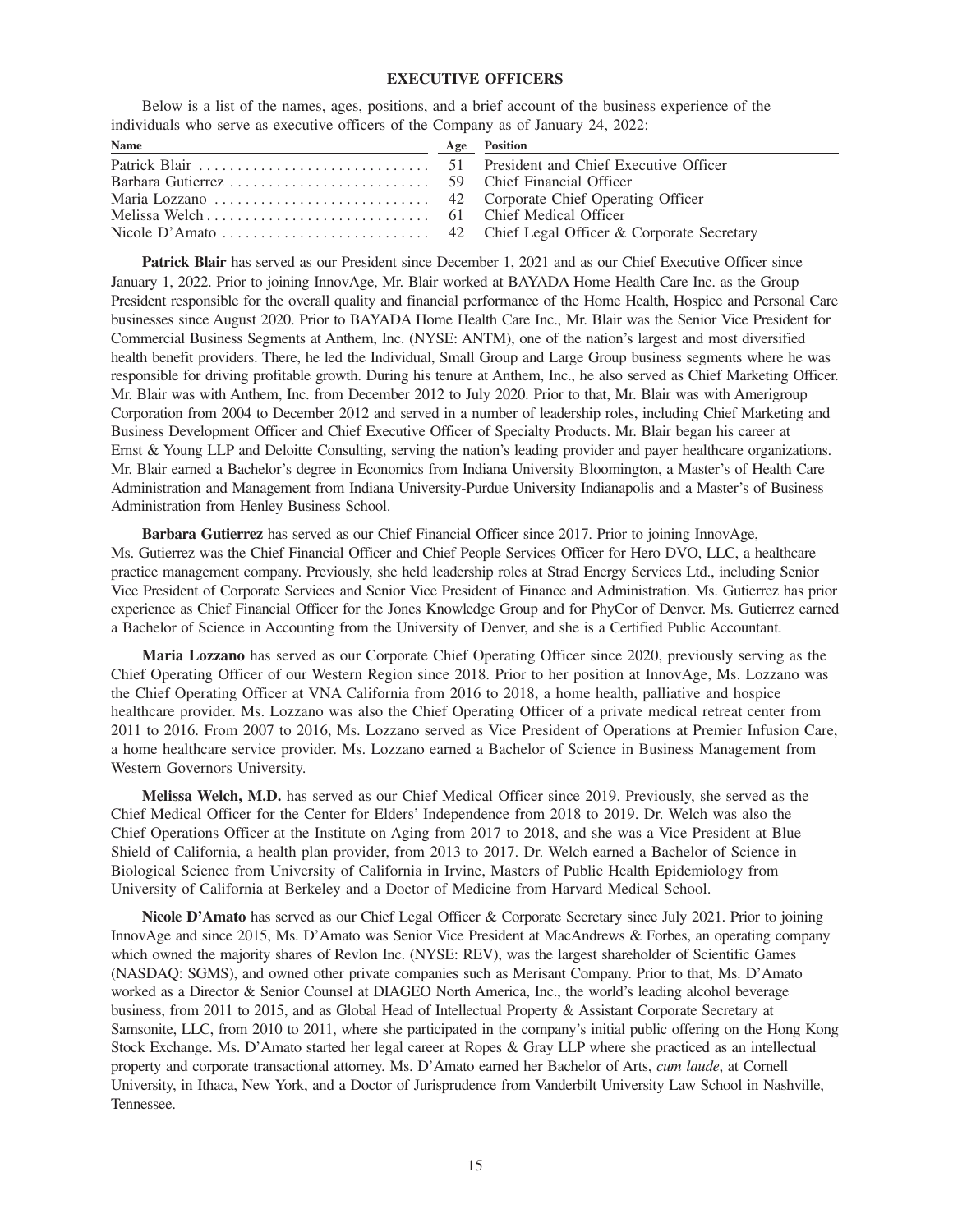## **EXECUTIVE AND DIRECTOR COMPENSATION**

The following section provides compensation information pursuant to the scaled disclosure rules applicable to ''emerging growth companies'' under the rules of the SEC and may contain statements regarding future individual and company performance targets and goals. These targets and goals should not be understood to be statements of management's expectations or estimates of results or other guidance. We specifically caution investors not to apply these statements to other contexts.

We are currently considered an ''emerging growth company'' within the meaning of the Securities Act, for purposes of the SEC's executive compensation disclosure rules. Accordingly, we are required to provide a Summary Compensation Table and an Outstanding Equity Awards at Fiscal Year-End Table, as well as limited narrative disclosures regarding executive compensation for our last completed fiscal year.

#### **Overview**

This section discusses the material components of the executive compensation program for our Chief Executive Officer and our two most highly compensated officers other than our Chief Executive Officer (collectively, our ''Named Executive Officers'') for the fiscal year ended June 30, 2021. For the fiscal year ended June 30, 2021, our Named Executive Officers and their positions were as follows:

- Maureen Hewitt, President and Chief Executive Officer;
- Barbara Gutierrez, Chief Financial Officer; and
- Maria Lozzano, Corporate Chief Operating Officer.

Ms. Hewitt resigned from her position as Chief Executive Officer and director of the Company effective January 1, 2022.

Historically, the compensation of our Named Executive Officers has consisted of a base salary, annual cash bonus opportunities, long-term incentive compensation in the form of equity awards and other benefits, as described below. As described below, Named Executive Officers are also eligible to receive certain payments and benefits upon a termination of employment under certain circumstances in accordance with the terms of their employment agreements.

#### **Summary Compensation Table**

The following table summarizes the compensation paid to, awarded to, or earned by the Named Executive Officers for our last two most recently completed fiscal years.

| <b>Name and Principal</b><br><b>Position</b>                                                           | Year | Fiscal Salary <sup>(1)</sup><br>$\left( \mathbb{S}\right)$ | $Bonus^{(2)}$<br>$\left( \mathbb{S}\right)$ | Option<br>Awards <sup>(3)</sup><br>$(\$)$ | <b>Non-Equity</b><br><b>Incentive Plan</b><br>Compensation <sup>(4)</sup><br>$($ \$) | <b>Nonqualified</b><br>deferred<br>compensation<br>earnings $(5)$<br>$(\$)$ | <b>All Other</b><br>Compensation <sup>(6)</sup><br>$(\$)$ | <b>Total</b><br>$($)$ |
|--------------------------------------------------------------------------------------------------------|------|------------------------------------------------------------|---------------------------------------------|-------------------------------------------|--------------------------------------------------------------------------------------|-----------------------------------------------------------------------------|-----------------------------------------------------------|-----------------------|
| Maureen Hewitt,  2021 817,527 675,428 3,674,372                                                        |      |                                                            |                                             |                                           | 445,577                                                                              | 114,120                                                                     | 35,162,515                                                | 40,889,539            |
| President and Chief<br>Executive Officer <sup>(7)</sup>                                                |      | 2020 820,615 352,306                                       |                                             |                                           | 430,000                                                                              | 13,663                                                                      | 30,147                                                    | 1,646,731             |
| Barbara Gutierrez,  2021 393,273 140,922 1,469,749                                                     |      |                                                            |                                             |                                           | 111,061                                                                              | 25,562                                                                      | 7,542,995                                                 | 9,683,562             |
| Chief Financial<br><i>Officer</i>                                                                      |      | 2020 367,457 190,922                                       |                                             | 233,839                                   | 107,827                                                                              | 3.034                                                                       | 29,566                                                    | 932,645               |
| Maria Lozzano <sup>(8)</sup> ,  2021 376,839 212,573 1,714,707<br>Corporate Chief<br>Operating Officer |      |                                                            |                                             |                                           | 108.146                                                                              |                                                                             | 1,342,767                                                 | 3,755,032             |

<sup>(1)</sup> Amounts in this column reflect (i) the actual base salaries paid to our Named Executive Officers for fiscal years 2021 and 2020 (\$731,814 and \$720,999 for Ms. Hewitt and \$364,814 and \$359,422 for Ms. Gutierrez for 2021 and 2020, respectively, and \$355,236 for Ms. Lozzano for 2021) and (ii) the amounts paid to our Named Executive Officers in fiscal years 2021 and 2020 in lieu of accrued paid time off not taken (\$85,712.94 and \$99,615.71 for Ms. Hewitt and \$28,459.50 and \$8,035.16 for Ms. Gutierrez for 2021 and 2020, respectively, and \$21,603.14 for Ms. Lozzano for 2021).

<sup>(2)</sup> Amounts in this column reflect (i) bonuses awarded to our Named Executive Officers in connection with dividends paid by the Company in respect of its common stock for fiscal years 2021 and 2020 (\$352,306 for Ms. Hewitt for 2020, \$140,922 and \$140,922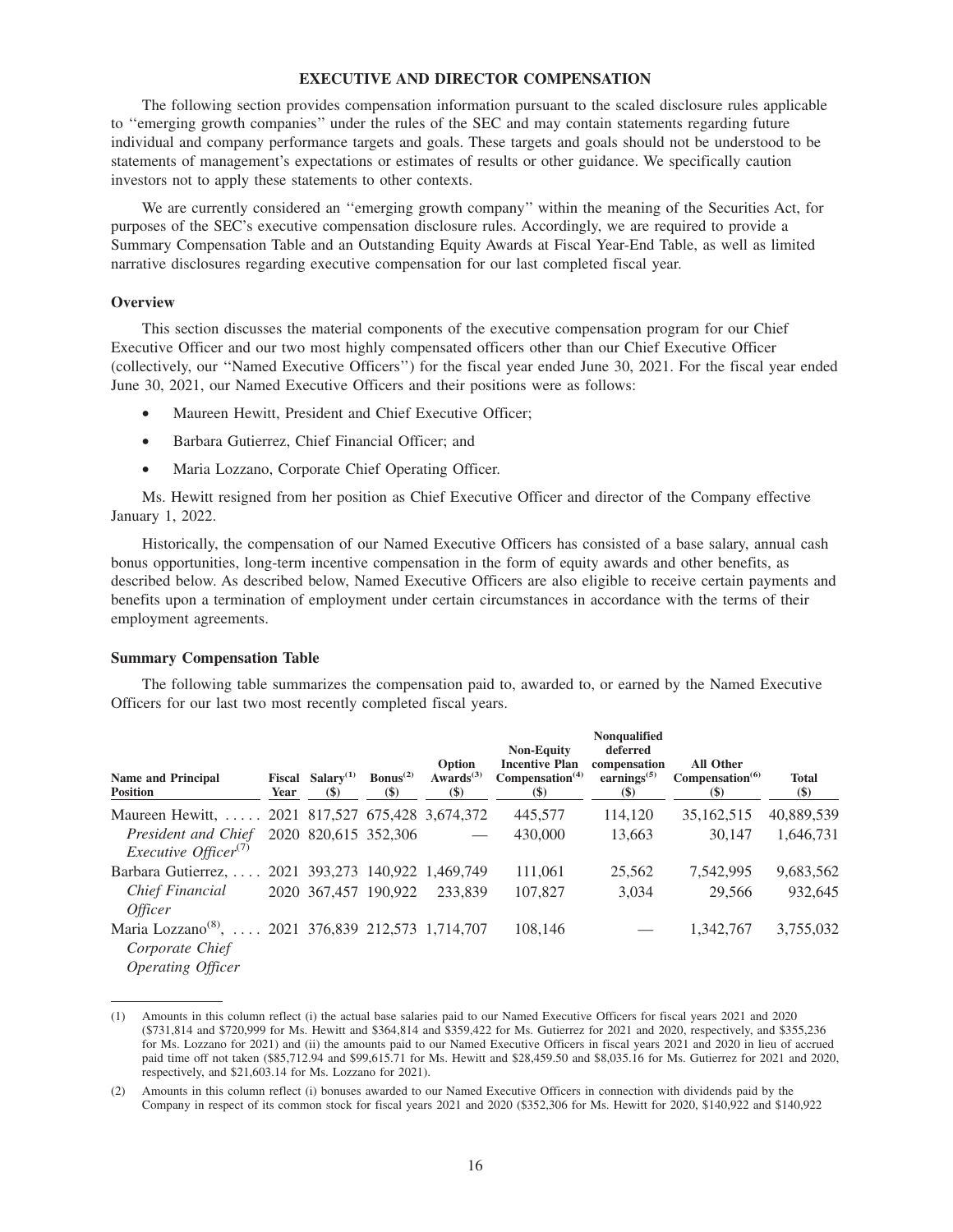Ms. Gutierrez for 2021 and 2020, respectively, and \$37,573 and for Ms. Lozzano for 2021), (ii) in 2021 for Ms. Hewitt only, in connection with Apax's investment in the Company, a transaction bonus of \$675,427.72, (iii) in 2020 for Ms. Gutierrez only, the discretionary component of her annual bonus (i.e., \$50,000), and (iv) in 2021 for Ms. Lozzano only, a special one-time cash payment of \$175,000 paid in lieu of receipt of an equity award granted by our parent, TCO Group Holdings, L.P.

- (3) For 2021, the amounts in this column represent the aggregate grant-date fair value of Class B Units (''Profits Interests'') of our parent, TCO Group Holdings, L.P., granted to each of our Named Executive Officers, computed in accordance with FASB ASC Topic 718. For 2020, the amounts in this column reflect the aggregate grant date fair value of the option grants, computed in accordance with FASB ASC Topic 718, made to Ms. Gutierrez on September 24, 2019. With respect to the performance-vesting options granted to Ms. Gutierrez, the amounts reported in this column assume that the highest level of performance conditions were achieved.
- (4) Amounts in this column reflect annual bonuses paid in July 2021 and 2020 in respect of fiscal years 2021 and 2020 performance, respectively.
- (5) Amounts in this column reflect above-market returns earned on our Named Executive Officers' account balances under the Deferred Compensation Plan (as defined and described below) during fiscal years 2021 and 2020, which account balances are deemed invested in various funds, all of which have varying rates of return. For each Named Executive Officer, the amount above reflect the excess of (i) such Named Executive Officer's actual account earnings (\$122,487.42 and \$24,668.35 for Ms. Hewitt and \$27,997.79 and \$3,967.80 for Ms. Gutierrez for 2021 and 2020, respectively) for fiscal years 2021 and 2020, over (ii) the amount that would have been earned on the Named Executive Officer's account balance at 120% of the applicable federal long-term rate as of July 1, 2020 and July 1, 2019, with monthly compounding (i.e., 1.40% with respect to 2020 and 2.53% with respect to 2019) (\$8,366.98 and \$11,005.35 for Ms. Hewitt and \$2,435.52 and \$934.12 for Ms. Gutierrez for 2021 and 2020).
- Amounts in this column are represented in the table below:

| <b>Name and Principal</b><br><b>Position</b>             | <b>Fiscal</b><br>Year | 401(k)<br>Continuous <sup>(a)</sup><br>$($ \$) | <b>Deferred</b><br>Compensation<br>Plan<br>Contributions <sup>(b)</sup><br>$(\$)$ | Option<br>Cancellation <sup>(c)</sup> | <b>Option</b><br>Redemption <sup>(d)</sup> | <b>Total</b><br>$($ \$) |
|----------------------------------------------------------|-----------------------|------------------------------------------------|-----------------------------------------------------------------------------------|---------------------------------------|--------------------------------------------|-------------------------|
| Maureen Hewitt,<br>President and Chief Executive Officer | 2021                  | 5.700                                          | 21,500                                                                            | 30.750.989                            | 4.384.326                                  | 35,162,515              |
| Barbara Gutierrez,<br>Chief Financial Officer            | 2021                  | 4.352                                          | 26.111                                                                            | 6.474.420                             | 1.038.112                                  | 7.542.995               |
| Comparate Chief Onematics Officer                        | 2021                  | 6.594                                          |                                                                                   | 1.128.551                             | 207,622                                    | 1.342.767               |

*Corporate Chief Operating Officer*

(a) Amounts in this column reflect the amount of Company contributions made in respect of fiscal year 2021 to each Named Executive Officer's account under our 401(k) plan.

(b) Amounts in this column reflect the amount of Company contributions made in respect of fiscal year 2021 to each Named Executive Officer's account under our Deferred Contribution Plan.

- (c) Amounts in this column reflect the option cancellation amounts paid to our Named Executive Officers in exchange for the cancellation of our Named Executive Officers' options in connection with Apax's investment in the Company.
- (d) Amounts in this column reflect the additional \$0.59 per share paid to our Named Executive Officers as an incentive to participate in the redemption of our Named Executive Officers' shares in connection with Apax's investment in the Company.
- (7) Ms. Hewitt resigned from her positions as Chief Executive Officer and director of the Company effective January 1, 2022.

(8) Ms. Lozzano became an executive officer in fiscal year 2021.

#### **Narrative Disclosure to Summary Compensation Table**

#### *Base Salary*

Each employment agreement with our Named Executive Officers for fiscal year 2021 provided for the payment of an annualized base salary. The base salary payable to each Named Executive Officer is intended to provide a fixed component of compensation reflecting each Named Executive Officer's skill set, experience, role, responsibilities and contributions. As of the end of fiscal year 2021, annualized base salary amounts for our Named Executive Officers were as follows: \$731,814 for Ms. Hewitt, \$364,814 for Ms. Gutierrez and \$355,236 for Ms. Lozzano.

#### *Annual Bonuses*

Each of our Named Executive Officers was eligible to receive an annual cash incentive award for fiscal year 2021, based on achievement of pre-determined corporate and individual performance objectives, and subject to achievement of a minimum EBITDA threshold. The performance objectives included measurable objectives that would contribute to the Company's strategic goals. The fiscal year 2021 bonuses were targeted at \$445,577 for Ms. Hewitt, \$111,061 for Ms. Gutierrez and \$108,146 for Ms. Lozzano. Each of our Named Executive Officers earned 100% of their target bonus for fiscal year 2021, due to the Company's achievement of its EBITDA goal at 100% of target and each Named Executive Officer's achievement of their individual objectives, including certain quality and compliance goals.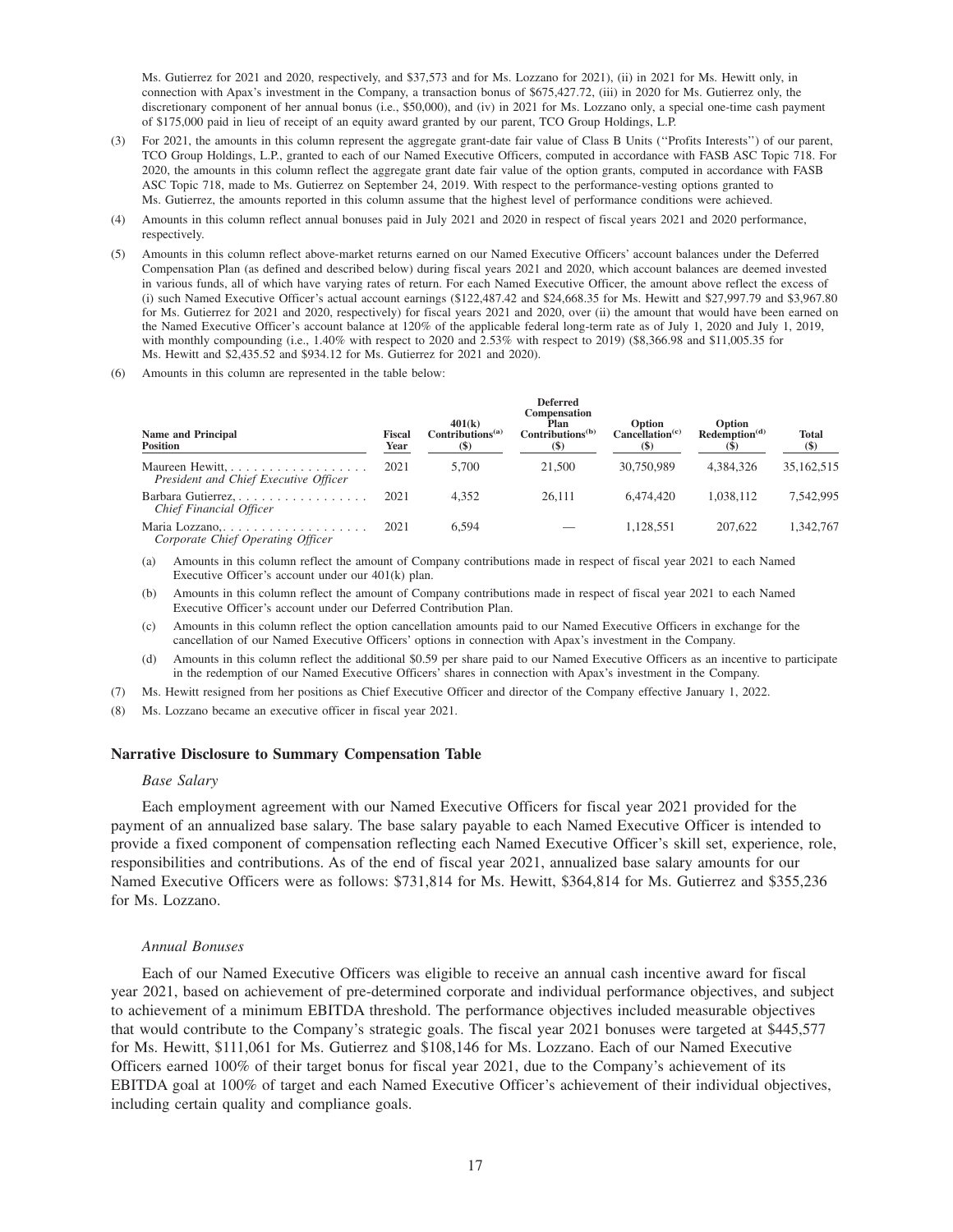## *Equity Compensation*

*Options*. In connection with Apax's investment in the Company in July 2020, each Named Executive Officer's options to purchase shares of the Company's common stock were accelerated (to the extent then unvested), and each vested option was thereafter cancelled in exchange for a cash payment in an amount equal to the excess of (i) the per share consideration paid in the investment transaction, over (ii) the exercise price of the option. In addition, we paid an additional \$0.59 per share to our Named Executive Officers as an incentive to participate in the redemption of our Named Executive Officers' shares in connection with Apax's investment in the Company.

#### *Other Benefits*

We currently provide broad-based welfare benefits that are available to all of our employees, including our Named Executive Officers, and include health, dental, life, vision and short- and long-term disability insurance. We also offer long-term care insurance to our employees at the director level and above, and our Named Executive Officers likewise receive this benefit.

In addition, we maintain, and the Named Executive Officers participate in, a 401(k) plan, which is intended to be qualified under Section 401(a) of the Internal Revenue Code of 1986, as amended (the ''Code''), and provides eligible employees with an opportunity to save for retirement on a tax-advantaged basis, and we match 50% of an employee's contributions up to 4% of the employee's eligible earnings. Employees' pre-tax contributions and our matching contributions are allocated to each participant's individual account and are then invested in selected investment alternatives according to the participant's directions.

We also maintain the InnovAge Deferred Compensation Plan (the ''Deferred Compensation Plan''), which is a nonqualified deferred compensation plan subject to Section 409A of the Code. Pursuant to the Deferred Compensation Plan, an eligible employee may elect to defer up to 100% of his or her base salary and annual bonus award. All participant deferrals of compensation are 100% vested at all times, and plan assets are distributed upon the participant's separation from service, either in a lump sum or over a five-year period, as elected by the participant in a manner compliant with Section 409A of the Code. The Deferred Compensation Plan provides for a discretionary employer match up to a maximum of 5% of the participant's base salary.

#### **Outstanding Equity Awards at Fiscal Year End**

The following reflects information regarding outstanding equity-based awards held by the Named Executive Officers as of June 30, 2021.

|                   | <b>Option Awards</b> <sup>(1)</sup> |                                                    |                                                    |                           |                             |
|-------------------|-------------------------------------|----------------------------------------------------|----------------------------------------------------|---------------------------|-----------------------------|
|                   |                                     | Number of<br><b>Securities</b>                     | Number of<br><b>Securities</b>                     |                           |                             |
|                   |                                     | Underlying<br><b>Unexercised</b><br>Options $(\#)$ | Underlying<br><b>Unexercised</b><br>Options $(\#)$ | Option<br><b>Exercise</b> | Option<br><b>Expiration</b> |
| Name              | <b>Grant Date</b>                   | <b>Exercisable</b>                                 | Unexercisable                                      | Price $(\$)$              | Date                        |
|                   | $9/22/2020^{(2)}$                   | $\Omega$                                           | 3.972.295                                          | N/A                       | N/A                         |
| Barbara Gutierrez | $9/22/2020^{(3)}$                   | $\Omega$                                           | 1.588.918                                          | N/A                       | N/A                         |
| Maria Lozzano     | $9/22/2020^{(4)}$                   | $\Omega$                                           | 1.853.737                                          | N/A                       | N/A                         |

(1) This table reflects information regarding Profits Interests granted to our Named Executive Officers that were outstanding as of June 30, 2021. For more information on these Profits Interests, see ''—Profits Interests'' below. The Profits Interests are not traditional options, and therefore, there is no exercise price, but rather the Profits Interests participate in distributions attributable to the appreciation in the fair market value of the Company after their respective dates of grant. The Profits Interests have no expiration date.

<sup>(2)</sup> Represents an award of 3,972,295 Profits Interests, with 1,986,147.5 Profits Interests subject to time-vesting and 1,986,147.5 Profits Interests subject to performance-vesting. The time-vesting Profits Interests vested 25% on each of the first four anniversaries of July 27, 2020. The performance-vesting Profits Interests would have vested upon the consummation of a change of control, subject to satisfying certain performance hurdles. Upon Ms. Hewitt's resignation, Profits Interests held by Ms. Hewitt that were not vested as of January 1, 2022 are no longer outstanding.

<sup>(3)</sup> Represents an award of 1,588,918 Profits Interests, with 794,459 Profits Interests subject to time-vesting and 794,459 Profits Interests subject to performance-vesting. The time-vesting Profits Interests vest 25% on each of the first four anniversaries of July 27, 2020. The performance-vesting Profits Interests vest upon the consummation of a change of control, subject to satisfying certain performance hurdles.

<sup>(4)</sup> Represents an award of 1,853,737 Profits Interests, with 926,868.5 Profits Interests subject to time-vesting and 926,868.5 Profits Interests subject to performance-vesting. The time-vesting Profits Interests vest 25% on each of the first four anniversaries of July 27, 2020. The performance-vesting Profits Interests vest upon the consummation of a change of control, subject to satisfying certain performance hurdles.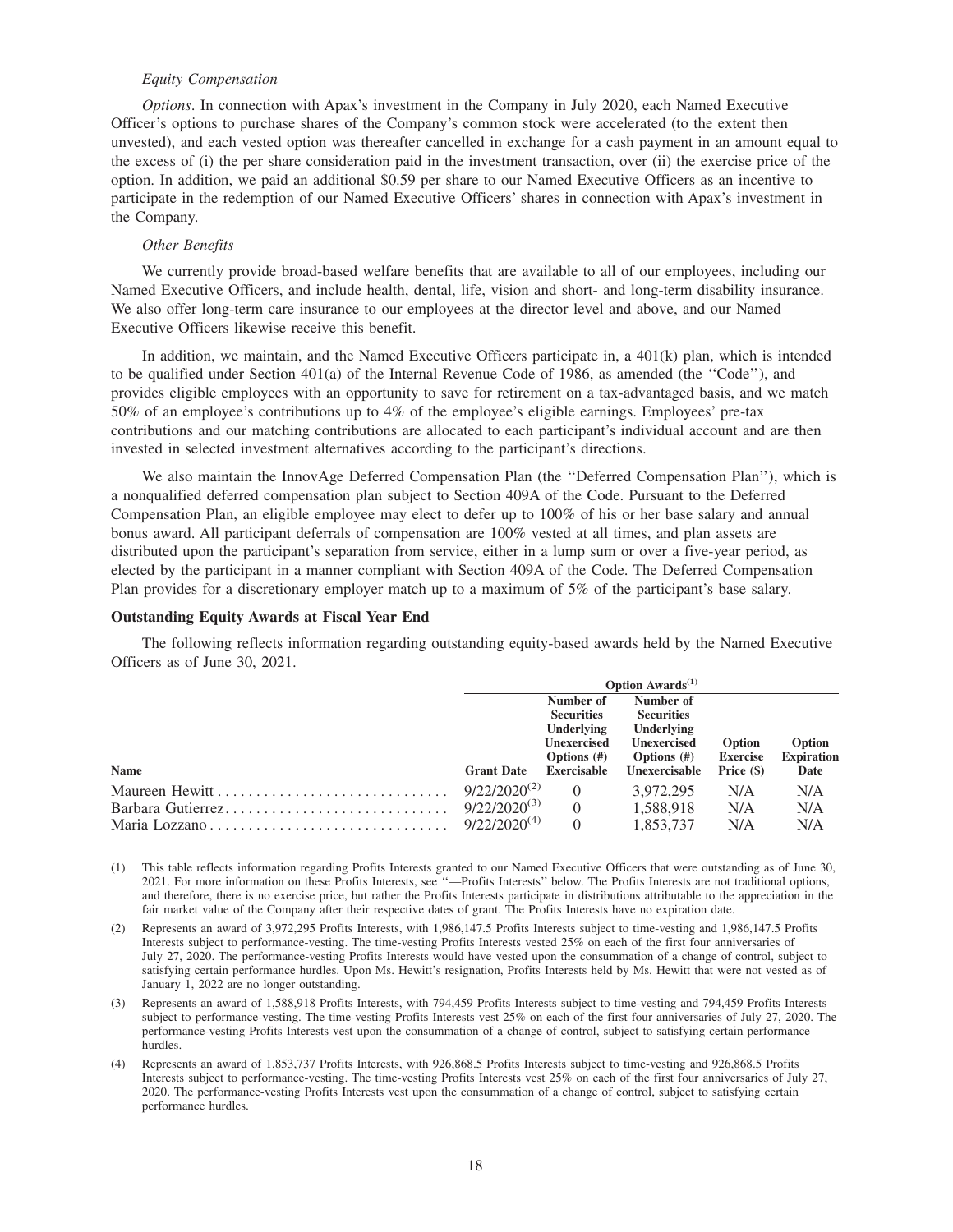## *Profits Interests*

During fiscal year 2021, following the consummation of Apax's investment, the Named Executive Officers received awards of Profits Interests of our parent at the time, TCO Group Holdings, L.P., pursuant to the 2020 Equity Incentive Plan, which are intended to be treated as ''profits interests'' for U.S. federal income tax purposes.

The 2020 Equity Incentive Plan is administered by the Board of TCO Group Holdings, L.P. (the ''Administrator''), The Administrator has the authority to administer and interpret the 2020 Equity Incentive Plan, to determine individuals eligible for any grant of the Profits Interests, to determine, alter, amend, modify or waive the terms and conditions of any award of Profits Interests and to prescribe the purchase price or Hurdle Amount (as defined in the 2020 Equity Incentive Plan) applicable to any award of Profits Interests.

#### **Potential Payments upon Termination or Change in Control**

## *Severance Benefits*

We are or were, as applicable, party to employment agreements with all of our Named Executive Officers, which provide or provided for at-will employment, subject to the severance entitlements described below, and set forth each Named Executive Officer's initial annual base salary and target annual bonus opportunity (with the rate of each for fiscal year 2021 set forth above), among other terms and conditions.

The employment agreements provide that, upon termination of a Named Executive Officer's employment by us for any reason other than for ''cause,'' or by the Named Executive Officer for ''good reason,'' each as defined therein and summarized below, subject to the Named Executive Officer's execution, delivery and non-revocation of a general release of all claims in favor of the Company, the Named Executive Officer is entitled to severance.

For Ms. Hewitt, severance consisted of (i) 24 months of continued base salary payments, (ii) an amount equal to 1.5 times her target annual bonus, payable in equal installments over the 24-month post-termination period, (iii) a pro-rata annual bonus for the year of termination, based on actual performance through the termination date and payable at the time that annual bonuses for the applicable fiscal year are paid generally, and (iv) continued healthcare coverage under the Company's plan, at the Company's cost, for 24 months post-termination.

For Ms. Gutierrez, severance consists of (i) 12 months of continued base salary payments, (ii) an amount equal to 1.0 times her annual bonus for the last completed fiscal year, payable in equal installments over the 12-month post-termination period, and (iii) continued healthcare coverage under the Company's plan, at the Company's cost, for up to 12 months post-termination (terminable earlier if Ms. Gutierrez becomes employed by another company).

For Ms. Lozzano, severance consists of (i) 12 months of continued base salary payments, (ii) a pro-rata portion of her annual bonus for the year in which termination occurs, based on actual performance, and (iii) continued healthcare coverage under the Company's plan, at the Company's cost, for up to 12 months post-termination (terminable earlier if Ms. Lozzano becomes employed at another company).

Under the employment agreements, ''cause'' generally means any of the Named Executive Officer's: (i) failure to perform her duties and responsibilities to the Company or any of its affiliates that are consistent with the Named Executive Officer's title and authorities; (ii) material breach of any of the provisions of the employment agreement or any other written agreement between her and the Company or any of its affiliates, resulting in material harm to the Company or any of its affiliates; (iii) material breach of any fiduciary duty that she has to the Company or any of its affiliates; (iv) gross negligence, intentional misconduct or unethical or improper behavior resulting in material harm to the business, interests or reputation of the Company or any of its affiliates; (v) commission of a felony or other crime involving moral turpitude; or (vi) commission of conduct involving fraud, embezzlement, sexual harassment, material misappropriation of property or other substantial misconduct with respect to the Company or any of its affiliates.

Under Ms. Hewitt's employment agreement, ''good reason'' generally meant the occurrence of any of the following without her written consent: (i) a change in Ms. Hewitt's title; (ii) a material diminution in the nature or scope of Ms. Hewitt's duties, authority and/or responsibilities, or Ms. Hewitt no longer reporting directly to the Board of Directors of the Company; (iii) a requirement that Ms. Hewitt relocate to a location more than 50 miles from the location where Ms. Hewitt is then providing services; (iv) a reduction in Ms. Hewitt's base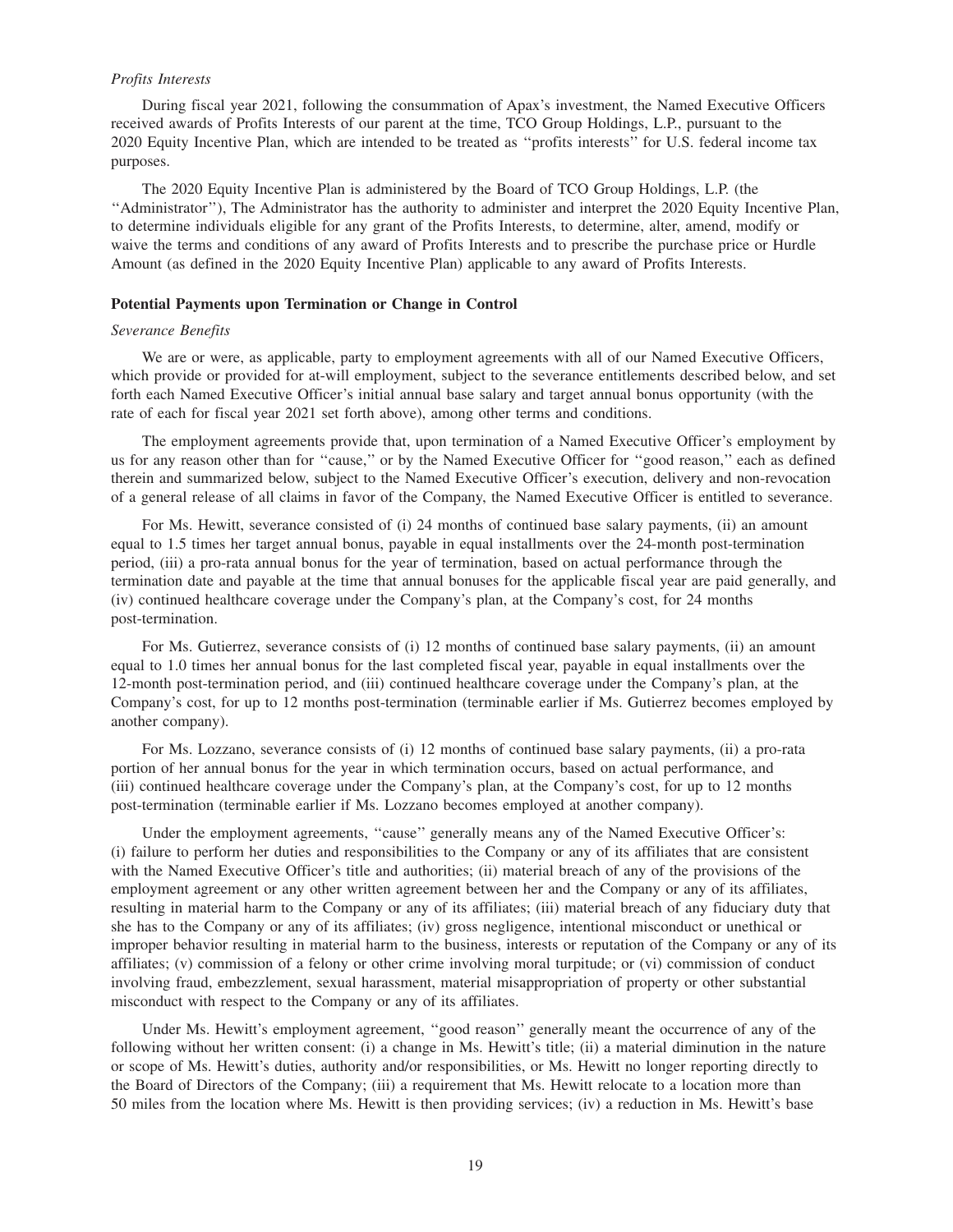salary or bonus opportunity; (v) the removal of Ms. Hewitt from the Board of Directors of the Company; or (vi) a material breach of any of the terms of the employment agreement or any other written agreement between the Company and Ms. Hewitt.

Under Ms. Gutierrez's employment agreement, ''good reason'' generally means the occurrence of any of the following without her written consent: (i) a material diminution in the nature or scope of Ms. Gutierrez's duties, authority and/or responsibilities; (ii) a requirement that Ms. Gutierrez relocate to a location more than 50 miles from the location where Ms. Gutierrez is then providing services; (iii) a reduction in Ms. Gutierrez's base salary; or (iv) a material breach of the terms of the employment agreement or any other written agreement between the Company and Ms. Gutierrez.

Under Ms. Lozzano's employment agreement, ''good reason'' generally means the occurrence of any of the following without her written consent: (i) a material diminution in the nature or scope of Ms. Lozzano's duties, authority and/or responsibilities; or (ii) a material breach of the terms of the employment agreement.

Each Named Executive Officer is subject to non-competition, non-interference, non-solicitation and non-hire covenants during employment and for 24 months (in the case of Ms. Hewitt) or 12 months (in the case of Ms. Gutierrez and Ms. Lozzano) thereafter, as well as perpetual confidentiality and assignment of inventions covenants.

#### *Profits Interests*

The time-vesting Profits Interests are subject to (A) pro-rata vesting upon a termination without Cause, due to death or Disability or for Good Reason (in each case, as defined in the 2020 Equity Incentive Plan) that occurs prior to the one-year anniversary of the vesting commencement date, and (B) 100% acceleration upon a Change of Control (as defined in the 2020 Equity Incentive Plan), and the performance-vesting Profits Interests remain eligible to vest for 120 days following a termination without Cause, due to death or Disability or for Good Reason that precedes the execution of a definitive agreement that ultimately results in a Change of Control.

#### *Separation Letter with Ms. Hewitt*

In connection with Ms. Hewitt's resignation in January 2022, Ms. Hewitt and the Company entered into a Separation Letter Agreement (the ''Separation Letter''), dated as of January 1, 2022, which confirmed the terms of Ms. Hewitt's separation and the amounts due by us under her employment agreement as described above. Pursuant to the Separation Letter, we were obligated to pay any accrued but unpaid wages and an amount in respect of any accrued by unused paid time off, in a lump sum immediately upon separation. In addition, subject to Ms. Hewitt's delivery, execution and non-revocation of a general release of claims in favor of the Company within 60 days of separation, and Ms. Hewitt's compliance with her the restrictive covenants in her employment agreement, and in full consideration of any payments or benefits due under the employment agreement, we will pay Ms. Hewitt (i) an amount equal to \$2,677,147.20, which represents 24 months of base salary and 1.5 times Ms. Hewitt's annual bonus at the target amount; (ii) a pro-rata portion of the annual bonus, if any, earned for the fiscal year 2022; (iii) reimbursement of reasonable legal fees in connection with the entry into the Separation Letter and other agreements related to the separation, up to \$20,000; and (iv) payment of premiums for healthcare coverage through the federal law commonly known as "COBRA" for 24 months post-termination. Payment of the separation benefits previously described will commence on the first payroll date immediately following the expiration of 60 days from separation. In addition, subject to Ms. Hewitt's delivery, execution and non-revocation of the general release, 496,536.78 vested Profits Interests held by Ms. Hewitt remain outstanding. Pursuant to the Separation Letter, Ms. Hewitt has agreed to assist and cooperate with us in connection with the defense or prosecution of any claim that may be made against or by us, or in connection with any ongoing or future investigation or dispute or claim of any kind involving us.

#### **Director Compensation**

The following table presents the total compensation for each person who served as a non-employee member of our Board during fiscal year 2021. Following our IPO, our non-employee directors received \$25,000 per Board meeting attended. In addition, each chairperson is entitled to a \$20,000 payment in connection with their duties. Our non-employee directors do not currently receive equity compensation. Ms. Hewitt served as director during fiscal year 2021 but did not receive any additional compensation for such service; all amounts paid to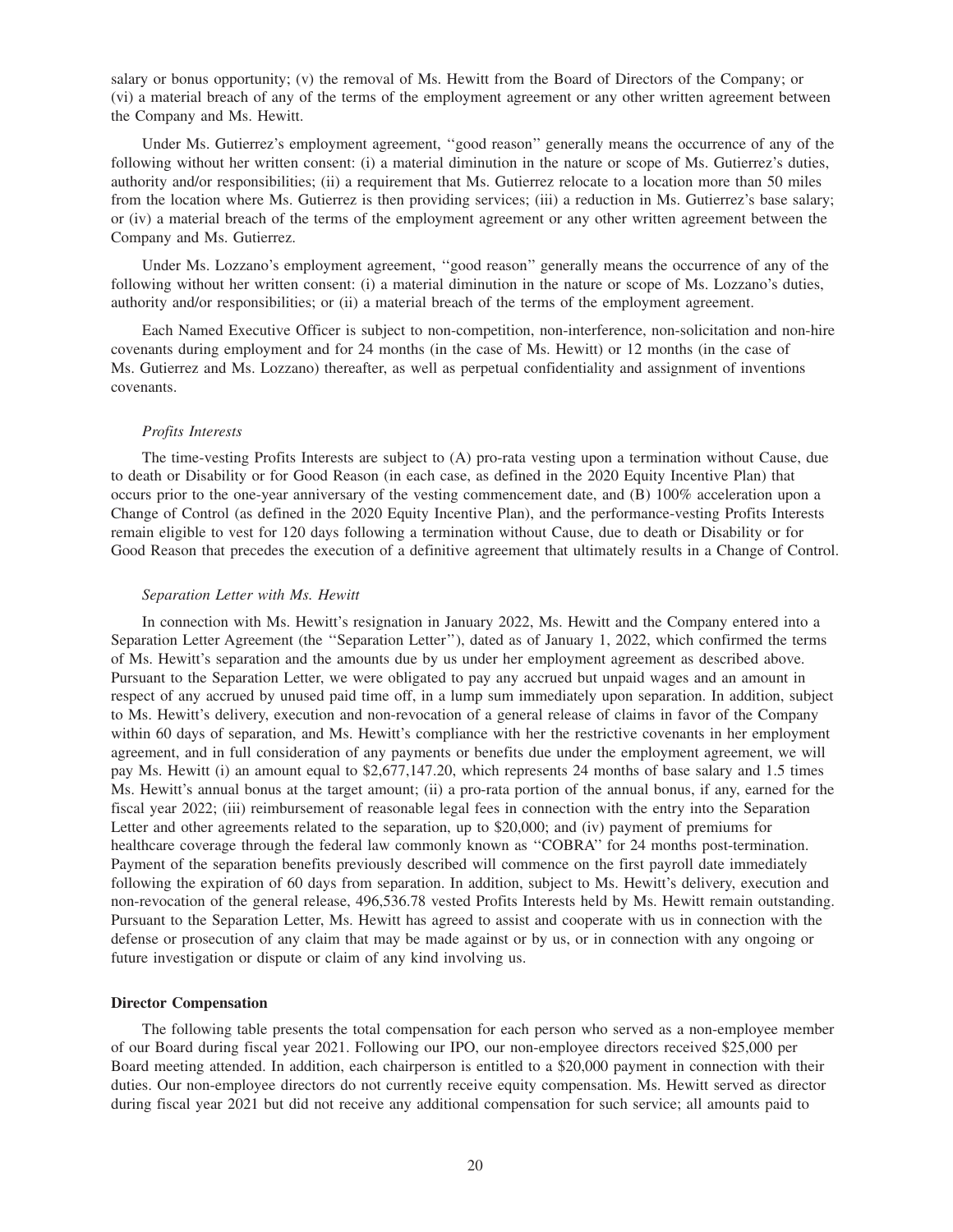Ms. Hewitt in respect of her services as an employee of the Company for such period are reported above in the Summary Compensation Table. We also reimbursed our non-employee directors for their business expenses incurred in connection with their performance of services.

| <b>Name</b>                                                                             | <b>Fees Earned or</b><br>Paid in Cash<br>$(3)^{(1)}$ | Option<br><b>Awards</b><br>$(\$)^{(2)}$ | <b>All Other</b><br>Compensation<br>$(S)^{(3)}$ | <b>Total</b><br>$(\$)$ |
|-----------------------------------------------------------------------------------------|------------------------------------------------------|-----------------------------------------|-------------------------------------------------|------------------------|
|                                                                                         | \$ 50,000                                            |                                         |                                                 | 50,000                 |
|                                                                                         | \$100,000                                            | 116,480                                 | 515,478                                         | 731.958                |
|                                                                                         | \$105,000                                            | 116,480                                 | 515,478                                         | 736,958                |
|                                                                                         | \$105,000                                            | 116,480                                 |                                                 | 221,480                |
|                                                                                         |                                                      |                                         |                                                 |                        |
|                                                                                         | \$.                                                  |                                         |                                                 |                        |
|                                                                                         |                                                      |                                         |                                                 |                        |
| Thomas $Scully^{(4)} \dots \dots \dots \dots \dots \dots \dots \dots \dots \dots \dots$ |                                                      |                                         |                                                 |                        |
|                                                                                         |                                                      |                                         |                                                 |                        |

(1) Following our IPO, we paid our non-employee directors cash fees consistent with the amounts as described above. In connection with services rendered to the Company prior to our IPO, Mr. Bush received \$0, Mr. Kennedy received \$75,000, Ms. Tavenner received \$75,000 and Mr. Zoretic received \$75,000. In connection with services rendered to the Company following our IPO, Mr. Bush received \$50,000, Mr. Kennedy received \$25,000, Ms. Tavenner received \$30,000 and Mr. Zoretic received \$30,000.

(2) Amounts in this column reflect the aggregate grant date fair value of the Profits Interests awarded to our directors on September 22, 2020, computed in accordance with FASB ASC Topic 718. The Profits Interests are not traditional options, and therefore, there is no exercise price, but rather the Profits Interests participate in distributions attributable to the appreciation in the fair market value of the Company after their respective dates of grant. The Profits Interests have no expiration date. For each of our directors, none of the Profits Interests were vested as of June 30, 2021. These Profits Interests vest 25% on each of the first four anniversaries of the date of grant.

(3) Amounts in this column reflect (i) the option cancellation amounts paid to our directors in exchange for the cancellation of our directors' options in connection with Apax's investment in the Company (\$427,702 for Mr. Kennedy and Ms. Tavenner) and (ii) the additional \$0.59 per share paid to our directors as an incentive to participate in the redemption of our directors' shares in connection with Apax's investment in the Company (\$87,776 for Mr. Kennedy and Ms. Tavenner).

(4) As representatives of our Principal Shareholders, Mr. Cavanna, Ms. Dechert, Ms. Mahesh, Mr. Scully and Mr. Traynor received no compensation for service as directors.

## **Equity Compensation Plan Information**

The following table sets forth information regarding the Company's equity compensation plans as of the end of fiscal year 2021.

| <b>Plan Category</b>                                                                                        | <b>Number of Securities</b><br>to be Issued Upon<br><b>Exercise of</b><br><b>Outstanding Options,</b><br><b>Warrants and Rights</b> | <b>Weighted-Average</b><br><b>Exercise Price of</b><br><b>Outstanding Options,</b><br><b>Warrants</b><br>and Rights | <b>Number of Securities</b><br><b>Remaining Available</b><br>for Future Issuances<br><b>Under Equity</b><br><b>Compensation Plans</b><br><b>(Excluding Securities)</b><br><b>Reflected in First</b><br>Column) |
|-------------------------------------------------------------------------------------------------------------|-------------------------------------------------------------------------------------------------------------------------------------|---------------------------------------------------------------------------------------------------------------------|----------------------------------------------------------------------------------------------------------------------------------------------------------------------------------------------------------------|
| Equity Compensation Plans Approved by<br>Security $Holders^{(1)} \dots \dots \dots \dots \dots \dots \dots$ | $48,470^{(2)}$                                                                                                                      | (2)<br>S                                                                                                            | 14,651,530                                                                                                                                                                                                     |
| Equity Compensation Plans Not Approved by<br>Security Holders                                               |                                                                                                                                     |                                                                                                                     |                                                                                                                                                                                                                |
| Total                                                                                                       | 48,470                                                                                                                              |                                                                                                                     | 14,651,530                                                                                                                                                                                                     |

<sup>(1)</sup> Represents the InnovAge Holding Corp. 2021 Omnibus Incentive Plan.

<sup>(2)</sup> Consists solely of restricted stock units, which have no exercise price.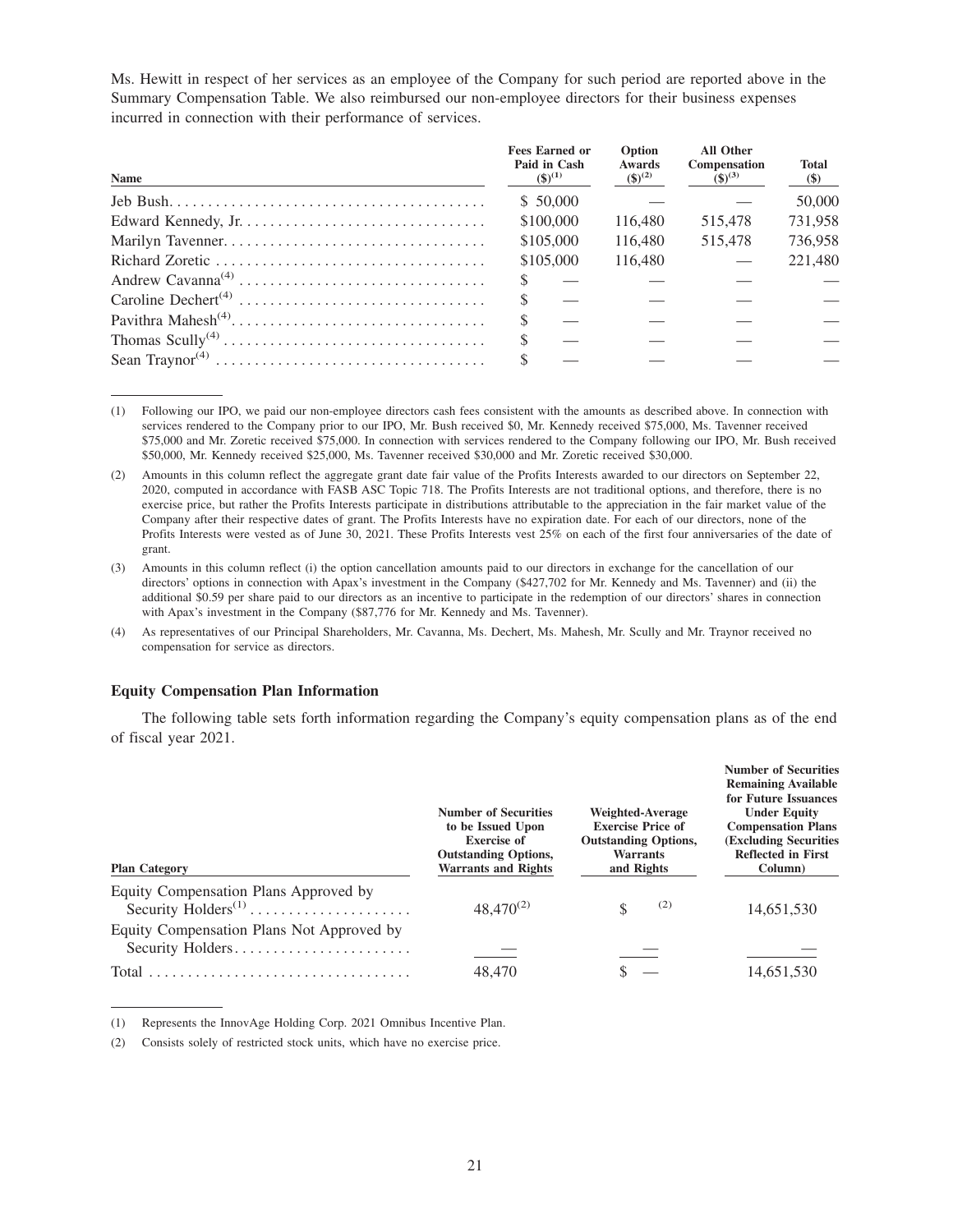## **CERTAIN RELATIONSHIPS AND RELATED PARTY TRANSACTIONS**

## **Policies and Procedures for Approval of Related Party Transactions**

We have adopted a written policy with respect to the review, approval and ratification of related party transactions. Under the policy, our Audit Committee is responsible for reviewing and approving related party transactions. In the course of its review and approval of related party transactions, our Audit Committee considers the relevant facts and circumstances to decide whether to approve such transactions. In particular, our policy requires our Audit Committee to consider, among other factors it deems appropriate:

- the related person's relationship to us and interest in the transaction;
- the material facts of the proposed transaction, including the proposed aggregate value of the transaction;
- the impact on a director's independence in the event the related person is a director or an immediate family member of the director or director nominee;
- the benefits to us of the proposed transaction;
- if applicable, the availability of other sources of comparable products or services; and
- an assessment of whether the proposed transaction is on terms that are comparable to the terms available to an unrelated third party or to employees generally.

The Audit Committee may only approve those transactions that are in, or are not inconsistent with, our best interests and those of our shareholders, as the Audit Committee determines in good faith.

In addition, under our Code of Ethics our employees, directors and executive officers must disclose any transaction or relationship that reasonably could be expected to give rise to a conflict of interest.

#### **Related Party Transactions**

Other than compensation arrangements for our directors and named executive officers, which are described in the section entitled ''Executive Compensation'' elsewhere in this proxy statement, below we describe transactions during the fiscal year ended June 30, 2021 to which we were a participant or will be a participant, in which:

- the amounts involved exceeded or will exceed \$120,000; and
- any of our directors, executive officers, or holders of more than 5% of our capital stock, or any member of the immediate family of, or person sharing the household with, the foregoing persons, had or will have a direct or indirect material interest.

#### *PWD Loan*

Pinewood Lodge, LLP ("PWD"), one of our variable interest entities in which we own a 0.01% partnership interest, develops, constructs, owns, maintains and operates certain apartment complexes intended for rental to low-income individuals aged 62 and over. Pursuant to the PWD Amended and Restated Agreement of Limited Partnership, our wholly-owned subsidiary Continental Community Housing, the general partner of PWD (the ''General Partner''), helped fund operating deficits and shortfalls of PWD in the form of a loan (the ''PWD Loan''). As of June 30, 2021, \$0.7 million was recorded in deposits and other, and the highest aggregate amount of principal outstanding under the PWD Loan was \$0.7 million in fiscal year 2021. The PWD Loan does not accrue interest. The General Partner is paid an administration fee of \$35,000 per year.

#### *Director Nomination Agreement*

In connection with our IPO, we entered into a Director Nomination Agreement with the Principal Shareholders that provides each the right to designate nominees for election to our Board. The Principal Shareholders may also assign their designation rights under the Director Nomination Agreement to an affiliate. See ''*Board of Directors and Corporate Governance—Director Nomination Agreement*'' for a description of the Director Nomination Agreement.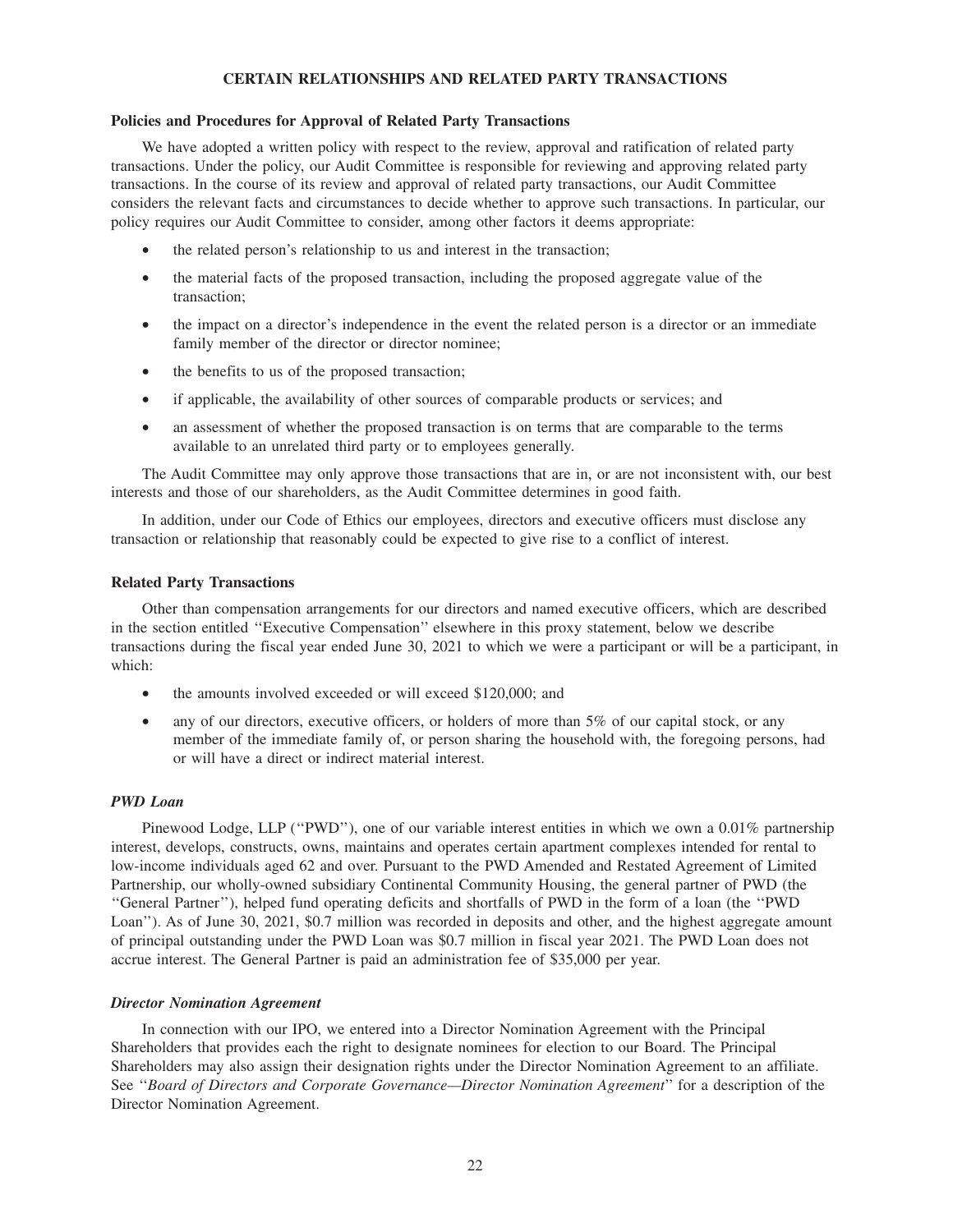## *Registration Rights Agreement*

In connection with our IPO, we entered into a Registration Rights Agreement with the Principal Shareholders pursuant to which the Principal Shareholders are entitled to request that we register the Principal Shareholders' shares on a long-form or short-form registration statement on one or more occasions in the future, which registrations may in certain circumstances be ''shelf registrations.'' The Principal Shareholders will also be entitled to participate in certain of our registered offerings, subject to the restrictions in the Registration Rights Agreement. We will pay certain of the Principal Shareholders' expenses in connection with the Principal Shareholders' exercise of these rights. The registration rights described in this paragraph apply to (i) shares of our common stock held by the Principal Shareholders and their affiliates and (ii) any of our capital stock (or that of our subsidiaries) issued or issuable with respect to the common stock described in clause (i) with respect to any dividend, distribution, recapitalization, reorganization, or certain other corporate transactions, or Registrable Securities as defined in the Registration Rights Agreement. These registration rights are also for the benefit of any subsequent holder of Registrable Securities; provided that any particular securities will cease to be Registrable Securities when they have been sold in a registered public offering, sold in compliance with Rule 144 of the Securities Act, or repurchased by us or our subsidiaries. In addition, with the consent of the Company and holders of a majority of Registrable Securities, any Registrable Securities held by a person other than the Principal Shareholders and their affiliates will cease to be Registrable Securities if they can be sold without limitation under Rule 144 of the Securities Act.

## *Indemnification of Officers and Directors*

Upon completion of our IPO, we entered into indemnification agreements with each of our executive officers and directors. The indemnification agreements provide the executive officers and directors with contractual rights to indemnification, expense advancement and reimbursement, to the fullest extent permitted under the Delaware General Corporation Law. Additionally, we may enter into (i) indemnification agreements with any new directors or officers that may be broader in scope than the specific indemnification provisions contained in Delaware law and (ii) standard policies of insurance that provide coverage to (1) our directors and officers against loss arising from claims made by reason of breach of duty or other wrongful act and (2) us with respect to indemnification payments that we may make to such directors and officers.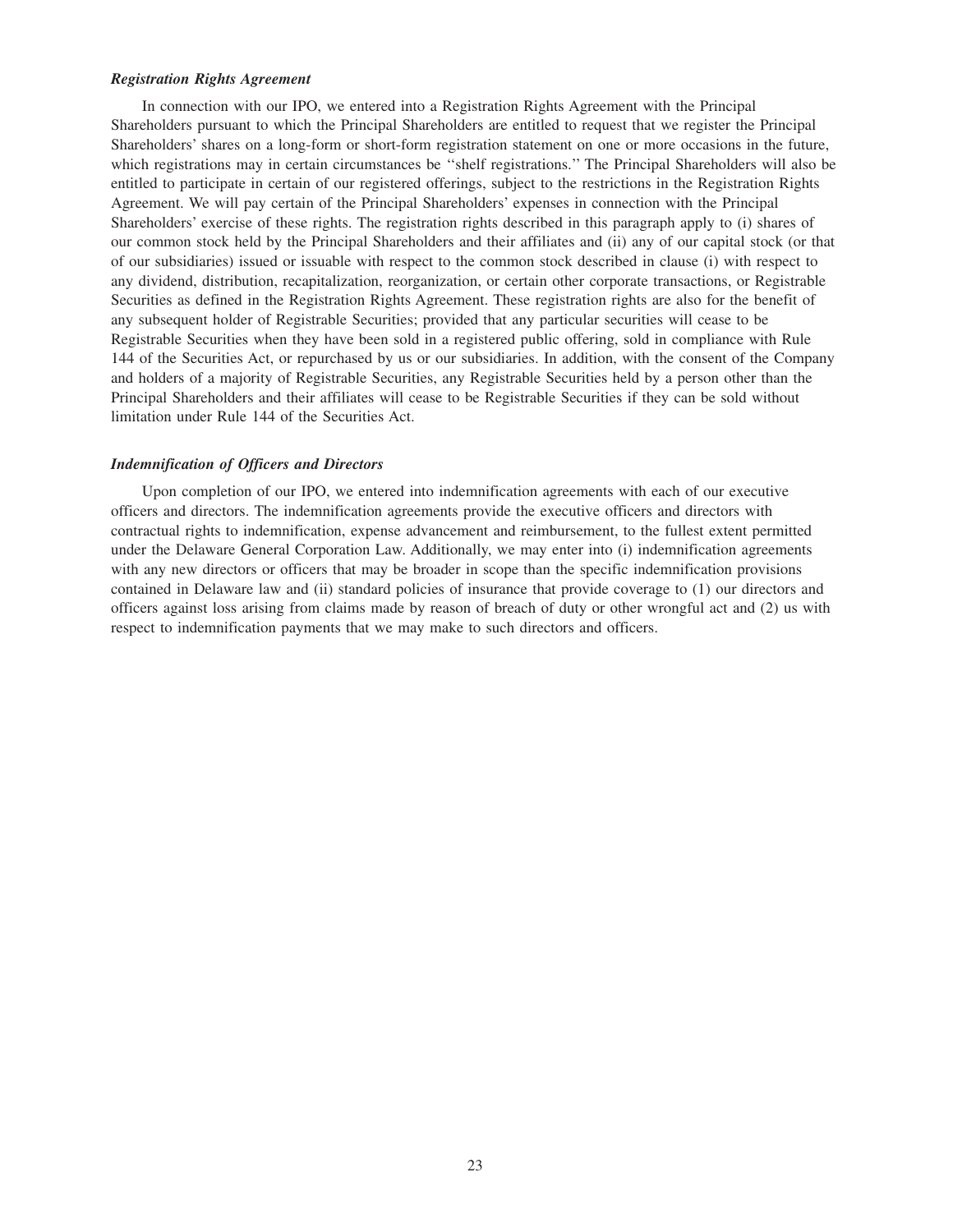## **SECURITY OWNERSHIP OF CERTAIN BENEFICIAL OWNERS AND MANAGEMENT**

The following table sets forth information about the beneficial ownership of our common stock as of January 24, 2022 for:

- each person or group known to us who beneficially owns more than 5% of our common stock;
- each of our directors;
- each of our Named Executive Officers; and
- all of our directors and executive officers as a group.

The numbers of shares of common stock beneficially owned and percentages of beneficial ownership are based on 135,516,513 shares of common stock outstanding as of January 24, 2022.

Beneficial ownership for the purposes of the following table is determined in accordance with the rules and regulations of the SEC. These rules generally provide that a person is the beneficial owner of securities if such person has or shares the power to vote or direct the voting thereof, or to dispose or direct the disposition thereof or has the right to acquire such powers within 60 days. Common stock subject to options or restricted stock units (''RSUs'') that are currently exercisable or exercisable or will vest within 60 days of January 24, 2022 are deemed to be outstanding and beneficially owned by the person holding the options or RSUs. These shares, however, are not deemed outstanding for the purposes of computing the percentage ownership of any other person. Except as disclosed in the footnotes to this table and subject to applicable community property laws, we believe that each shareholder identified in the table possesses sole voting and investment power over all common stock shown as beneficially owned by the shareholder.

Unless otherwise noted below, the address of each beneficial owner listed on the table is c/o InnovAge Holding Corp., 8950 E. Lowry Boulevard, Denver, Colorado 80230.

| <b>Name of Beneficial Owner</b>                                                  | <b>Number of Shares</b><br><b>Beneficially</b><br>Owned | Percentage of<br><b>Shares</b><br>Outstanding |
|----------------------------------------------------------------------------------|---------------------------------------------------------|-----------------------------------------------|
| 5% Shareholders                                                                  |                                                         |                                               |
|                                                                                  | 116,520,612                                             | 86.0%                                         |
| <b>Named Executive Officers and Directors</b>                                    |                                                         |                                               |
|                                                                                  | 9.350                                                   |                                               |
|                                                                                  | 2,000                                                   |                                               |
|                                                                                  |                                                         |                                               |
|                                                                                  |                                                         |                                               |
|                                                                                  |                                                         |                                               |
|                                                                                  |                                                         |                                               |
|                                                                                  |                                                         |                                               |
|                                                                                  | 23,000                                                  | $\ast$                                        |
|                                                                                  |                                                         |                                               |
|                                                                                  |                                                         |                                               |
|                                                                                  |                                                         |                                               |
|                                                                                  |                                                         |                                               |
| All Directors and Executive Officers as a Group $(14 \text{ individuals})^{(3)}$ | 25,000                                                  | $\ast$                                        |

Indicates less than 1%

<sup>(1)</sup> Represents 116,520,612 shares of common stock held by TCO Group Holdings, L.P., which is the legal name of the investment vehicle of the Principal Shareholders and the other existing holders, including certain directors and members of management. Voting and dispositive power with respect to the common stock held by TCO Group Holdings, L.P. is exercised by a committee of limited partners (the ''LP Board''), pursuant to a delegation of authority from its limited partners. The LP Board is to be comprised of up to seven persons with five persons currently serving, including Caroline Dechert, Thomas Scully and Sean Traynor (the ''WCAS Designees'') and Andrew Cavanna and Pavithra Mahesh (the ''Apax Designees''). The LP Board exercises its voting and dispositive power by majority vote, so long as one WCAS Designee and one Apax Designee comprise the majority.

The limited partners of TCO Group Holdings, L.P. may control the voting and dispositive power with respect to the common stock if each of Ignite Aggregator LP (the ''Apax Investor'') and Welsh, Carson, Anderson & Stowe XII, L.P. (''WCAS XII''), Welsh, Carson, Anderson & Stowe XII Delaware, L.P. (''WCAS XII-D''), Welsh, Carson, Anderson & Stowe XII Delaware II, L.P. (''WCAS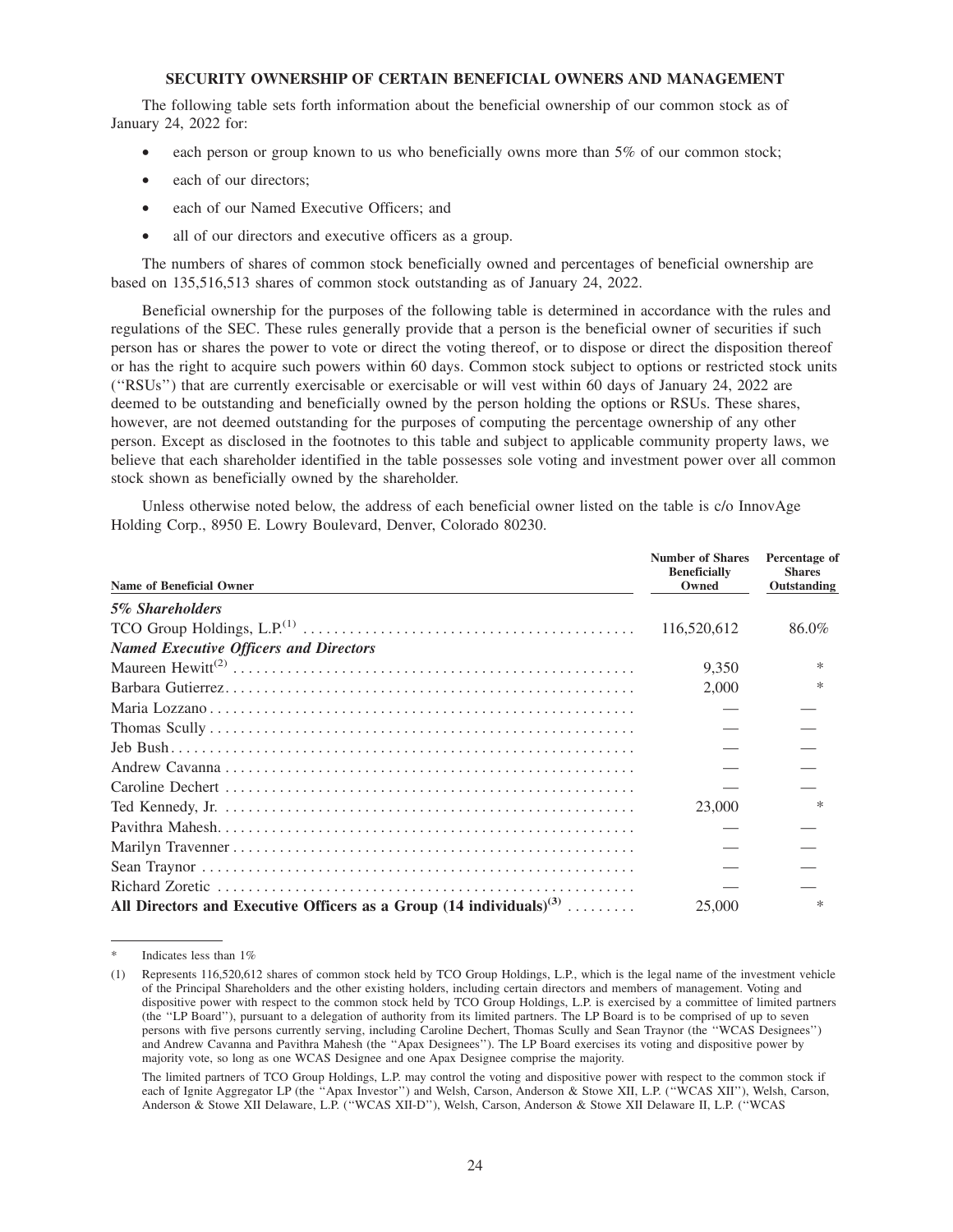XII-DII''), Welsh, Carson, Anderson & Stowe XII Cayman, L.P. (''WCAS XII-C''), WCAS XII Co-Investors LLC (''WCAS XII-Co''), WCAS Management Corporation and WCAS -Co-Invest Holdco, L.P. (collectively, the ''WCAS Investor'') consents to a change to the delegation of authority described above. The general partner of each of WCAS XII and WCAS XII-DII is WCAS XII Associates LLC (''WCAS XII Associates''). The general partner of each of WCAS XII-D and WCAS XII-C is WCAS XII Associates Cayman, L.P. The general partner of WCAS XII Associates Cayman, L.P. is WCAS XII Associates. The managing members of WCAS XII Associates are Thomas A. Scully, Sean Traynor, Anthony deNicola, D. Scott Mackesy, Brian Regan, Michael Donovan, Eric Lee, Christopher Hooper, Christopher Solomon, Edward Sobol, Gregory Lau, Frances Higgins, Nicholas O'Leary, Jonathan Rather and Ryan Harper (collectively, the ''WCAS GP''). The general partner of WCAS - Co-Invest Holdco, L.P. is WCAS Co-Invest Associates LLC. The managing members of each of WCAS XII-Co and WCAS Co-Invest Associates, LLC is the WCAS GP. Anthony deNicola, D. Scott Mackesy, Jonathan Rather, Brian Regan, Michael Donovan and Eric Lee (''WCAS Board'') comprise the board of directors of WCAS Management Corporation.

Ignite Aggregator LP, or the Apax Investor, is a Delaware limited partnership. Ignite GP Inc., a Delaware corporation, serves as the general partner of Ignite Aggregator LP. Ignite Aggregator LP's partnership interests are held by Apax X GP Co. Limited on behalf of Apax X EUR LP, Apax X (Guernsey) USD AIV LP and Apax X USD LP (collectively, the ''Apax X Fund''). Apax X GP Co. Limited, a company incorporated in Guernsey, acts as the investment manager and is responsible for the decision-making on behalf of the Apax X Fund. The directors of Apax X GP Co. Limited are Simon Cresswell, Andrew Guille, Martin Halusa, Paul Meader and David Staples.

Each of the foregoing entities and the individuals, as a result, and by virtue of the relationships described above, may be deemed to share beneficial ownership of the shares owned by TCO Group Holdings, L.P. Each of the foregoing entities and individuals disclaim beneficial ownership of the shares held of record by TCO Group Holdings, L.P. except to the extent of his, her or its pecuniary interest. The business address of TCO Group Holdings, L.P. is c/o Apax Partners, L.P., 601 Lexington Avenue, 53rd Floor, New York, New York, and c/o Welsh, Carson, Anderson and Stowe, 599 Lexington Avenue, Suite 1800, New York, New York 10022.

- (2) Represents 9,350 shares of common stock held by the Hewitt Living Trust for which Ms. Hewitt serves as trustee. Ms. Hewitt resigned from her positions as Chief Executive Officer and director effective January 1, 2022.
- (3) Pursuant to the rules and regulations of the SEC, includes Mr. Patrick Blair but excludes Ms. Maureen Hewitt.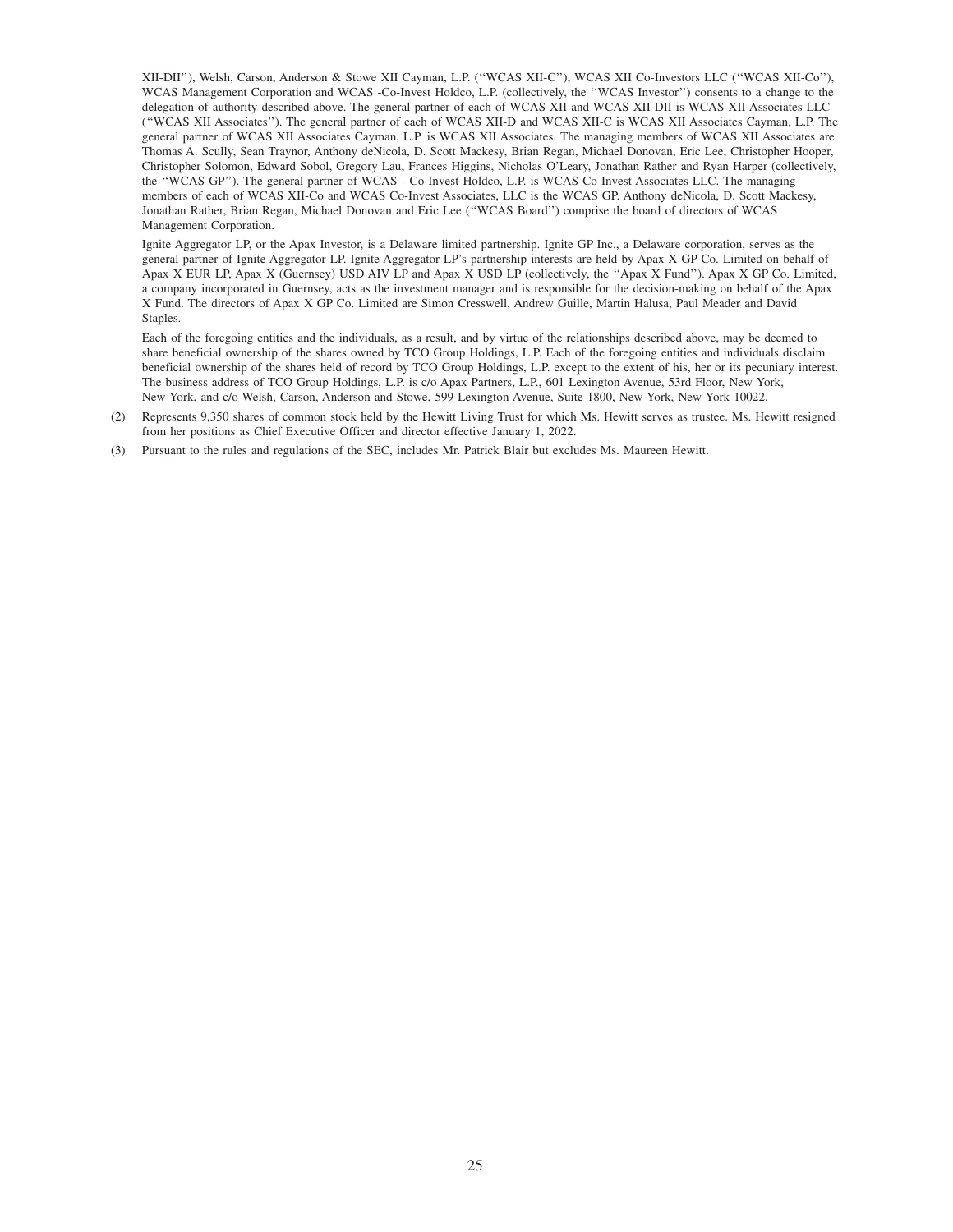## **PROPOSAL 2 – ADVISORY VOTE REGARDING RETENTION OF THE CLASSIFIED STRUCTURE OF OUR BOARD**

#### **Background of the Proposal**

In accordance with our Charter, and as permitted under the General Corporation Law of the State of Delaware (the ''DGCL''), our Board is divided into three classes. Our current classified Board structure has been in place since our IPO. At each annual meeting of shareholders, commencing with this fiscal year 2022 Annual Meeting, each director is elected to serve a term of three years, with each director's term expiring at the third succeeding annual meeting of shareholders held after the director's election. The directors designated as Class I have terms expiring at this fiscal year 2022 Annual Meeting; the directors designated as Class II have terms expiring at the fiscal year 2023 annual meeting of shareholders; and the directors designated as Class III have terms expiring at the fiscal year 2024 annual meeting of shareholders.

At the time of our IPO, the Board believed that a classified Board structure was an important piece of the Company's governance structure in order to promote continuity and stability, and was in the best interests of the Company and its shareholders. The Board also believed that the classified Board structure would protect the Company against unfair or abusive takeover practices following the IPO and, given the nature of the Company (as discussed in more detail below), protect the long-term value of the Company. At the same time, the Board recognized that some investors may view classified boards as having the effect of reducing the accountability of directors to shareholders because classified boards limit the ability of shareholders to elect all directors on an annual basis. Accordingly, at this Annual Meeting, the Company is asking our shareholders to vote, on an advisory basis, on whether to retain the classified Board structure.

If this proposal is approved by the holders of a majority of shares of the Company's common stock voting on the proposal at the Annual Meeting, then the Company will retain a classified Board. However, if a majority of shares of the Company's common stock voting on the proposal at the Annual Meeting vote against the proposal, then this proposal would not by itself declassify or begin the declassification of the Board. Instead, rejection of the proposal would only advise the Board that a majority of our shareholders voting at the Annual Meeting desire to end the classified Board structure. Consistent with its fiduciary duties, if shareholders vote against this proposal, the Board will reevaluate its position with respect to our classified Board structure. This reevaluation would include considering the percentage of shareholders voting against this proposal.

If a majority of our shareholders vote against this proposal and the Board determines that the declassification of the Board is in the best interests of the Company and its shareholders, then the Board will include a proposal in the proxy statement for the fiscal year 2023 annual meeting of shareholders to amend the Charter to declassify the Board. Such an amendment must be approved by the Board and then by the affirmative vote of not less than 50% of the then outstanding shares of the Company entitled to vote at a duly held meeting (or 66  $\frac{2}{3}\%$  if the Principal Shareholders own, in the aggregate, less than 50% in voting power of the stock of the Company entitled to vote generally in the election of directors).

We expect that such amendment to the Charter would provide for a phased-in elimination of the classified structure of the Board over a three-year period commencing with the fiscal year 2024 annual meeting of shareholders. To comply with DGCL, the amendment to the Charter would not change the unexpired three-year terms of directors elected prior to the effectiveness of the amendment (including directors elected at the fiscal years 2022 and 2023 annual meetings of shareholders). This would result in the Board being fully declassified (and all Board members standing for annual elections) commencing with the fiscal year 2026 annual meeting of shareholders.

If a decision were made to declassify the Board, starting at the fiscal year 2024 annual meeting of shareholders, directors would be elected to one-year terms, and until their successors are duly elected and qualified. Therefore, beginning with the fiscal year 2026 annual meeting of shareholders, the entire Board would stand for election.

#### **Board's Recommendation to Shareholders**

The Board regularly reviews the corporate governance policies and practices of the Company to determine whether they are appropriate and will advance the Board's and management's goal of maximizing long-term shareholder value. As part of that review, the Board considered whether the Board's current structure continues to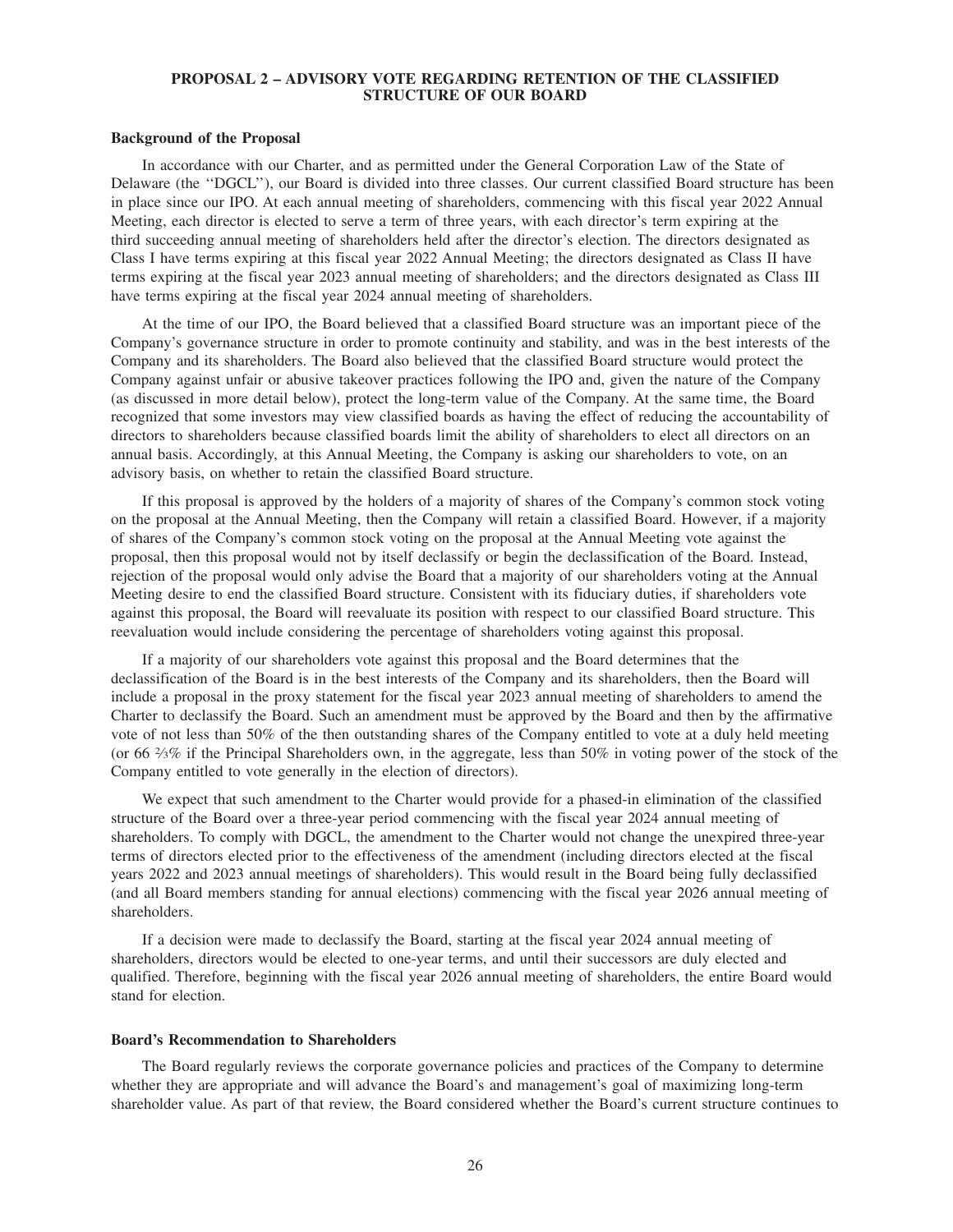be advisable. The Board evaluated both the advantages and disadvantages of maintaining a classified Board structure, and determined that the classified Board structure continues to be in the best interests of the Company and our shareholders following the IPO for the reasons set forth below:

*Long-Term Strategic Perspective and Consistency with Investment Horizons*. The Board believes that the Company's current Board structure allows the directors to develop a deeper familiarity with the Company's business following the IPO and encourages long-term strategic thinking, which enhances long-term shareholder value. Thus, the Board believes three-year terms on a staggered basis are appropriate and consistent with an investment horizon for a company such as ours, and that our shareholders are best served by director terms that reflect the long-term nature of our business.

*Continuity and Stability from Institutional Knowledge*. The Board believes, as it did at the time of the IPO, that three-year terms promote continuity and foster an appropriate institutional memory among directors and a deep knowledge of the business, strategy and competitive environment. Experienced directors who are knowledgeable about the Company's regulated and complex business environment are a valuable resource and are better positioned to make decisions that are in the best interests of the Company and our shareholders. Staggered terms give the Company's new directors an opportunity to gain knowledge about the Company's business and strategy from its continuing directors. If all directors were elected annually, the Board could be composed entirely of directors who were unfamiliar with the Company and its business strategies. This could jeopardize our long-term strategies and growth plans.

*Accountability to Shareholders*. Under the DGCL, all our directors are required to uphold their fiduciary duties to our shareholders, regardless of how often they stand for election. Under our classified Board structure, a majority of directors will stand for election during any three-year period. The Board has implemented broad measures to ensure accountability of our directors, including the adoption of our Code of Ethics. In addition, the Board requires an annual self-assessment of the performance of the Board and its committees, which is led by the Compensation and Nominating Committee. This committee also considers the performance of each current director when determining whether or not to recommend the nomination of such director for an additional term. Additionally, any director, or the entire Board, may be removed from office if there is ''cause'' for removal, subject to the terms of the Charter. As a result, the Company benefits from the stability and continuity of a classified Board structure, while retaining meaningful director accountability.

*Protecting Shareholder Value in the Event of an Unsolicited Acquisition Offer*. The Company's current Board structure reduces its vulnerability to potentially unfair and abusive takeover tactics and encourages potential acquirers to negotiate with the Board. The Board believes that the classified Board structure may improve the relative bargaining power of the Company on behalf of its shareholders by providing leverage to negotiate for higher value bids or pursue third party suitors who may be able to offer a higher value. A classified board structure does not preclude unsolicited acquisition proposals. However, by eliminating the threat of imminent removal, it allows the Board to maximize the value of a potential acquisition by giving the Company time and bargaining leverage to evaluate and negotiate the adequacy and fairness of any takeover proposal and to consider alternatives, including the continued operation of the Company's business.

## **THE BOARD RECOMMENDS THAT YOU VOTE, ON AN ADVISORY BASIS, ''FOR'' THE RETENTION OF OUR CLASSIFIED BOARD STRUCTURE.**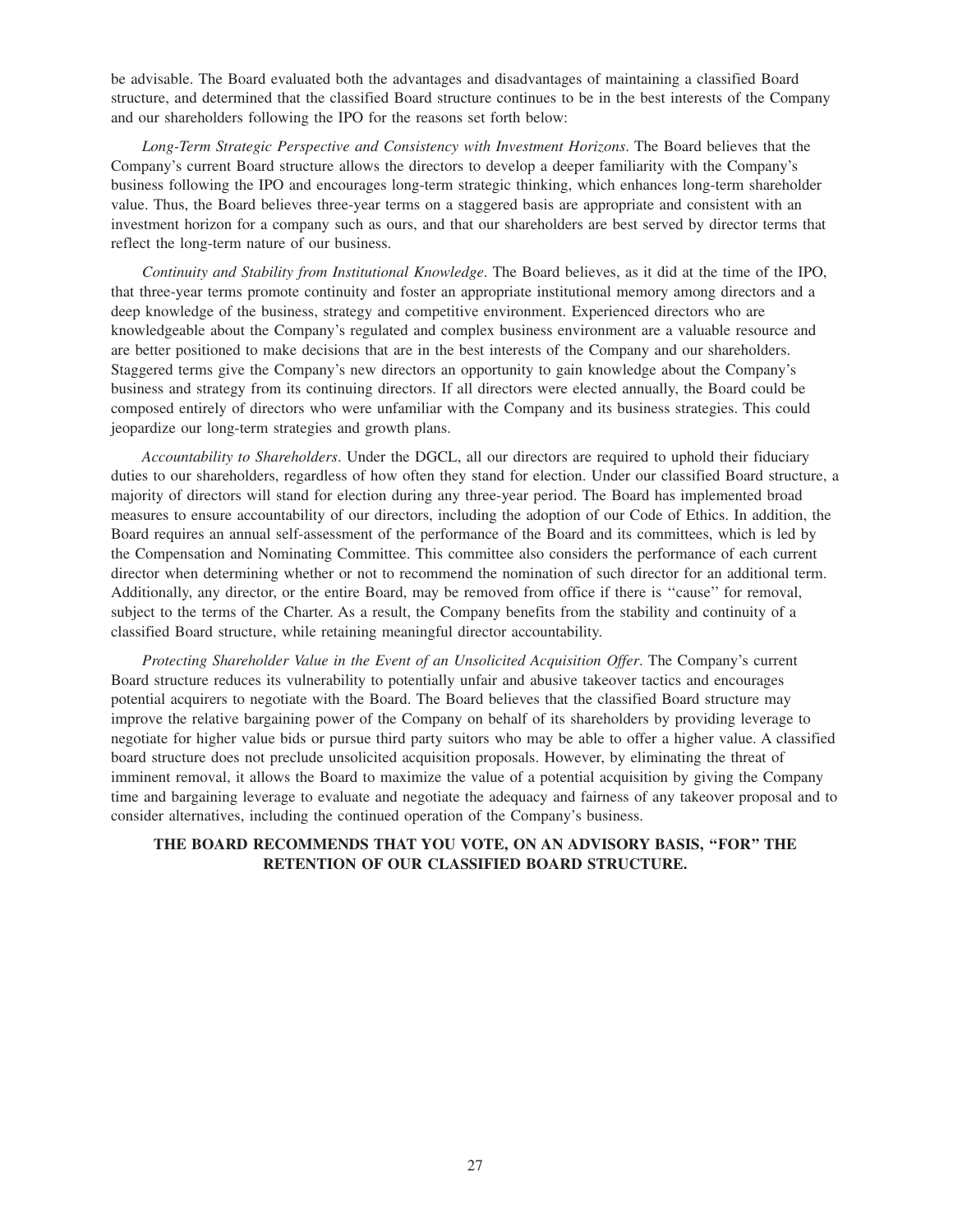## **PROPOSAL 3 – ADVISORY VOTE REGARDING RETENTION OF THE SUPERMAJORITY VOTING STANDARDS IN OUR CHARTER AND BYLAWS**

#### **Background of the Proposal**

Our Charter and Bylaws provide that our Board is expressly authorized to make, alter, amend, change, add to, rescind or repeal, in whole or in part, our Bylaws without a shareholder vote in any matter not inconsistent with the DGCL and our Charter. For as long as the Principal Shareholders beneficially own, in the aggregate, at least 50% in voting power of the stock of the Company entitled to vote generally in the election of the directors, any amendment, alteration, rescission or repeal of our Bylaws by our shareholders will require the affirmative vote of a majority in voting power of the outstanding shares of our stock entitled to vote on such amendment, alteration, change, addition, rescission or repeal. At any time when the Principal Shareholders beneficially own, in the aggregate, less than 50% in voting power of all outstanding shares of the stock of the Company entitled to vote generally in the election of directors, any amendment, alteration, rescission or repeal of our Bylaws by our shareholders will require the affirmative vote of the holders of at least 66  $\frac{25}{\%}$  in voting power of all the then outstanding shares of stock of the Company entitled to vote thereon, voting together as a single class.

The DGCL provides generally that the affirmative vote of a majority of the outstanding shares entitled to vote thereon, voting together as a single class, is required to amend a corporation's certificate of incorporation, unless the certificate of incorporation requires a greater percentage.

Our Charter provides that at any time when the Principal Shareholders beneficially own, in the aggregate, less than 50% in voting power of the stock of the Company entitled to vote generally in the election of directors, the following provisions in our Charter may be amended, altered, repealed or rescinded only by the affirmative vote of the holders of at least 66 <sup>2</sup> ⁄3% (as opposed to a majority threshold that would apply if the Principal Shareholders beneficially own, in the aggregate, 50% or more) in voting power of all the then outstanding shares of stock of the Company entitled to vote thereon, voting together as a single class:

- the provisions requiring a 66  $\frac{2}{3}\%$  supermajority vote for shareholders to amend our Bylaws;
- the provisions providing for a classified Board (the election and term of our directors);
- the provisions regarding removal of directors;
- the provisions regarding entering into business combinations with interested shareholders;
- the provisions regarding shareholder action by written consent;
- the provisions regarding calling special meetings of shareholders;
- the provisions regarding filling vacancies on our Board and newly created directorships;
- the provisions eliminating monetary damages for breaches of fiduciary duty by a director;
- the provisions providing for the Court of Chancery of the State of Delaware as the exclusive forum for certain actions, including derivate actions and claims of breaches of fiduciary duties; and
- the amendment provision requiring that the above provisions be amended only with a 66  $\frac{2}{3}\%$ supermajority vote.

In addition, our Charter provides that directors may be removed with or without cause upon the affirmative vote of a majority in voting power of all outstanding shares of stock entitled to vote thereon, voting together as a single class; provided, however, at any time when the Principal Shareholders beneficially own, in the aggregate, less than 40% in voting power of the stock of the Company entitled to vote generally in the election of directors, directors may only be removed for cause, and only by the affirmative vote of holders of at least 66 <sup>2</sup> ⁄3% in voting power of all the then outstanding shares of stock of the Company entitled to vote thereon, voting together as a single class.

At the time of our IPO, the Board believed that the supermajority voting standards under our Charter and Bylaws were an important piece of the Company's governance structure to safeguard the long-term interests of the Company and its shareholders once the Principal Shareholders no longer hold a majority of our shares. At the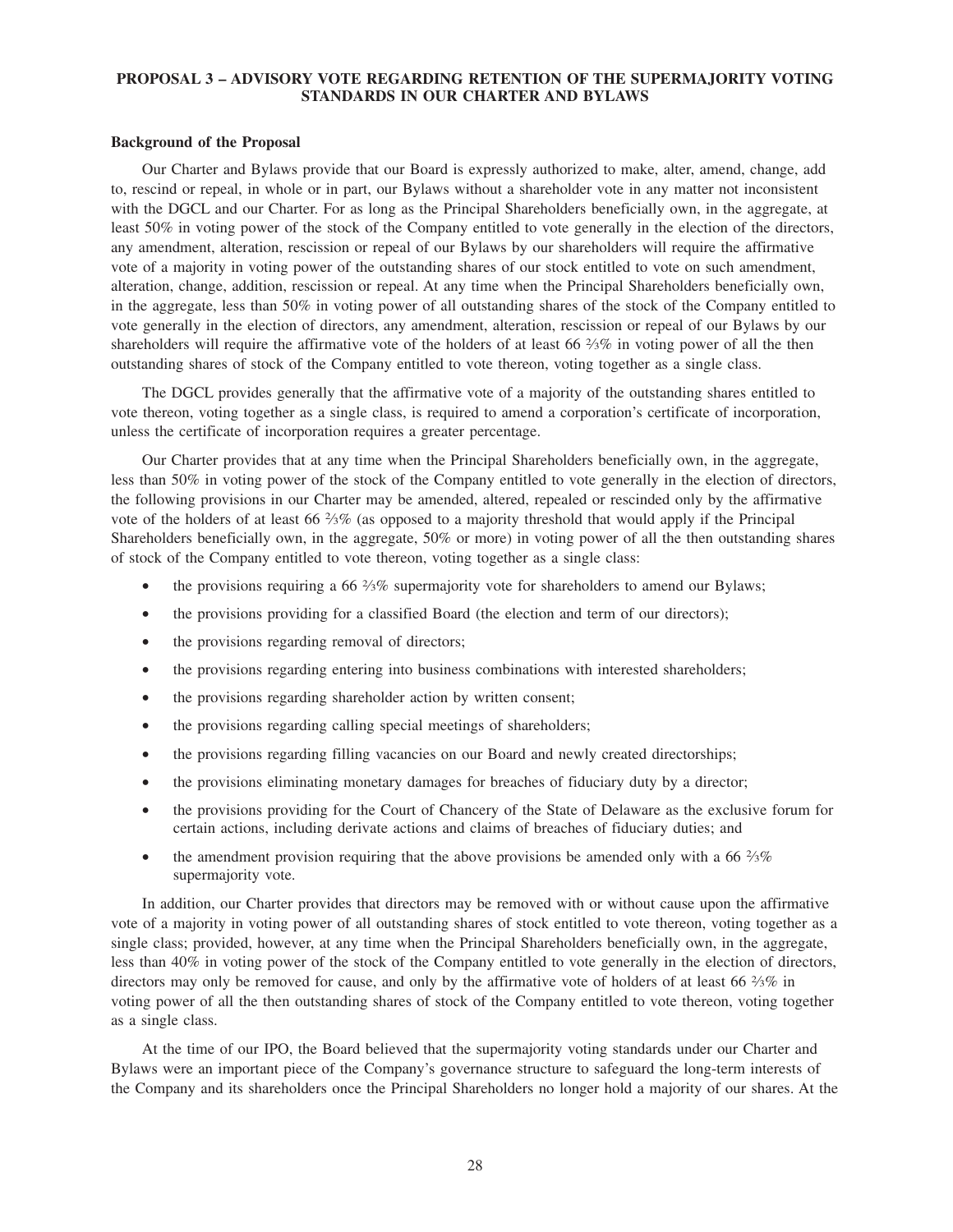same time, the Board recognized that some investors may view the supermajority voting standards as a means of blocking initiatives supported by shareholders, but blocked by a status quo management. Accordingly, at the Annual Meeting, the Company is asking our shareholders to vote, on an advisory basis, on whether to retain the supermajority voting standards.

If this proposal is approved by the holders of a majority of shares of the Company's common stock voting on the proposal at the Annual Meeting, then the Company will retain the supermajority voting standards. If a majority of shares of the Company's common stock voting on the proposal at the Annual Meeting vote against the proposal, then this result would not by itself remove the supermajority voting standards. Instead, rejection of the proposal would only advise the Board that a majority of our shareholders voting at the Annual Meeting desire to eliminate the supermajority voting standards. Consistent with its fiduciary duties, if shareholders vote against this proposal, the Board will reevaluate its position with respect to the retention of the supermajority voting standards. This reevaluation would include considering the percentage of shareholders voting against this proposal. If shareholders representing less than 50% of outstanding common stock reject this proposal, then the Board will likely not take additional steps.

If a majority of our shareholders vote against this proposal and the Board determines that the elimination of the supermajority voting standards is in the best interests of the Company and its shareholders, then the Board will include a proposal in the proxy statement for the fiscal year 2023 annual meeting of shareholders to amend our Charter and Bylaws to eliminate the supermajority voting standards. An amendment to the Charter and Bylaws must first be approved by the Board and then approved by the affirmative vote of not less than 50% of the then outstanding shares of the Company entitled to vote at a duly held meeting (or 66  $\frac{2}{3}\%$  if the Principal Shareholders own, in the aggregate, less than 50% in voting power of the stock of the Company entitled to vote generally in the election of directors). If such amendment were approved, the Charter and Bylaws would be amended immediately thereafter to remove the supermajority voting standards.

#### **Board's Recommendation to Shareholders**

The Board regularly reviews the corporate governance policies and practices of the Company to determine whether they are appropriate and will advance the Board's and management's goal of maximizing long-term shareholder value. As part of that review, the Board considered whether retention of the supermajority voting standards continues to be advisable. The Board evaluated both the advantages and disadvantages of maintaining the supermajority voting standards, and determined that retaining the supermajority voting standards continues to be in the best interests of the Company and our shareholders following the IPO for the following reasons:

- the supermajority voting standards under our Charter and Bylaws are appropriately limited with application only to extraordinary transactions and fundamental changes to corporate governance;
- Delaware law permits supermajority voting requirements and a number of publicly-traded companies similar to ours have adopted these provisions to preserve and maximize long-term value for all shareholders;
- the Board believes that the supermajority vote requirements protect shareholders, particularly minority shareholders, against the potentially self-interested actions of short-term investors and, without these provisions, it would be possible for a group of short-term shareholders to approve an extraordinary transaction that is not in the best interest of the Company and opposed by nearly half of the Company's shareholders;
- these provisions mitigate the risks presented by a group of short-term shareholders, who may (i) only own their shares as of a voting record date or may have hedged their economic exposure and (ii) act in their own self-interests to the detriment of other shareholders;
- these supermajority voting requirements encourage potential acquirers to deal directly with the Board, which in turn enhances the Board's ability to consider the long-term interests of all shareholders; and
- these supermajority voting requirements protect the ability of the Board to evaluate proposed offers, to consider alternatives, and to protect shareholders against abusive tactics during a takeover process.

## **THE BOARD RECOMMENDS THAT YOU VOTE, ON AN ADVISORY BASIS, ''FOR'' THE RETENTION OF THE SUPERMAJORITY VOTING STANDARDS IN OUR CHARTER AND BYLAWS.**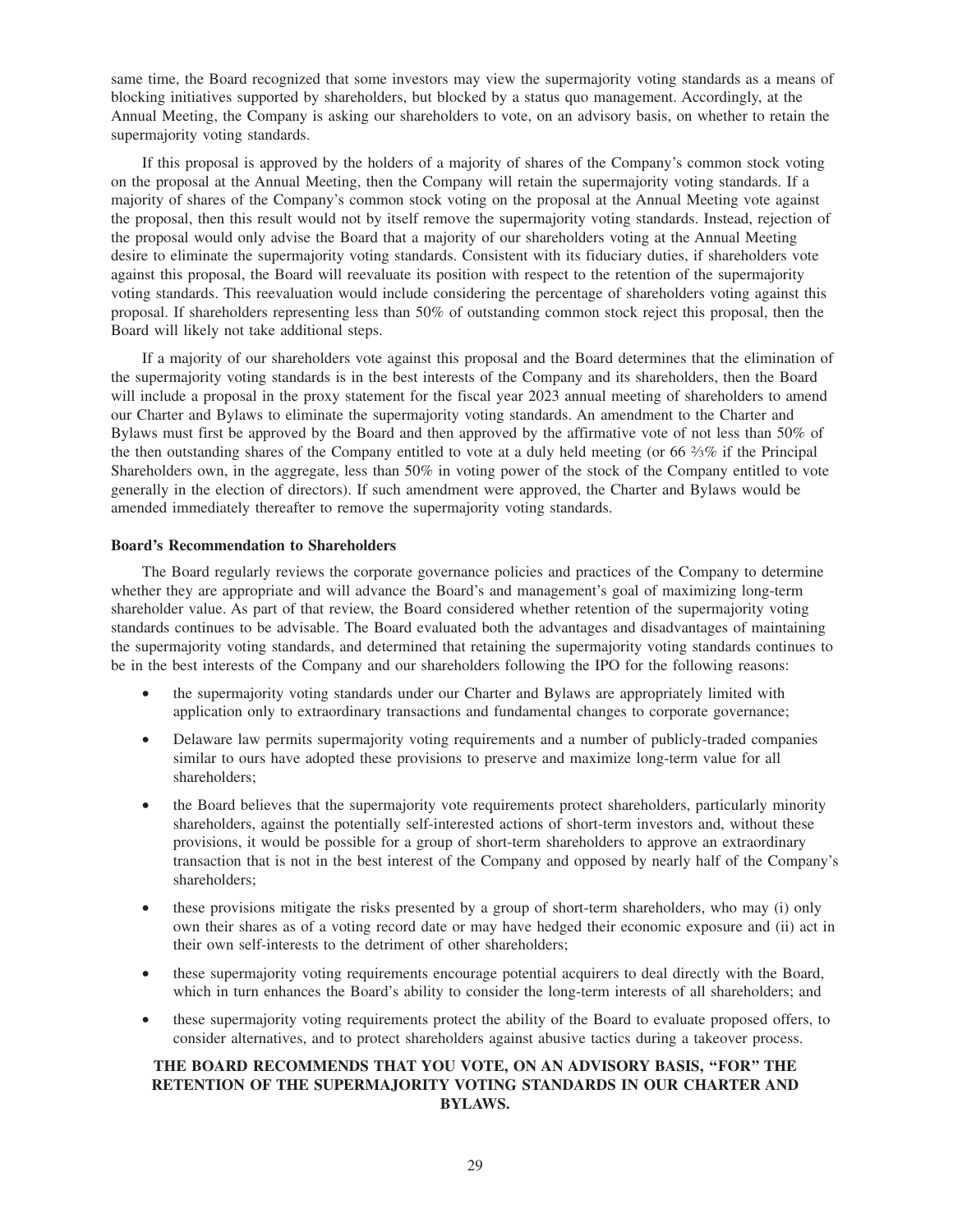## **PROPOSAL 4 – RATIFICATION OF APPOINTMENT OF INDEPENDENT REGISTERED PUBLIC ACCOUNTING FIRM**

The Audit Committee has appointed Deloitte & Touche LLP as our independent registered public accounting firm for the year ending June 30, 2022. Services provided to the Company and its subsidiaries by Deloitte & Touche LLP for the year ended June 30, 2021 are described below and under ''Audit Committee Report.''

#### **Fees and Services**

The following table summarizes the aggregate fees for professional audit services and other services rendered by Deloitte & Touche LLP for the years ended June 30, 2021 and 2020:

|             | 2021                  | <b>2020</b> |           |
|-------------|-----------------------|-------------|-----------|
|             | \$1,977,996 \$339,581 |             |           |
|             |                       |             |           |
|             |                       |             |           |
|             |                       |             |           |
| \$1,977,996 |                       |             | \$339,581 |

(1) Consist of fees for the audit and other procedures in connection with the Annual Report on Form 10-K for the year ended June 30, 2021, the audit of our financial statements for the year ended June 30, 2020 and certain procedures conducted in connection with the IPO.

In considering the nature of the services provided by the independent auditor, the Audit Committee determined that such services are compatible with the provision of independent audit services. The Audit Committee discussed these services with the independent auditor and the Company's management to determine that they are permitted under the rules and regulations concerning auditor independence promulgated by the SEC to implement the Sarbanes-Oxley Act of 2002, as well as the American Institute of Certified Public Accountants.

The Audit Committee has adopted a policy that requires advance approval of all audit services as well as non-audit services to the extent required by the Exchange Act and the Sarbanes-Oxley Act of 2002. Unless the specific service has been previously pre-approved with respect to that year, the Audit Committee must approve the permitted service before the independent auditor is engaged to perform it. Each year, the Audit Committee will pre-approve audit services, audit-related services and tax services to be used by the Company.

The Audit Committee approved all services provided by Deloitte & Touche LLP. Representatives of Deloitte & Touche LLP are expected to be present at the Annual Meeting. They will have the opportunity to make a statement if they desire to do so, and we expect that they will be available to respond to questions.

Ratification of the appointment of Deloitte & Touche LLP requires affirmative votes from the holders of a majority of the shares present in person or represented by proxy at the Annual Meeting and entitled to vote. If the Company's shareholders do not ratify the appointment of Deloitte & Touche LLP, the Audit Committee will reconsider the appointment and may affirm the appointment or retain another independent accounting firm. Even if the appointment is ratified, the Audit Committee may in the future replace Deloitte & Touche LLP as our independent registered public accounting firm if it is determined that it is in the Company's best interests to do so.

## **THE AUDIT COMMITTEE AND THE BOARD RECOMMENDS THAT YOU VOTE ''FOR'' THE RATIFICATION OF THE APPOINTMENT OF DELOITTE & TOUCHE LLP AS THE INDEPENDENT REGISTERED PUBLIC ACCOUNTING FIRM FOR THE YEAR ENDING JUNE 30, 2022.**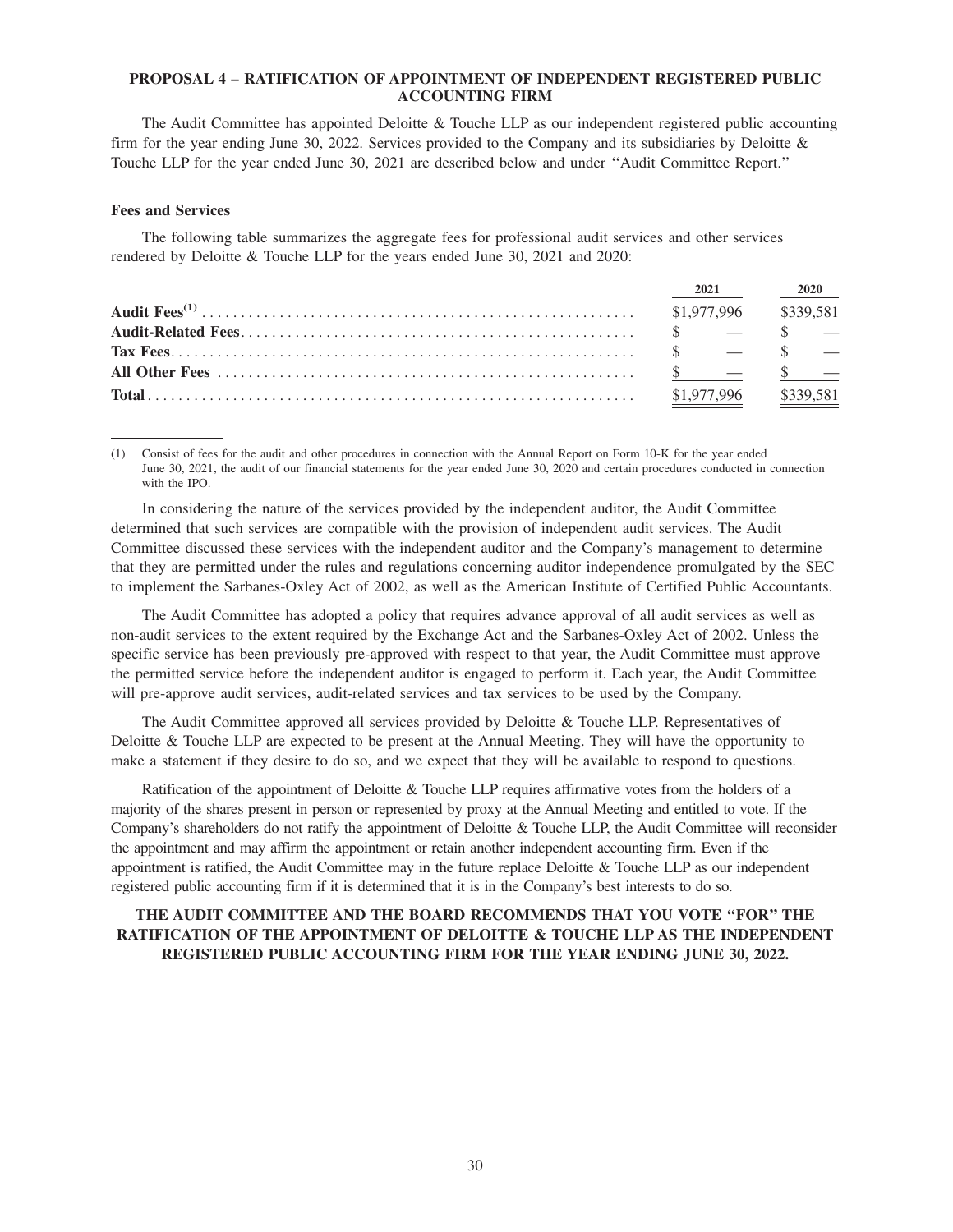## **AUDIT COMMITTEE REPORT**

Notwithstanding anything to the contrary set forth in any of the Company's filings under the Securities Act or the Exchange Act that might incorporate by reference this Proxy Statement, in whole or in part, the following report shall not be incorporated by reference into any such filings.

The Audit Committee oversees our financial reporting process and Enterprise Risk Management program on behalf of the Board. This report reviews the actions taken by the Audit Committee with regard to our financial reporting process during fiscal 2021 and particularly with regard to the audited consolidated financial statements as of June 30, 2021 and 2020 and for the three years ended June 30, 2021.

A majority of the members of the Audit Committee is independent. None of the committee members is or has been an officer or employee of the Company or any of our subsidiaries or has any current business or any family relationships with the Company or any of its subsidiaries or affiliates.

Our management has the primary responsibility for the financial statements and reporting process, including the systems of internal controls. The independent auditors are responsible for performing an independent audit of our consolidated financial statements in accordance with auditing standards generally accepted in the United States and issuing a report thereon. The Audit Committee's responsibility is to monitor and oversee these processes and to select annually the accountants to serve as our independent auditors for the coming year.

The Audit Committee has implemented procedures to ensure that during the course of each fiscal year it devotes the attention that it deems necessary or appropriate to fulfill its oversight responsibilities under the Audit Committee's charter.

In fulfilling its oversight responsibilities, the Audit Committee reviewed and discussed with management the audited consolidated financial statements in our Annual Report on Form 10-K for the year ended June 30, 2021, including a discussion of the quality, rather than just the acceptability, of the accounting principles, the reasonableness of significant judgments and the clarity of disclosures in the financial statements.

In addition, the Audit Committee reviewed the Enterprise Risk Management program and discussed with management the relevant enterprise risk management policies and procedures.

The Audit Committee also discussed with the independent auditors, who are responsible for expressing an opinion on the conformity of those audited consolidated financial statements with accounting principles generally accepted in the United States, their judgments as to the quality, rather than just the acceptability, of our accounting principles and such other matters as are required to be discussed with the Audit Committee under the applicable requirements of the Public Company Accounting Oversight Board (''PCAOB'') and the SEC. In addition, the Audit Committee discussed with the auditors their independence from management and the Company, including the matters in the written disclosures and the letter required by the PCAOB regarding the independent auditors' communications with the Audit Committee regarding independence. The Audit Committee also considered whether the provision of services during the fiscal year ended June 30, 2021 by the auditors that were unrelated to their audit of the consolidated financial statements referred to above and to their reviews of our interim consolidated financial statements during the fiscal year is compatible with maintaining their independence.

Additionally, the Audit Committee discussed with the independent auditors the overall scope and plan for their audit. The Audit Committee met with the independent auditors, with and without management present, to discuss the results of their examination, their observations on our internal controls and the overall quality of our financial reporting.

In reliance on the reviews and discussions referred to above, the Audit Committee recommended to the Board that the audited consolidated financial statements be included in our Annual Report on Form 10-K for the year ended June 30, 2021 for filing with the SEC.

Audit Committee:

Richard Zoretic, Chair Sean Traynor, member through January 21, 2022 Marilyn Tavenner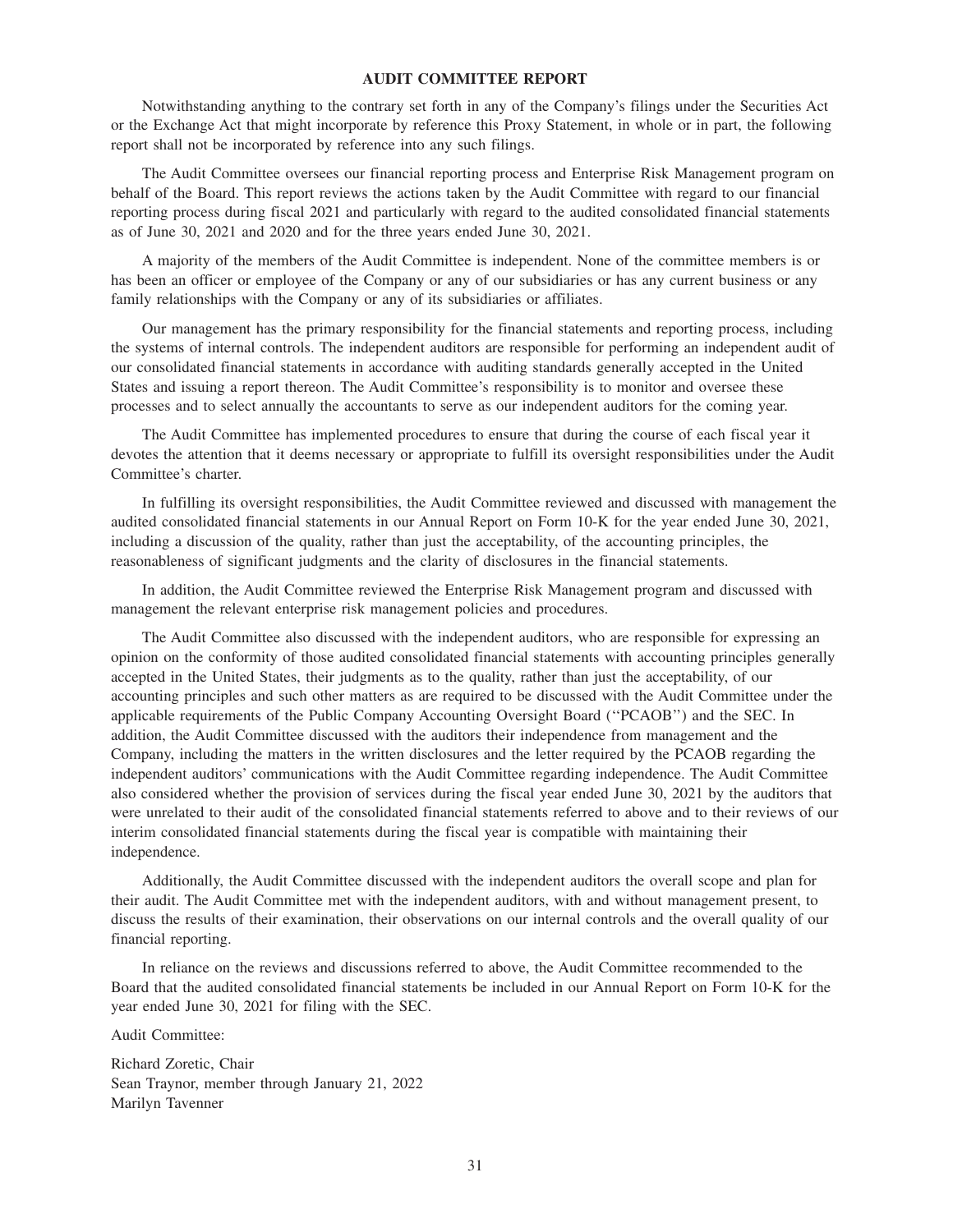## **OTHER MATTERS**

We are not aware of any matters other than those discussed in the foregoing materials contemplated for action at the Annual Meeting. The persons named in the proxy card will vote in accordance with the recommendation of the Board on any other matters incidental to the conduct of, or otherwise properly brought before, the Annual Meeting. The proxy card contains discretionary authority for them to do so.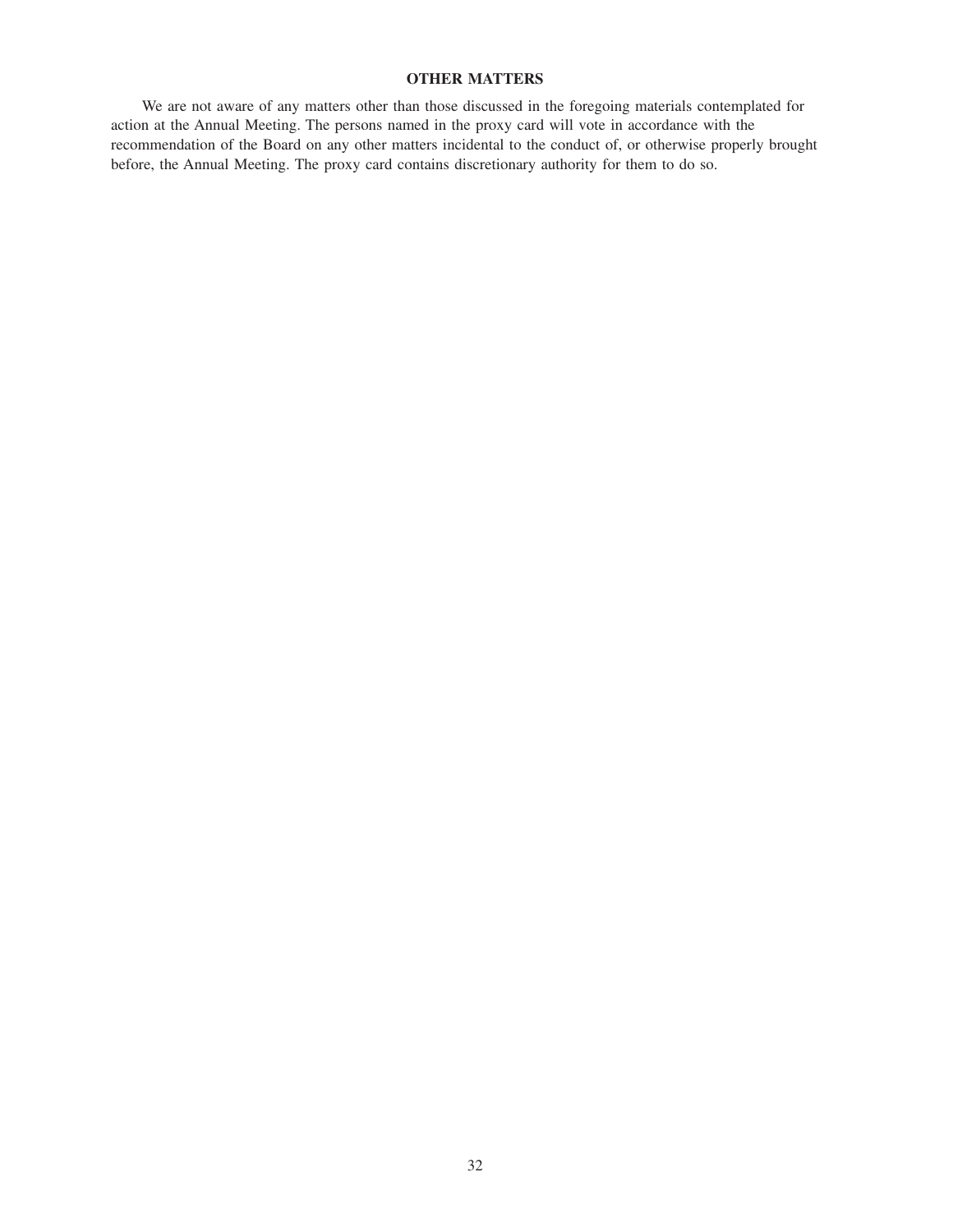## **WHERE TO FIND ADDITIONAL INFORMATION**

We are subject to the informational requirements of the Exchange Act and in accordance therewith, we file annual, quarterly and current reports and other information with the SEC. Such information may be accessed electronically by means of the SEC's home page on the Internet at www.sec.gov. We are an electronic filer, and the SEC maintains an Internet site at www.sec.gov that contains the reports and other information we file electronically. These filings are also available on our corporate website at https://investor.innovage.com. Please note that our website address is provided as an inactive textual reference only. We make available free of charge, through our website, our annual report on Form 10-K, quarterly reports on Form 10-Q and current reports on Form 8-K, and all amendments to those reports as soon as reasonably practicable after such material is electronically filed with or furnished to the SEC. The information provided on or accessible through our website is not part of this proxy statement.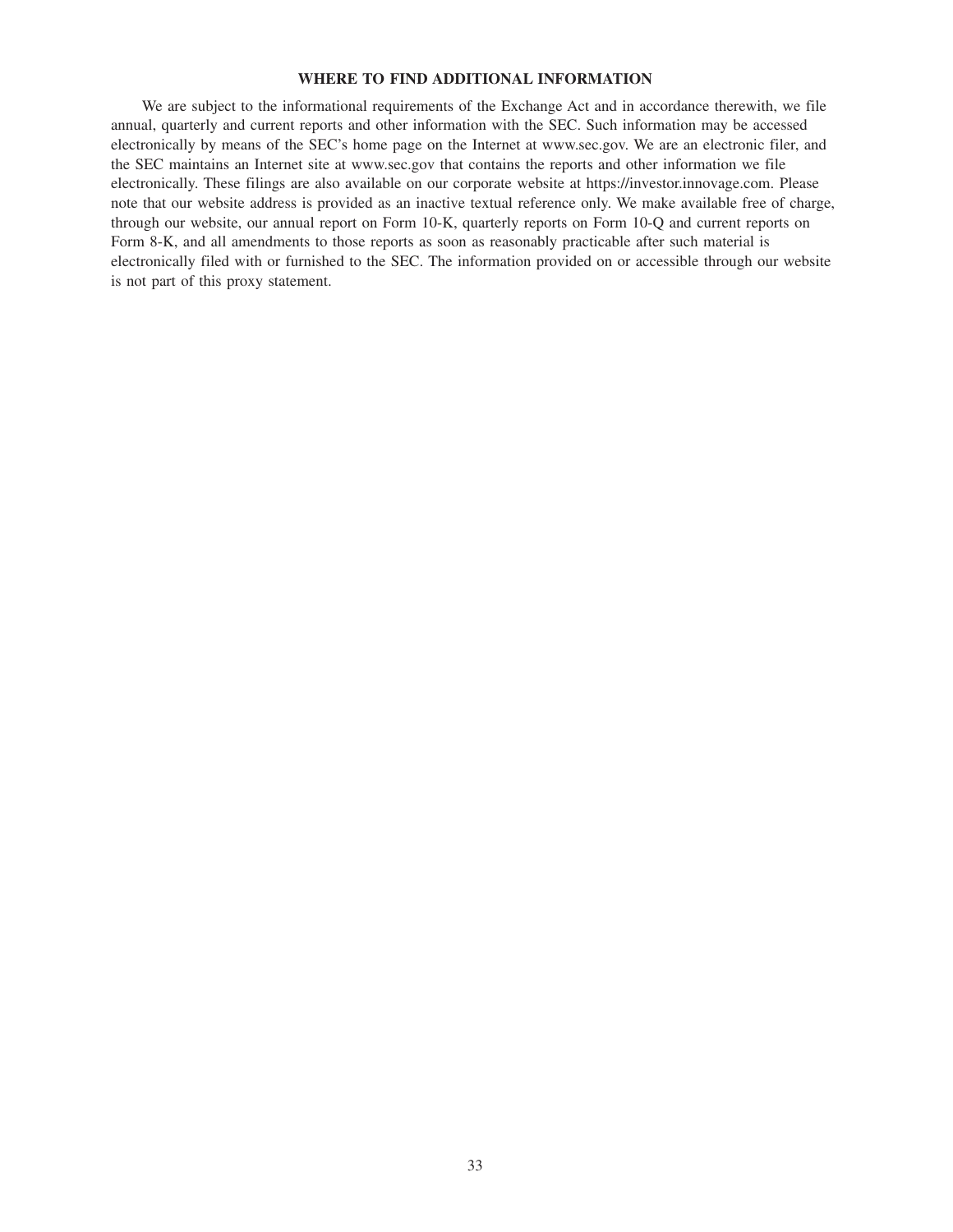## **COST OF PROXY SOLICITATION**

The Company is paying the expenses of this solicitation. The Company will also make arrangements with brokerage houses and other custodians, nominees and fiduciaries to forward proxy materials to beneficial owners of stock held as of the Record Date by such persons, and the Company will reimburse such persons for their reasonable out-of-pocket expenses in forwarding such proxy materials. In addition to solicitation by mail, directors, officers and other employees of the Company may solicit proxies in person or by telephone, facsimile, email or other similar means.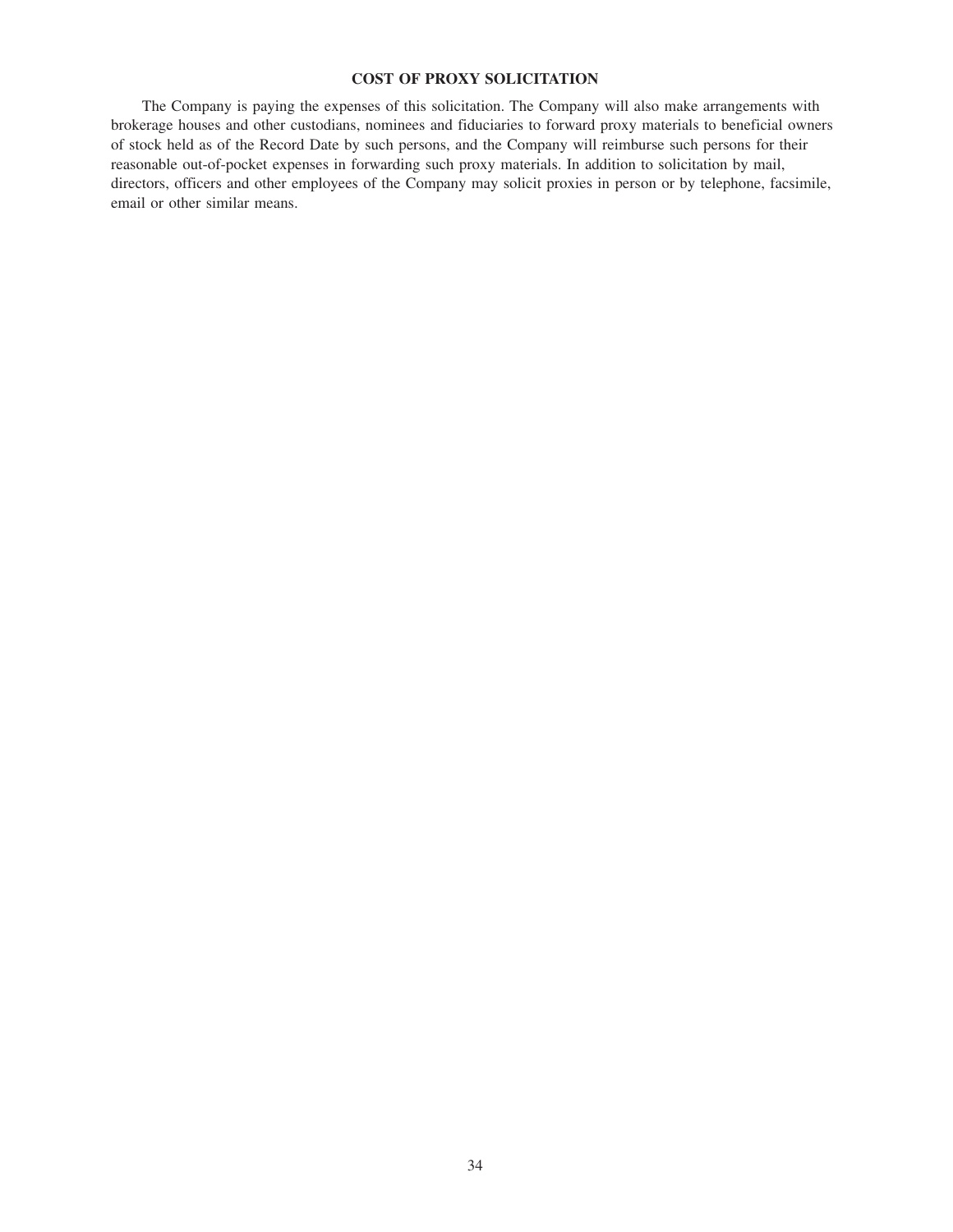*INNOVAGE HOLDING CORP. 8950 EAST LOWRY BLVD DENVER, CO 80230*



**VOTE BY INTERNET**  *Before The Meeting* - Go to **www.proxyvote.com or scan the QR Barcode above**

Use the Internet to transmit your voting instructions and for electronic delivery of information.<br>Vote by 11:59 p.m. EST on March 16, 2022. Have your proxy card in hand when you access<br>the web site and follow the instructi voting instruction form.

*During The Meeting* - Go to **www.virtualshareholdermeeting.com/INNV2022**

You may attend the meeting via the Internet and vote during the meeting. Have the information that is printed in the box marked by the arrow available and follow the instructions.

**VOTE BY PHONE - 1-800-690-6903**<br>Use any touch-tone telephone to transmit your voting instructions. Vote by 11:59 p.m. EST on<br>March 16, 2022. Have your proxy card in hand when you call and then follow the instructions.

**VOTE BY MAIL**<br>Mark, sign and date your proxy card and return it in the postage-paid envelope we<br>have provided or return it to Vote Processing, c/o Broadridge, 51 Mercedes Way,<br>Edgewood, NY 11717.

TO VOTE, MARK BLOCKS BELOW IN BLUE OR BLACK INK AS FOLLOWS:

|                                                                         |                                                                                                                                                                                       |      |  | D64330-P67103                                                                                                                                                                                                                                                                                                                              | KEEP THIS PORTION FOR YOUR RECORDS  |   |                     |   |
|-------------------------------------------------------------------------|---------------------------------------------------------------------------------------------------------------------------------------------------------------------------------------|------|--|--------------------------------------------------------------------------------------------------------------------------------------------------------------------------------------------------------------------------------------------------------------------------------------------------------------------------------------------|-------------------------------------|---|---------------------|---|
|                                                                         |                                                                                                                                                                                       |      |  | THIS PROXY CARD IS VALID ONLY WHEN SIGNED AND DATED.                                                                                                                                                                                                                                                                                       | DETACH AND RETURN THIS PORTION ONLY |   |                     |   |
|                                                                         | <b>INNOVAGE HOLDING CORP.</b>                                                                                                                                                         |      |  |                                                                                                                                                                                                                                                                                                                                            |                                     |   |                     |   |
|                                                                         | The Board of Directors recommends you vote FOR the<br>following:                                                                                                                      |      |  |                                                                                                                                                                                                                                                                                                                                            |                                     |   |                     |   |
| $1_{\cdot}$                                                             | <b>Election of Directors</b>                                                                                                                                                          |      |  |                                                                                                                                                                                                                                                                                                                                            |                                     |   |                     |   |
|                                                                         | Nominees:                                                                                                                                                                             | For  |  | Withhold                                                                                                                                                                                                                                                                                                                                   |                                     |   |                     |   |
|                                                                         | Andrew Cavanna<br>1a.                                                                                                                                                                 | Π    |  | n                                                                                                                                                                                                                                                                                                                                          |                                     |   |                     |   |
|                                                                         | Thomas Scully<br>1b.                                                                                                                                                                  | П    |  | Π                                                                                                                                                                                                                                                                                                                                          |                                     |   |                     |   |
|                                                                         | Marilyn Tavenner<br>1c.                                                                                                                                                               | Π    |  | ∩                                                                                                                                                                                                                                                                                                                                          |                                     |   |                     |   |
| The Board of Directors recommends you vote FOR the following proposals: |                                                                                                                                                                                       |      |  |                                                                                                                                                                                                                                                                                                                                            |                                     |   | For Against Abstain |   |
| 2.                                                                      | An advisory vote on the retention of the Company's classified Board structure.                                                                                                        |      |  |                                                                                                                                                                                                                                                                                                                                            |                                     | Ħ | Π                   | П |
| 3.                                                                      | An advisory vote on the retention of the supermajority voting standards in the Company's Second Amended and Restated Certificate of Incorporation<br>and Amended and Restated Bylaws. |      |  |                                                                                                                                                                                                                                                                                                                                            |                                     | n | n                   | Π |
| 4.                                                                      | June 30, 2022.                                                                                                                                                                        |      |  | The ratification of the appointment of Deloitte & Touche LLP as the Company's independent registered public accounting firm for the fiscal year ending                                                                                                                                                                                     |                                     | n | 0                   | Π |
|                                                                         | NOTE: Such other business as may properly come before the meeting or any adjournment thereof.                                                                                         |      |  |                                                                                                                                                                                                                                                                                                                                            |                                     |   |                     |   |
|                                                                         |                                                                                                                                                                                       |      |  |                                                                                                                                                                                                                                                                                                                                            |                                     |   |                     |   |
|                                                                         |                                                                                                                                                                                       |      |  |                                                                                                                                                                                                                                                                                                                                            |                                     |   |                     |   |
|                                                                         |                                                                                                                                                                                       |      |  |                                                                                                                                                                                                                                                                                                                                            |                                     |   |                     |   |
|                                                                         |                                                                                                                                                                                       |      |  |                                                                                                                                                                                                                                                                                                                                            |                                     |   |                     |   |
|                                                                         |                                                                                                                                                                                       |      |  | Please sign exactly as your name(s) appear(s) hereon. When signing as attorney, executor, administrator, or other fiduciary, please give full title as such. Joint<br>owners should each sign personally. All holders must sign. If a corporation or partnership, please sign in full corporate or partnership name by authorized officer. |                                     |   |                     |   |
|                                                                         |                                                                                                                                                                                       |      |  |                                                                                                                                                                                                                                                                                                                                            |                                     |   |                     |   |
|                                                                         | Signature [PLEASE SIGN WITHIN BOX]                                                                                                                                                    | Date |  | Signature (Joint Owners)                                                                                                                                                                                                                                                                                                                   | Date                                |   |                     |   |